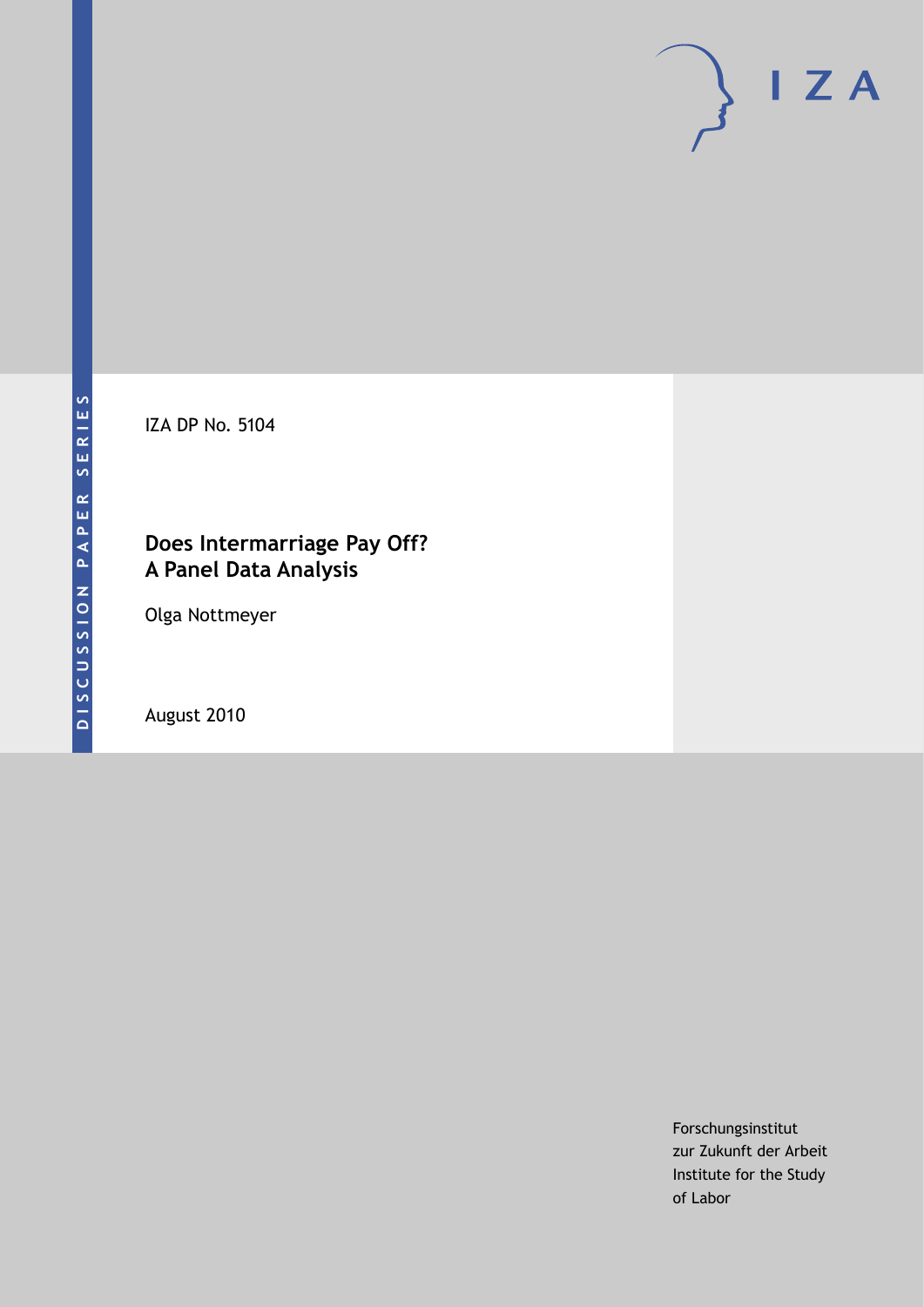# **Does Intermarriage Pay Off? A Panel Data Analysis**

#### **Olga Nottmeyer**

*DIW Berlin, Free University Berlin and IZA* 

Discussion Paper No. 5104 August 2010

IZA

P.O. Box 7240 53072 Bonn Germany

Phone: +49-228-3894-0 Fax: +49-228-3894-180 E-mail: [iza@iza.org](mailto:iza@iza.org) 

Any opinions expressed here are those of the author(s) and not those of IZA. Research published in this series may include views on policy, but the institute itself takes no institutional policy positions.

The Institute for the Study of Labor (IZA) in Bonn is a local and virtual international research center and a place of communication between science, politics and business. IZA is an independent nonprofit organization supported by Deutsche Post Foundation. The center is associated with the University of Bonn and offers a stimulating research environment through its international network, workshops and conferences, data service, project support, research visits and doctoral program. IZA engages in (i) original and internationally competitive research in all fields of labor economics, (ii) development of policy concepts, and (iii) dissemination of research results and concepts to the interested public.

IZA Discussion Papers often represent preliminary work and are circulated to encourage discussion. Citation of such a paper should account for its provisional character. A revised version may be available directly from the author.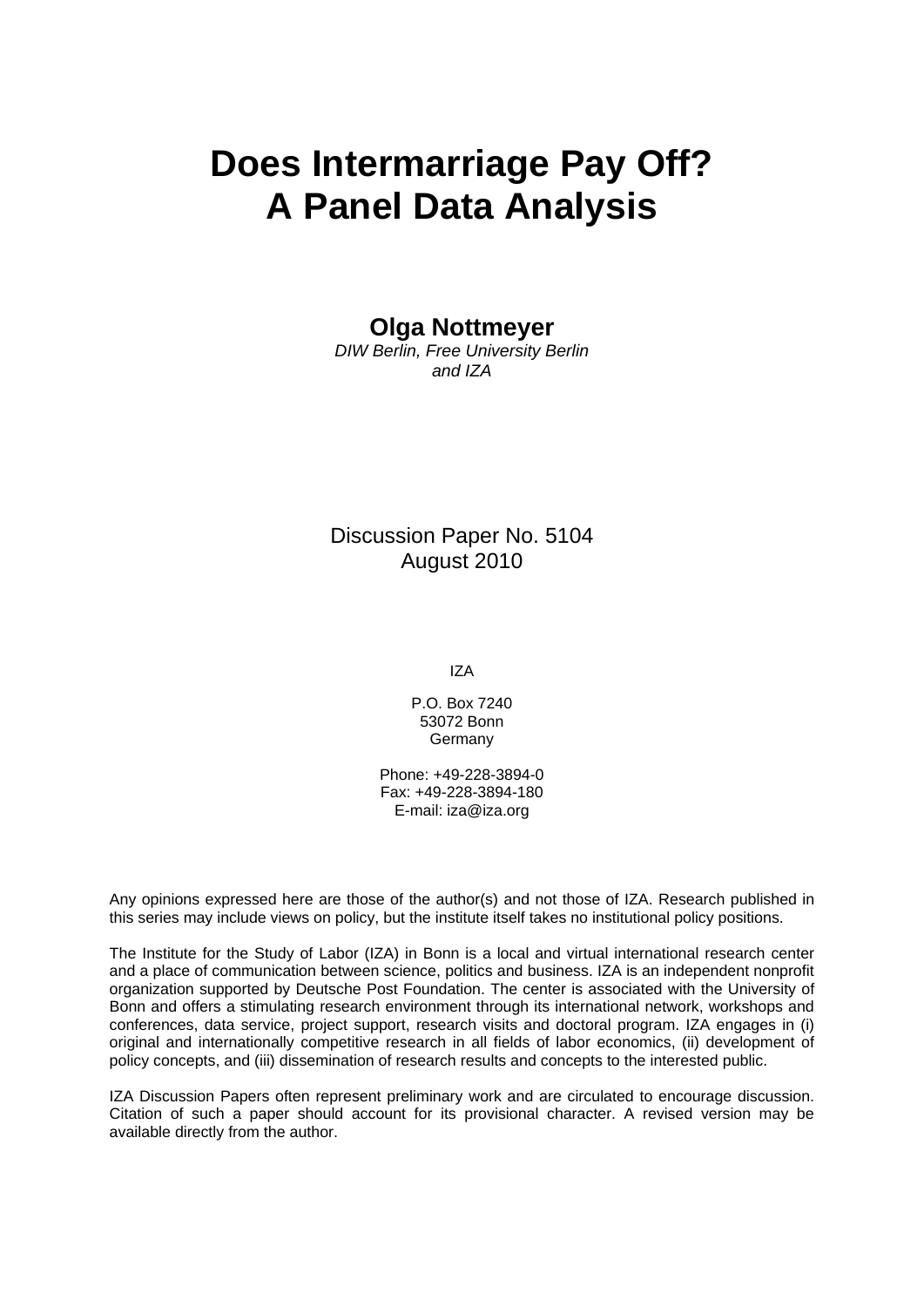IZA Discussion Paper No. 5104 August 2010

# **ABSTRACT**

# **Does Intermarriage Pay Off? A Panel Data Analysis[\\*](#page-2-0)**

Taking advantage of the panel structure of the data, the impact of intermarriage on labor market productivity as measured by earnings is examined. Contrarily to previous studies which rely on instrumental variable techniques, selection issues are addressed within a fixed effects framework. The model accounts for short and long term effects as well as general differences between those who intermarry and those who do not. Once unobserved heterogeneity is incorporated, advantageous effects from intermarriage vanish and do not differ from premiums from marriage between immigrants. However, immigrants who eventually intermarry receive greater returns to experience indicating better labor market integration.

JEL Classification: J1, J12

Keywords: intermarriage, integration, labor market, migration

Corresponding author:

 $\overline{a}$ 

Olga Nottmeyer DIW Berlin Mohrenstr. 58 10117 Berlin Germany E-mail: [onottmeyer@diw.de](mailto:onottmeyer@diw.de)

<span id="page-2-0"></span><sup>\*</sup> I am grateful for insightful comments and helpful suggestions by Barry R. Chiswick, Amelie F. Constant, Martin Kahanec, Xin Meng, Petra Todd, Steve Trejo, Arne Uhlendorff, Axel Werwatz, Mutlu Yuksel and Klaus F. Zimmermann, and would also like to thank participants of the 6<sup>th</sup> IZA Annual Migration Meeting (AM<sup>2</sup>), the 6<sup>th</sup> International Young Scholar Socio-Economic-Panel Symposium, at BeNA and SOEP seminars. This paper contributes to the project on *Ethnic Diversity and Labor Market Success* in the DFG-Priority Program *Flexibility in Heterogeneous Labor Markets* (Flexibilisierungspotenziale bei heterogenen Arbeitsmärkten).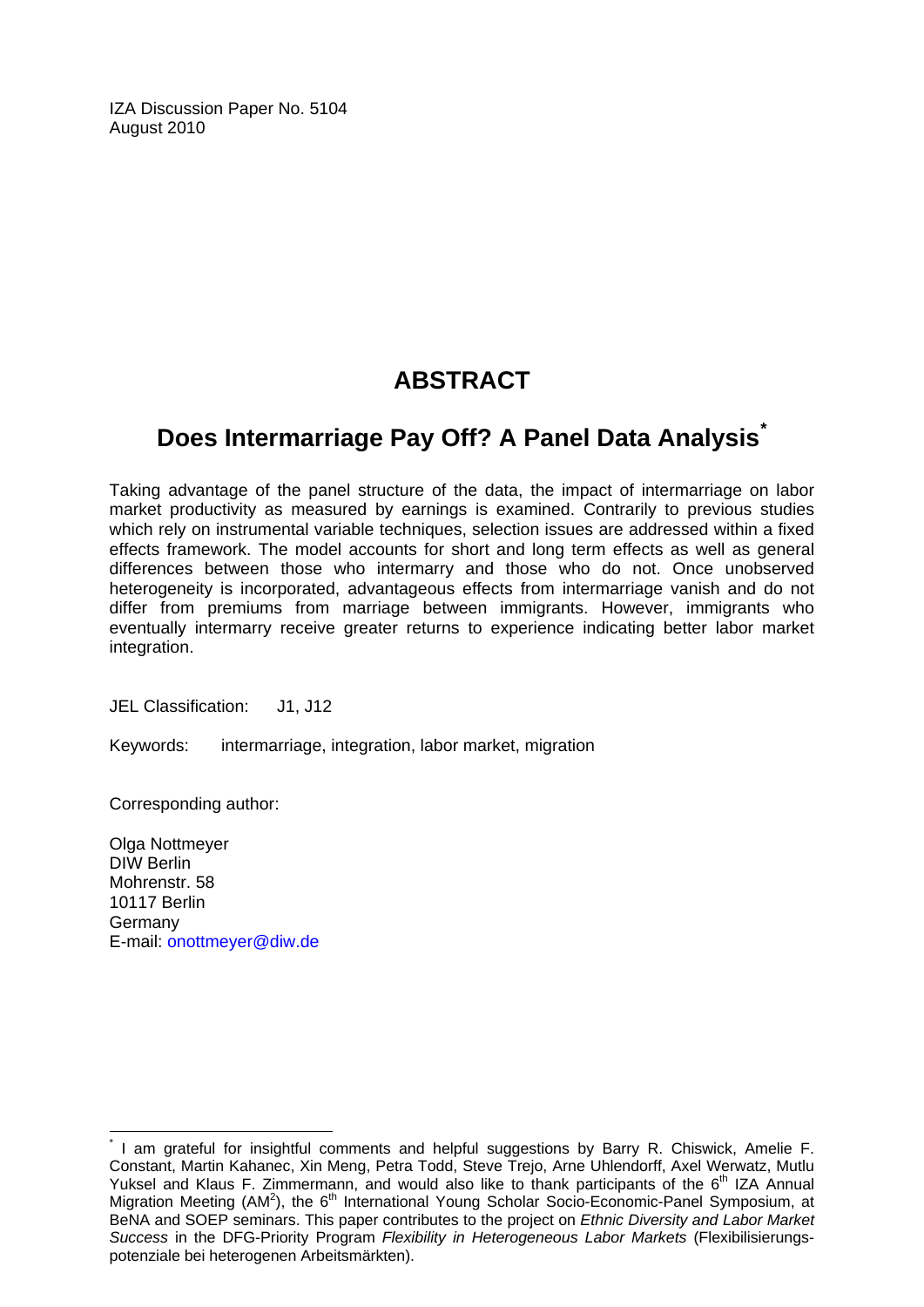## **1 Introduction**

Suppose love creates the closest relationship possible between two people and ideally drives the decision to marry. Further assuming that each person is intrinsically tied to his or her family and marked by his or her ethnic origin, marriage between people with different ethnic backgrounds expresses the closest feasible connection to the culture of the spouse. Marriages and marriage-like partnerships between immigrants and natives, termed 'intermarriage', are thus commonly considered to be an indicator of a high level of social integration, an index of assimilation, an indicator of social distance and cultural proximity, as well as an intimate link between social groups (Prince and Zubrzycki (1962), Gurak and Fitzpatrick (1982), Klein (2001), Kalmijn (1998), and Muttarak (2004)).

For this reason, studies analyzing marriages between persons of different ethnicity or race have a long history, especially in traditional immigrant nations like the United States. Against the backdrop of the current political debate concerning the successful integration of immigrants and Germany's status as an immigration country, it is important to examine in greater depth the connections between intermarriage and economic status of immigrants in Germany. Thus the aim of this paper is to analyze the effect of intermarriage on economic success for immigrants in Germany.

When studying the relation between intermarriage and labor market outcomes, two competing hypotheses are relevant: (a) the *productivity hypothesis*, and (b) the *selection hypothesis*. According to the *productivity hypothesis*, intermarriage fosters economic integration as native spouses boost linguistic adjustment, provide knowledge of the local labor market, access to social networks, and insight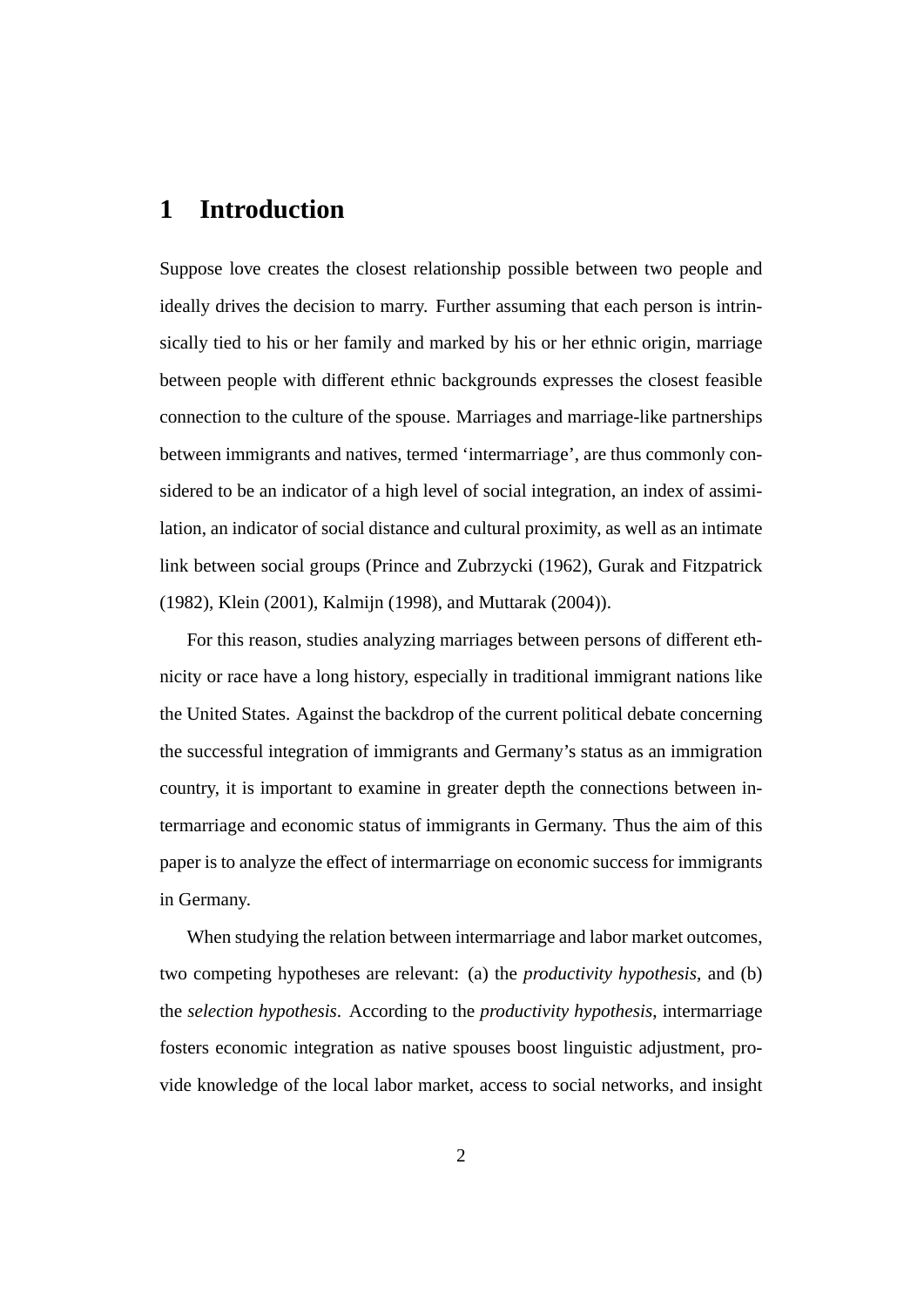into important structures. In addition, they explain local customs, norms, and peculiarities. Daily practice with the spouse enables intermarried immigrants to better communicate with native colleagues and to become better integrated into the working environment. Furthermore, intermarriage signals greater adaptability to the host country's society and a high level of familiarity with its foreign culture.

However, if intermarriage basically reflects commitment and the decision to stay immigrants who intermarry may experience economic success resulting only from their greater attachment. Those who intermarry may be more eager to acquire precious skills that are highly valued in the labor market, and meeting a native partner is merely a side product of this process. In addition, economic outcomes could be affected by other unobservable productivity characteristics correlating with intermarriage. Thus, according to the *selection hypothesis*, the relationship between intermarriage and economic success is spurious, and effects from intermarriage are biased if the self-selection into intermarriage based on individual factors is ignored. Consequently, intermarriage needs to be viewed as treatment that is possibly endogenously related to economic outcomes.

The empirical analysis benefits from using German Socio-Economic Panel (SOEP) data. Panel data is more appropriate than cross-section data for this type of study because it allows to control for unobserved heterogeneity. Its longitudinal design provides a different estimation method from previous studies, which are predominately based on cross-sectional observations and rely on instrumental variables to control for self-selection. Instead, in this paper, a fixed effects regression framework is used to resolve the omitted variable problem. In addition, the empirical specification allows for the different timing of possible effects of intermarriage and accounts for general marital pay differentials. The empiri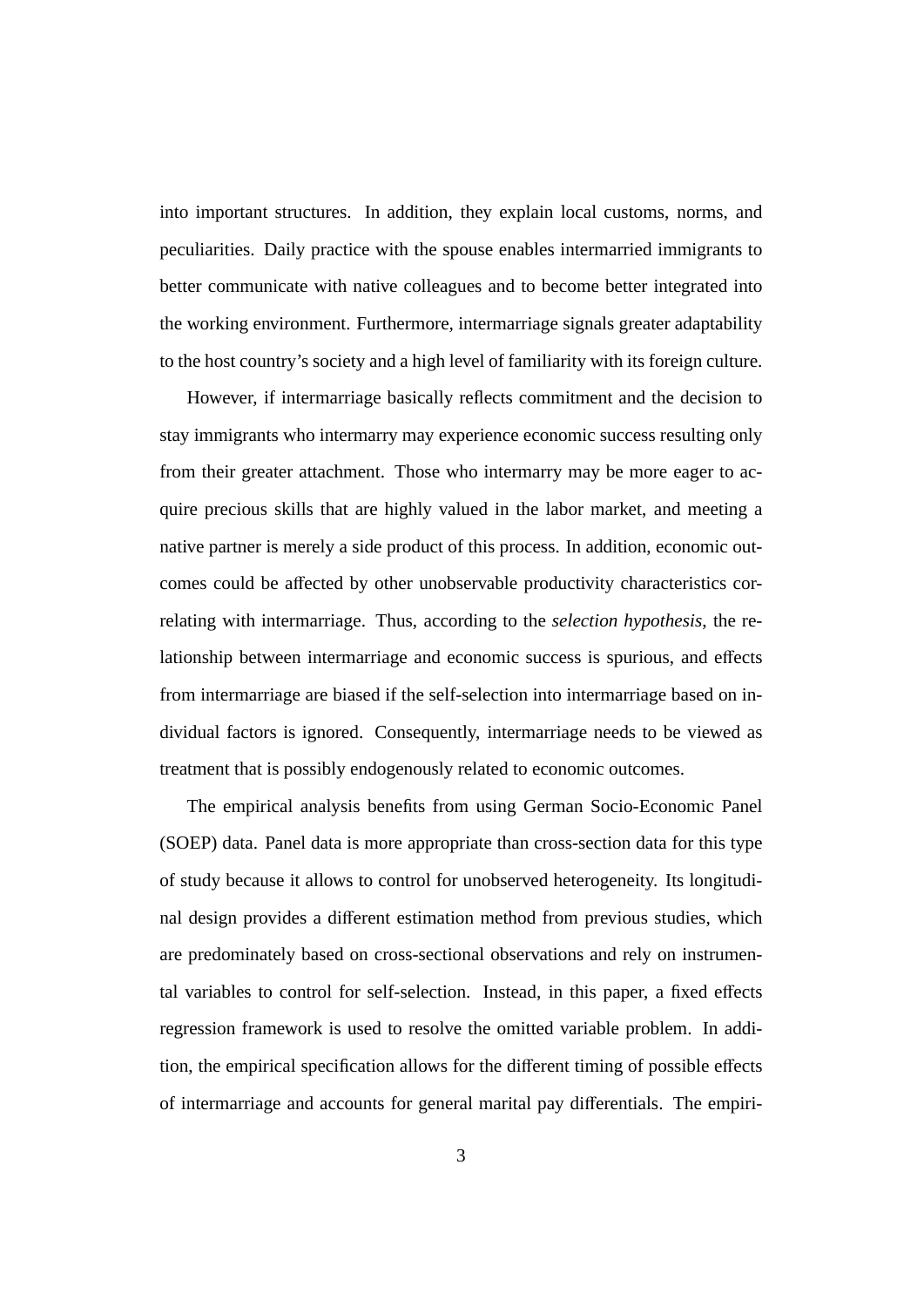cal analysis considers both men and women, while briefly examining the possible effects of intermarriage for natives.

Empirical findings indicate that male immigrants' immediate benefits from intermarriage are mainly driven by unobserved time-constant factors and vanish once selection into marriage is taken into account. In this regard, effects do not differ statistically between intermarriage and marriage between two immigrants. However, those who eventually live with natives receive greater returns to labor market experience indicating generally enhanced productivity. Thus, intermarriage seems to signal greater economic integration. Native men do not receive any extra benefit from either marriage type, while native women seem to gain an advantage from marrying an immigrant. Immigrant women, on the other hand, do not benefit from either type of marriage, although negative effects are mitigated when controlling for unobserved factors and other observable characteristics. However, results for women must be treated carefully as selection issues related to their labor market participation are mainly set aside.

Within the upcoming chapter a short overview of German-specific facts and theoretical concepts related to intermarriage are presented. This includes a literature review of studies that analyze the determinants of intermarriage and its impact on economic assimilation in other countries. The empirical model is introduced in Section 3. Due to Germany's immigration history, definition issues are discussed separately in Section 4. Descriptive statistics of the underlying sample are given in Section 5. In Section 6 estimation results and its interpretation are presented. The paper finally concludes with a summary and an outlook for further research.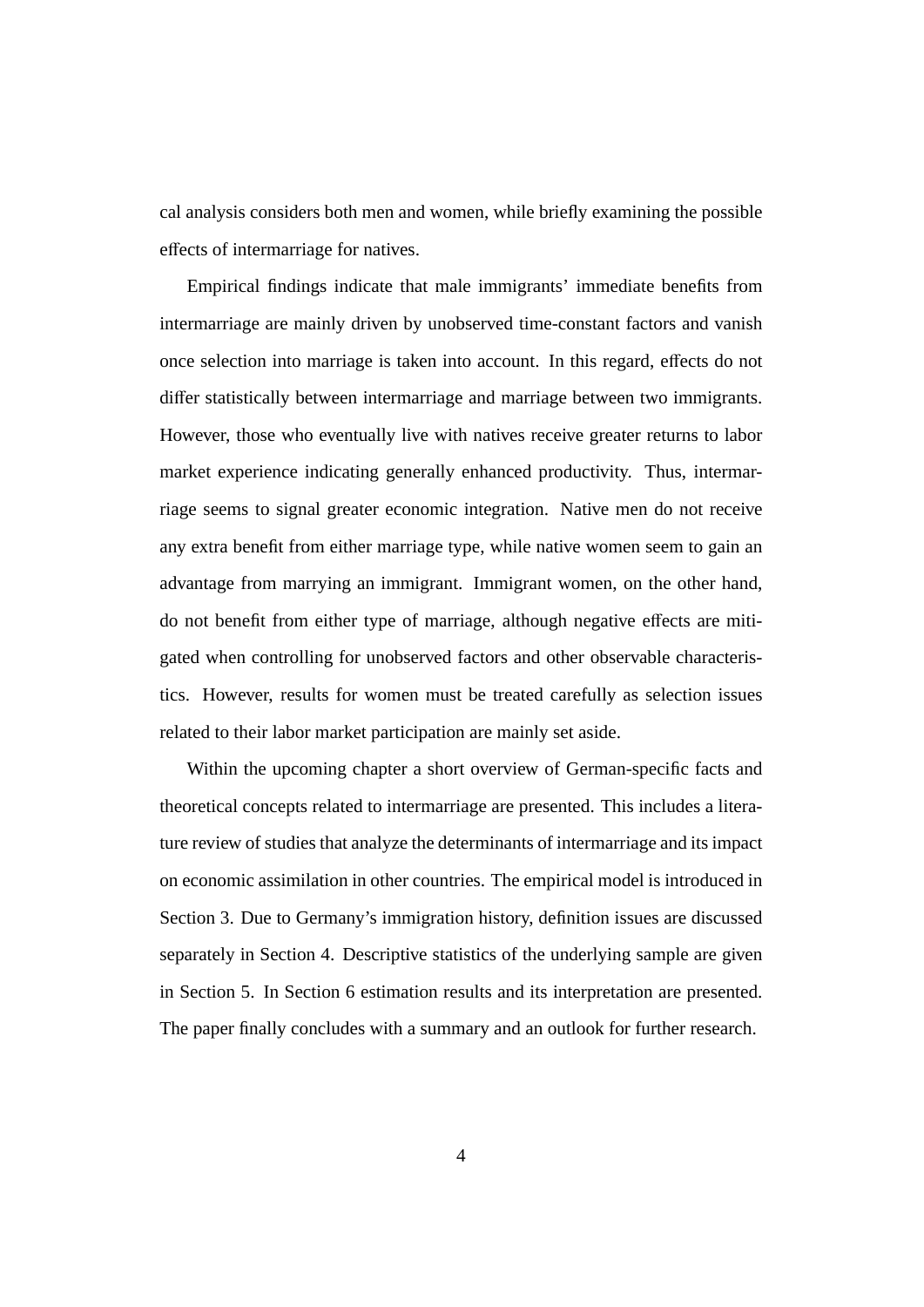#### **2 Background**

Only in the years after 2000 did Germany acknowledge its status as an immigration nation. At the same time there is greater government attention to integrating immigrants. German-language requirements, accepting Germany's democratic norms, and accepting the rule of law are mandatory for those wanting to naturalize. But beyond language fluency and other indicators such as educational success and employment status, marriage to natives is generally considered a test of integration. $<sup>1</sup>$ </sup>

In contrast to traditional immigrant countries like the United States, research on intermarriage in Germany began comparably late. However there is much interest in understanding marriage patterns among immigrants in Germany. A significant part of the literature examines the social and economic factors fostering interethnic partnerships. Thus, most studies focus on describing marriage patterns and its determinants leaving aside economic implications (Kane and Stephan (1988); Klein (2001); Haug (2006); Schroedter (2006)).

According to that strand of literature, structural constraints in the marriage market such as gender ratios and partner availability (Angrist (2002)), as well as interference by third parties, religious beliefs, socio-economic status, as well as cultural and linguistic proximity are the principle influences on the likelihood to intermarry. In addition, in certain cases intermarriage is related to the acquisition of citizenship and permanent residency, depending on legal status and country of origin. In this regard, intermarriage may be one possible way to legally immigrate

<sup>&</sup>lt;sup>1</sup>The *Ethnosizer* is another measures of social integration, see Zimmermann, Zimmermann, and Constant (2007); Zimmermann (2007); Constant and Zimmermann (2008); Constant, Gataullina, and Zimmermann (2009).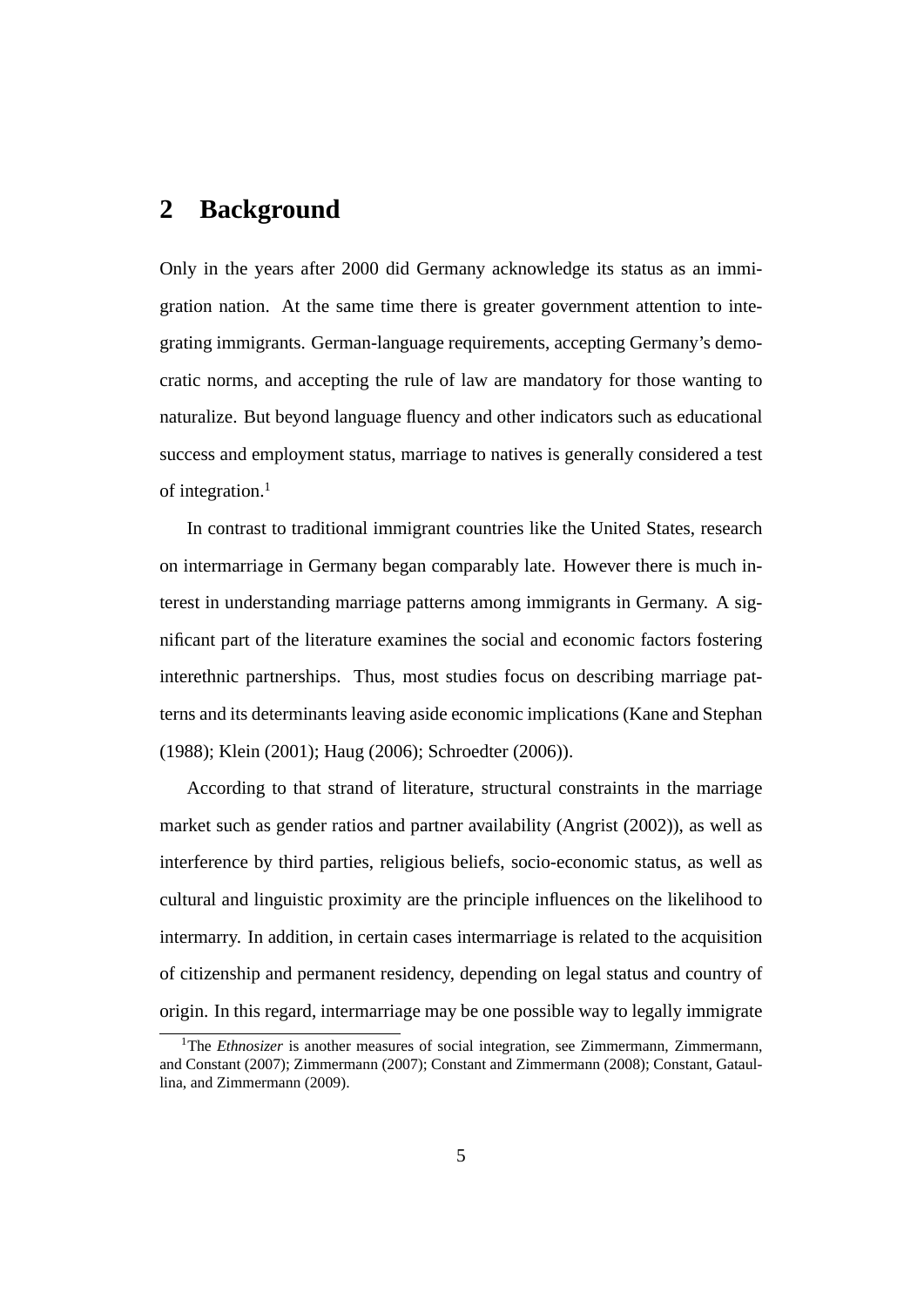to a foreign country. On the other hand, 'importing' spouses from their country of origin is sometimes the only legal route for admittance to the host country (Gonzales-Ferrer (2006); Lievens (1999)). Thus, the likelihood of intermarriage ` is expected to differ by country of origin.

In addition, personal characteristics such as individual preferences, age, years since immigration, language abilities, and education are among the most relevant determinants of intermarriage (Lievens (1998); Chiswick and Houseworth (2008); Kalmijn (1998); Kalmijn (1991); Bisin and Verdier (2000); Bisin, Topa and Verdier (2004)).

As stated by Becker (1974), individuals generally prefer spouses with similar bundles of resources. Thereby the partner does not have to have the exact same level in each characteristic, but needs to compensate for shortages in one area by offering richness upon another. In particular, people usually prefer partners with similar education levels, which is called *assortative mating by education* (Chiswick and Houseworth (2008)). Moreover, highly educated immigrants are expected to intermarry more often as discussed by Furtado (2006) and Furtado and Theodoropoulos (2010). Accordingly, and apart from the fact that educational institutions provide platforms to meet potential partners, higher education accompanied by better communication skills enable immigrants to approach others, including natives, and help improve adaptation to different cultural habits (*adaptability e*ff*ect*). Furthermore, highly educated immigrants are more likely to move away from ethnic enclaves and to live in neighborhoods with predominately native inhabitants. This, in turn, increases the likelihood of intermarriage (*enclave effect*).<sup>2</sup> Consequently, intermarried immigrants are likely to be a highly selective,

 $2$ In addition, German law favors immigration of highly educated people who seek to immigrate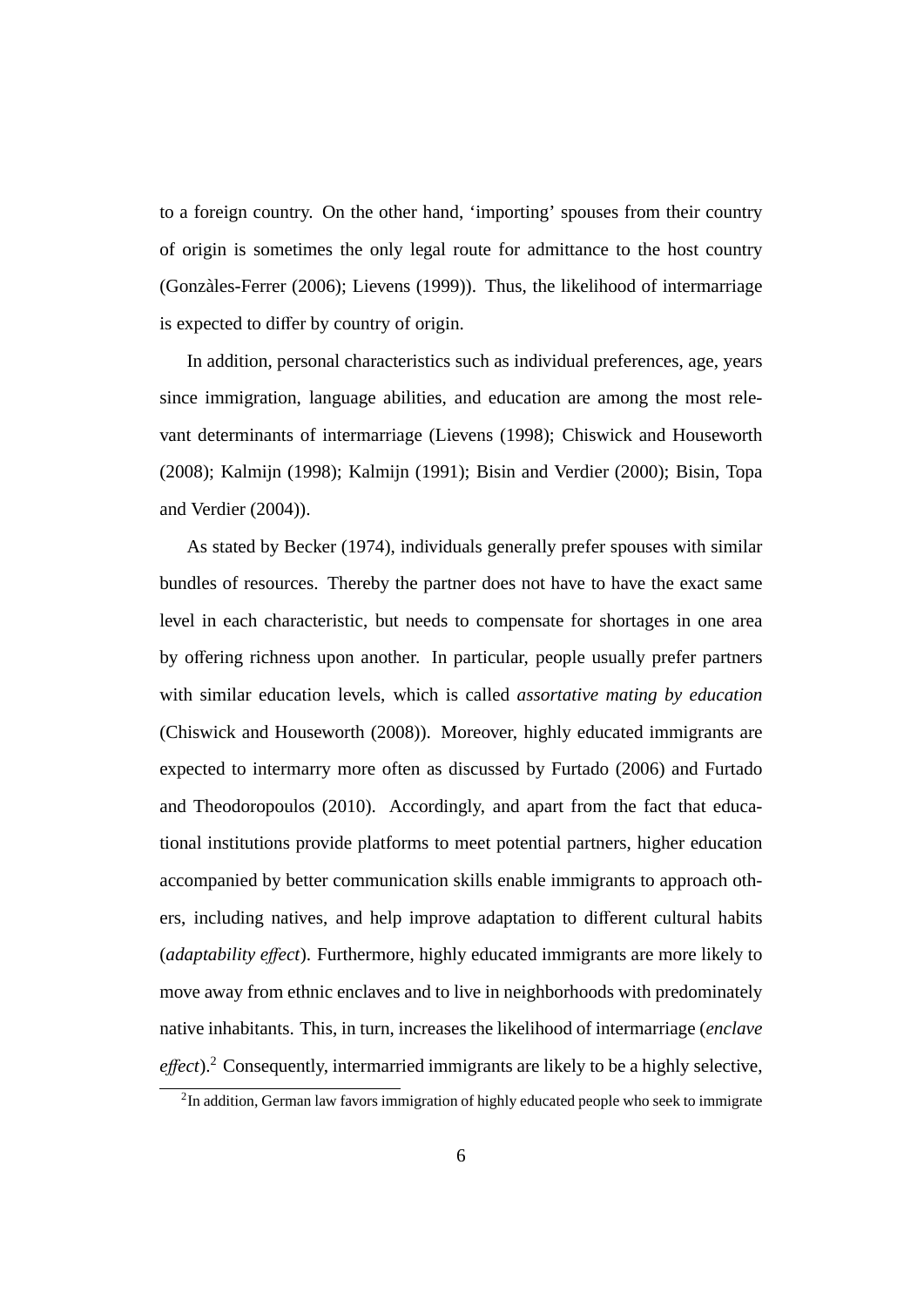well educated subgroup of the total immigrant population.

This illustrates how important selection issues are when analyzing the relationship between intermarriage and labor market outcomes. Consequently, two competing hypotheses are crucial in this context: (a) the *productivity hypothesis*, and (b) the *selection hypothesis*. According to the first, immigrants who intermarry assimilate faster to the host society due to greater productivity fostered by the native spouse. In that regard, intermarriage can be beneficial for several reasons. Marriage to a native person can foster language acquisition, provide access to social networks, open up valuable contacts and occupation opportunities, ease the process of adapting to a foreign country, help to understand unfamiliar customs and norms, as well as help to learn the unique host-country peculiarities and requirements. Consequently, intermarriage can increase the feeling of belonging and lead to greater acceptance. Intermarriage can thus contribute positively to the well-being of immigrants who, as a result, become more productive.

Contrarily, according to the *selection hypothesis*, the relationship between intermarriage and higher assimilation rates of immigrants is spurious due to sample selection. Immigrants who marry native spouses possibly belong to a highly selective sample of immigrants who possess highly valued labor market skills that are also highly valued in the native marriage market (Kantarevic (2004)). Consequently, the effect of intermarriage on wages is biased if selection into marriage is not taken into account.<sup>3</sup>

based on marriage to a German national. Immigrants coming from EU-member states and other well developed countries, such as the United States, Canada, Australia, New Zealand, Switzerland, Japan, South Korea or Israel, face fewer hurdles for marriage-based immigration than immigrants from less developed countries.

<sup>&</sup>lt;sup>3</sup>These arguments are mainly derived from research on the male marriage premium as discussed by Nakosteen and Zimmer (1987); Korenman and Neumark (1991); Loh (1996); Hersch and Stratton (2000); Ginther and Zavodny (2001); Antonovics and Town (2004); Dougherty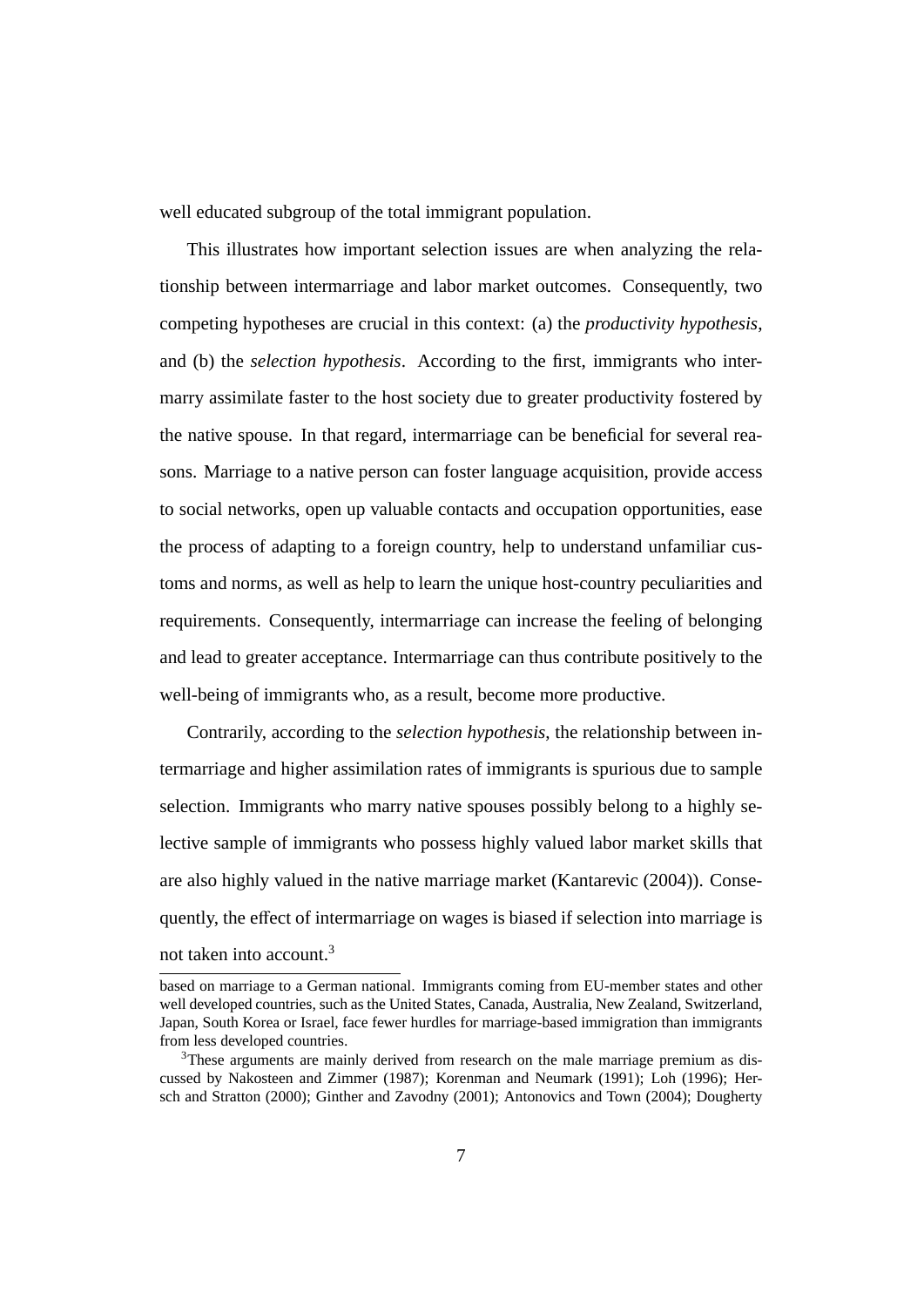Beyond that, intermarriage can induce costs, especially psychological ones, which can even have the opposite effect. As shown by Bratter and Eschbach (2006), intermarriage is associated with an increase in severe distress for some immigrant groups in the United States. Immigrants marring spouses from different ethnic groups may no longer be supported by members of their own ethnic group. They face a lack of understanding and feel detached from their ethnic group, and, as a consequence, rely neither on family ties nor social networks from their ethnic community to find a job. This, in turn, decreases the possibility of finding a job that matches immigrant's capabilities.<sup>4</sup> In addition, immigrants in intermarriage may face intolerance from the native partner's side. Relatives and friends may fail to tolerate and accept unfamiliar ways of living and unaccustomed perspectives. Consequently, intermarried couples face many difficulties from both the ethnic group of the immigrant partner and the native society.

Finally, different perceptions and norms challenge the couple, thus inducing a high potential for conflicts within the marriage.<sup>5</sup> Kalmijn, Graaf and Janssen (2005) find a positive correlation between intermarriage and divorce, thus supporting the assumption that intermarriage faces greater stress than 'intra-immigrant marriages', that is marriage between two immigrants. Hence, even though intermarriage is associated with many benefits it can also be costly.

Analyzing the economic assimilation of intermarried immigrants in the United States, Kantarevic (2004) finds evidence for an intermarriage premium in terms of higher earnings if selection into marriage is ignored. Once selection is taken into

<sup>(2006);</sup> Cornwell and Rupert (2007); Chen (2007).

<sup>&</sup>lt;sup>4</sup>As argued by Furtado and Theodoropoulos (2009a), intra-immigrant marriage fosters better employment matches in terms of qualification than intermarriage.

 $5$ See Stöcker-Zafari (2007) for real life experiences of intermarried couples.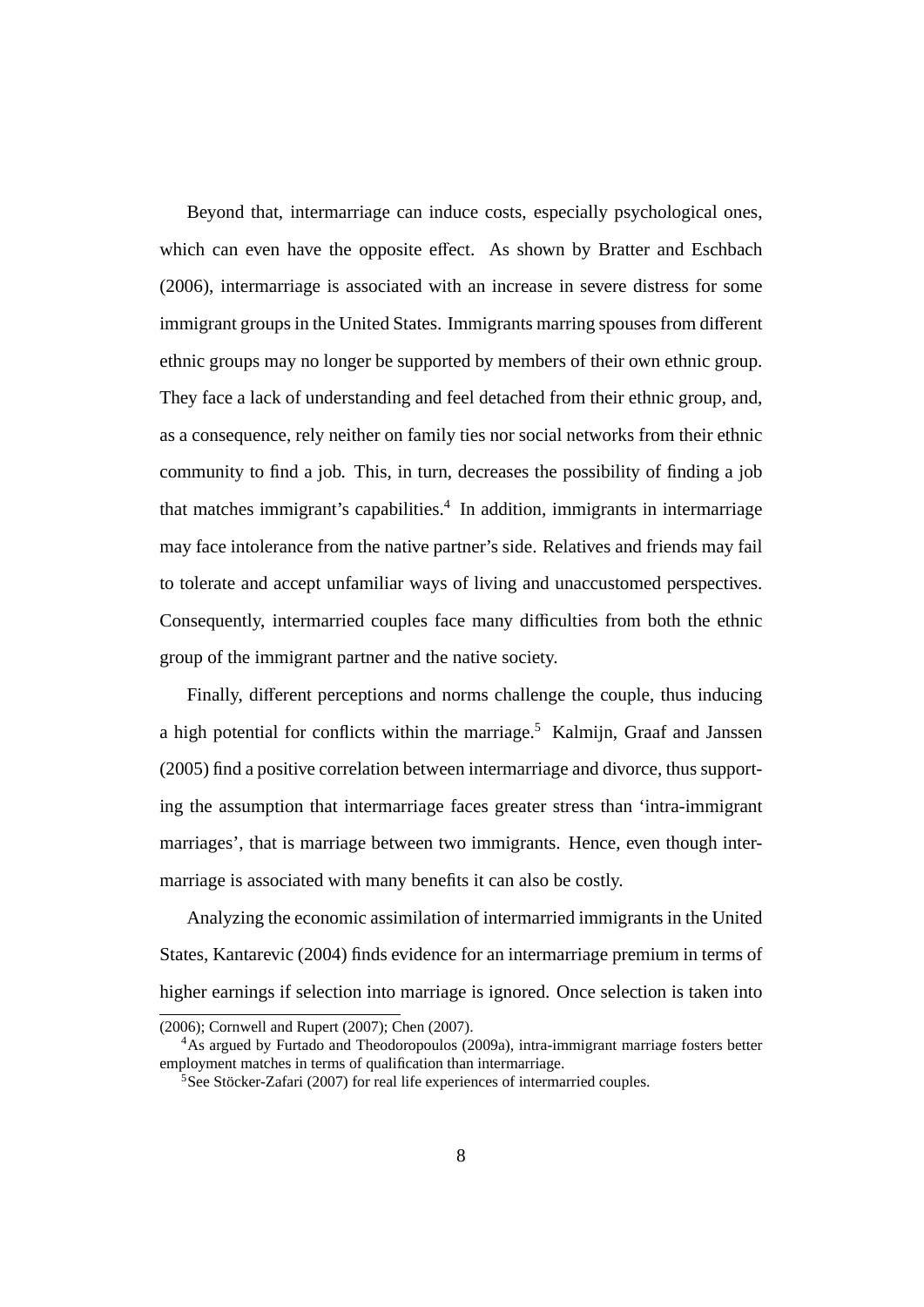account, the premium from marrying a native partner vanishes. In contrast, Meng and Gregory (2005) analyzing the impact of intermarriage for immigrants in Australia, find evidence for a premium from intermarriage even after controlling for unobservable characteristics. These findings are supported by Meng and Meurs (2006) in their study of intermarried immigrants in France. Other studies, focusing on immigrants in Sweden (Dribe and Lundh (2008)) and the Netherlands (Gevrek (2009)), find positive effects on wages for Swedish immigrants and positive correlations between intermarriage and economic outcomes for Dutch immigrants. Furtado and Theodorpopoulos (2009a) and (2009b), as well as Georgarakos and Tatsiramos (2009) focus on labor market outcomes such as employment probabilities, network effects, and self-employment, and find positive effects from intermarriage for immigrant men in the United States. However, little is known about the relationship between intermarriage and economic performance of immigrants in Germany. Thus, this paper aims at filling this gap in the literature.

## **3 The Model**

Most studies exploring the relation between intermarriage and earnings are based on instrumental variable approaches in cross sectional settings. The authors account for endogeneity of intermarriage by using specific ethnic group and gender ratios that measure the availability of partners within ethnic groups. The underlying assumption is that these ratios determine partner choice but are exogenous in the earnings equation.

In contrast, the model used here relies on a fixed effects (FE) approach to account for unobserved heterogeneity. The earnings equation is derived from a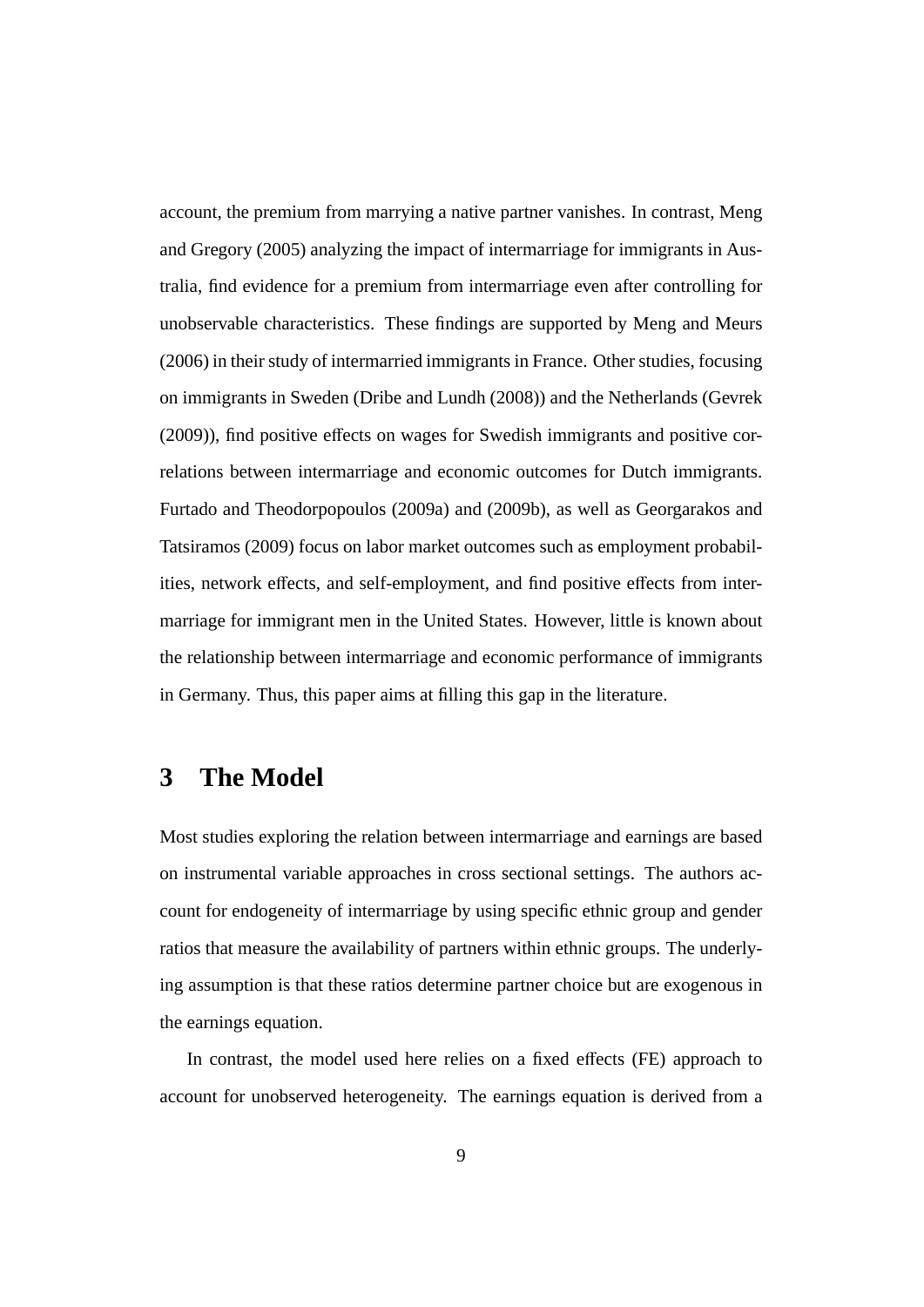Mincer (1974) wage equation and allows for individual specific factors in the error term. It follows a model proposed by Bratsberg, Ragan, and Nasir (2002) who measure the effect of naturalization on wage growth. The advantage of this model is that it allows for different timings for the effects on wages while mitigating selection biases induced by time-constant individual characteristics.

The model accounts for both short and long term effects on earnings, whereby long term effects are measured via experience acquired in the course of marriage. Short term effects are captured by the immediate change in marital status. Furthermore, immigrants who eventually intermarry may principally invest differently in their human capital. Being intermarried then proxies better economic integration in general, and those who marry natives benefit more from experience acquired in the local labor market than those immigrants who remain single or marry other immigrants.

The earnings equation looks as follows<sup>6</sup>:

$$
\ln w_{it} = \alpha_0 M i g_{it} + \beta_0 N a t_{it} + \alpha_1 M i g_{it} (X_{it} - X_{iMig}) + \beta_1 N a t_{it} (X_{it} - X_{iNat})
$$

$$
+ \alpha_2 M i g_i X_{it} + \beta_2 N a t_i X_{it} + \zeta_1 X_{it} + \zeta_2 X_{it}^2 + \zeta_3 Z_{it} + \mu_i + u_{it}.
$$

Thereby, the dependent variable,  $w_{it}$ , denotes monthly labor gross earnings of immigrant *i* in period *t*, and is used as the productivity measure for individual *i*.  $Nat<sub>it</sub>$  is an indicator variable which equals one if in period *t* person *i* is married to a native and zero else. The immediate effect of intermarriage for immigrants is then captured by  $\beta_0$ . A supplementary regressor,  $Mig_{it}$ , denotes marriage with another immigrant. Consequently,  $Mig_{it}$  and  $Nat_{it}$  capture effects from each type

<sup>&</sup>lt;sup>6</sup>As an extension, square terms  $Nat_{it}(X_{it} - X_{iNat})^2$  and  $Mig_{it}(X_{it} - X_{iMig})^2$  are included to account for decreasing returns to experience.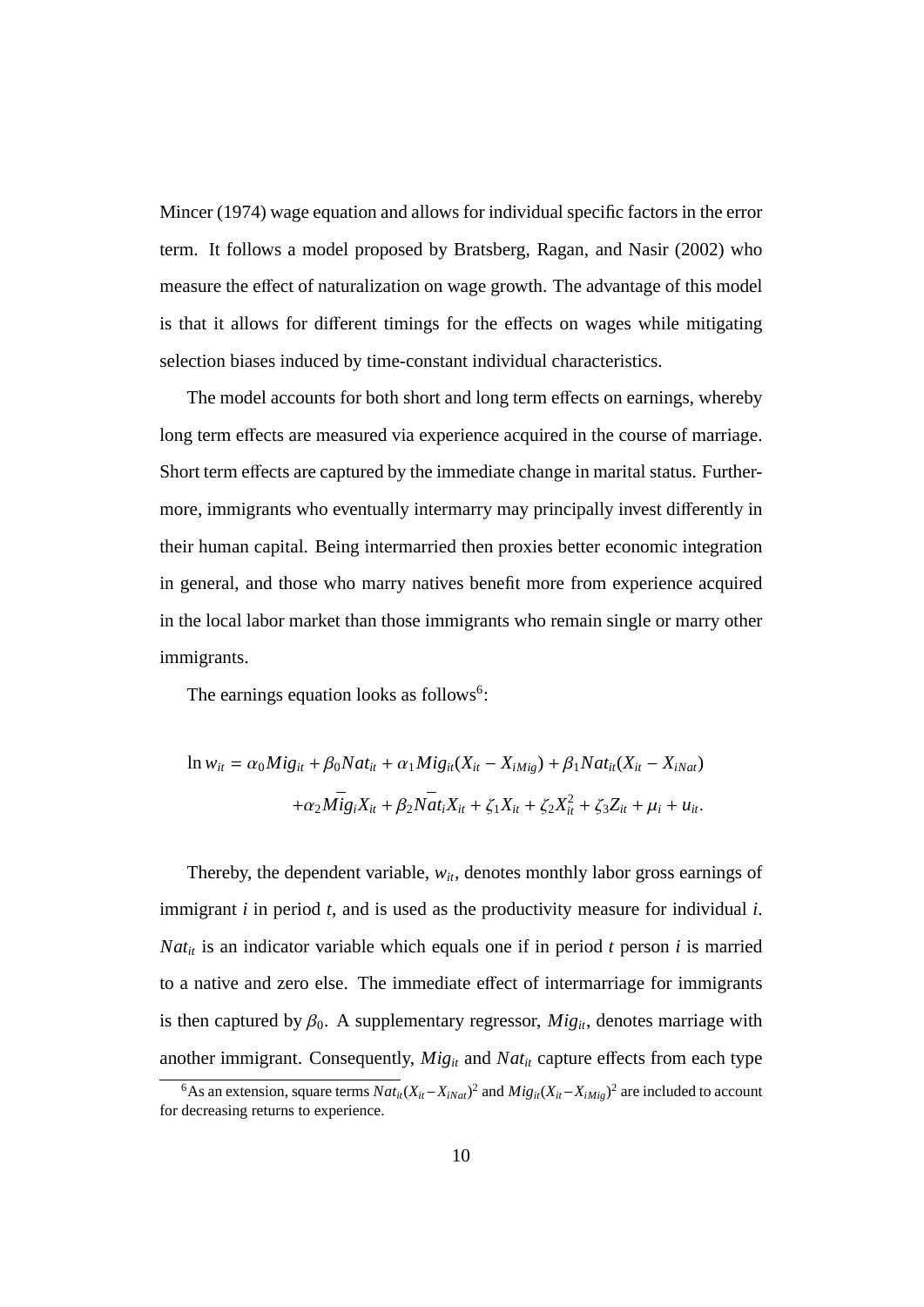of marriage in comparison to those who are unmarried at this point in time. <sup>7</sup>

Apart from short term effects, marriage may affect labor market success gradually. For that reason, Korneman and Neumark (1991) include duration of marriage as an additional regressor. Here, a different measure is used:  $X_{it}$  and  $X_{iNat}$  ( $X_{iMiq}$ ) refer to labor market experience in period *t* and at the point of intermarriage (marriage with an immigrant). For immigrants the difference between  $X_{it}$  and  $X_{iNat}$ therefore captures experience gained during intermarriage. Equivalently, the difference between  $X_{it}$  and  $X_{iMig}$  captures experience gained in the course of marriage with an immigrant.

In case  $\alpha_1$  and  $\beta_1$  are greater than zero, immigrants benefit from additional labor market experience acquired during the marriage compared to those who remain single. This might be due to favorable specialization within the marriage. Negative coefficients could result from less flexibility and less mobility in comparison to singles, or stem from a lack of possibilities to search for jobs that optimally match one's abilities. Different signs of  $\alpha_1$  and  $\beta_1$  could indicate different search patterns, gender roles, or human capital allocations within the marriage.

Apart from short and long term effects, the decision to eventually intermarry may reflect greater commitment to the hosting country in general. Immigrants who find a native partner may be more attached to the hosting country than those who never intermarry. They may have invested in human capital specific to the local labor market and developed precious skills that are highly valued possibly independent of the current marital status. As a consequence, those who eventually intermarry may obtain greater returns to their labor market experience than others.

<sup>&</sup>lt;sup>7</sup>Regarding natives, the interpretation of the coefficients goes exactly the opposite direction: In this case,  $Nat<sub>it</sub>$  refers to marriage with a native and  $Mig<sub>it</sub>$  refers to intermarriage.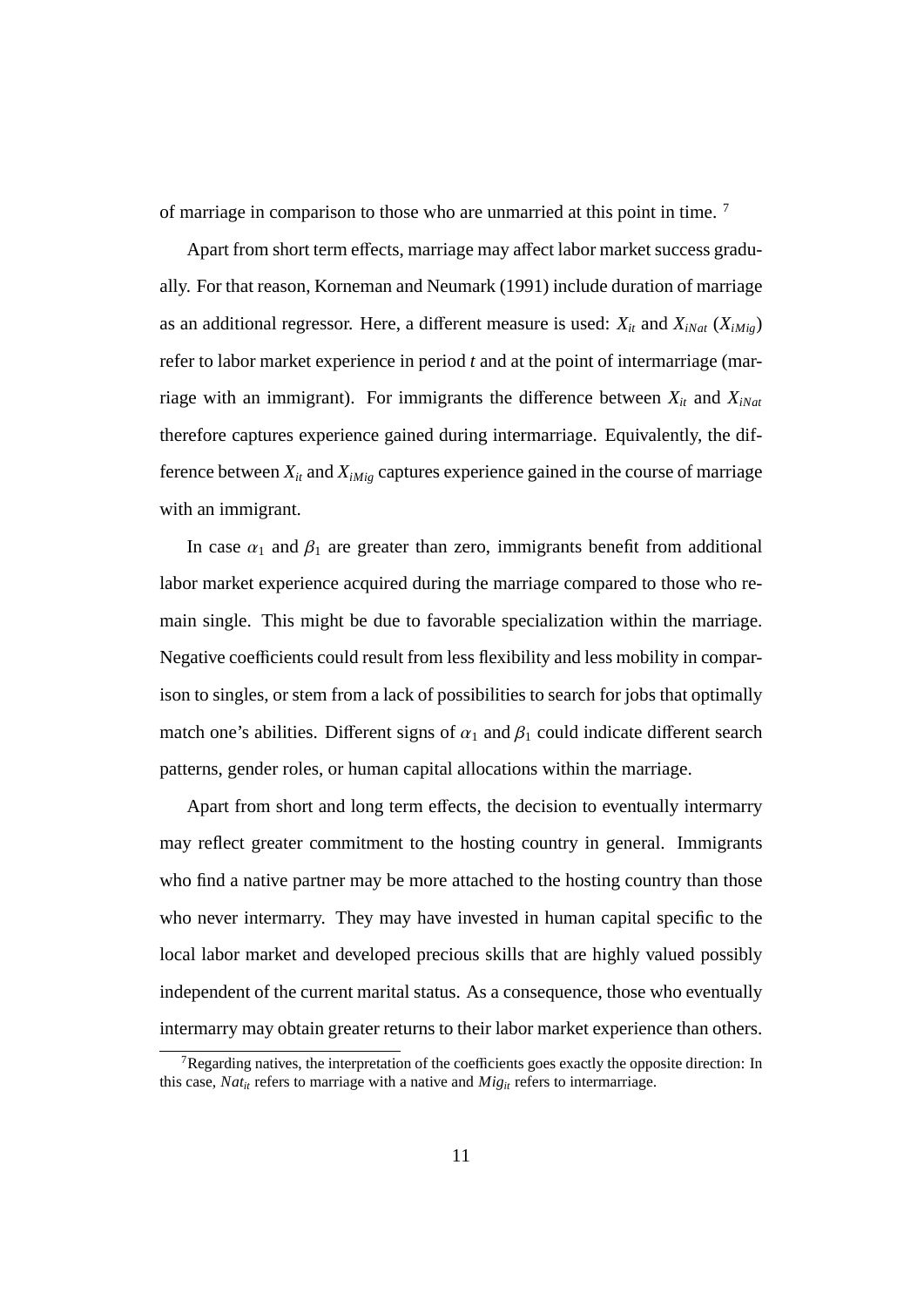To account for that,  $N\bar{a}t_i$  is included as a time-invariant indicator for immigrants who eventually marry a native spouse. The variable is set to one in the years prior, during and after an intermarriage, assuming that abilities can be gained beforehand and need not become redundant with the end of marriage. Because relationships change with time,  $\bar{Nat}$  refers to those who may have several but always native partners. Thus, if  $\beta_2 > 0$  greater returns to experience are permitted for immigrants who eventually live with native spouses. Immigrants who exclusively marry within the immigrant community are denoted by  $\overline{Mig_i}$ .<sup>8</sup> Consequently, persons who remain single the whole time are the base category.<sup>9</sup>

Parameters  $\zeta_1$ ,  $\zeta_2$  and  $\zeta_3$  refer to returns to experience,  $X_{it}$ , its square term,  $X_{ii}^2$ , and to returns to other observable characteristics captured in  $Z_{ii}$ . Experience in this context refers to experience in full-time employment acquired in the host country. *Zit* includes education indicators, self-reported language proficiency, firm size, actual hours worked, tenure and its square term, full-time work, as well as region and industry dummies. Even though years since migration seem to be an important determinant of the probability to intermarry, as argued among others by Chiswick and Housworth (2008), it is not included in  $Z_{it}$  as it evolves similar to experience. Hence, it is not possible to separate the effects of experience and years elapsed in the country.<sup>10</sup> Furthermore, marriage could result from an increase in

 $8$ These variables are difficult to construct because they include all past and future decisions which are typically not observed in the data. Ideally, we would like to compare people for whom we have information about the whole life time and not just occasional short observation periods. However, this information is not available. So we can only consider the observation period and distinguish between those who report a native partner within this time frame and those who report no or an immigrant partner.

<sup>&</sup>lt;sup>9</sup>Those who have both immigrant and native partners are not considered to reduce complexity.

 $10$ Both variables generally move together, increasing by one each year. Although, they might not always be perfectly collinear, any differences are probably due to endogenous labor supply decisions. As the model concentrates on returns to experience, years spent in the country are not included in the regression.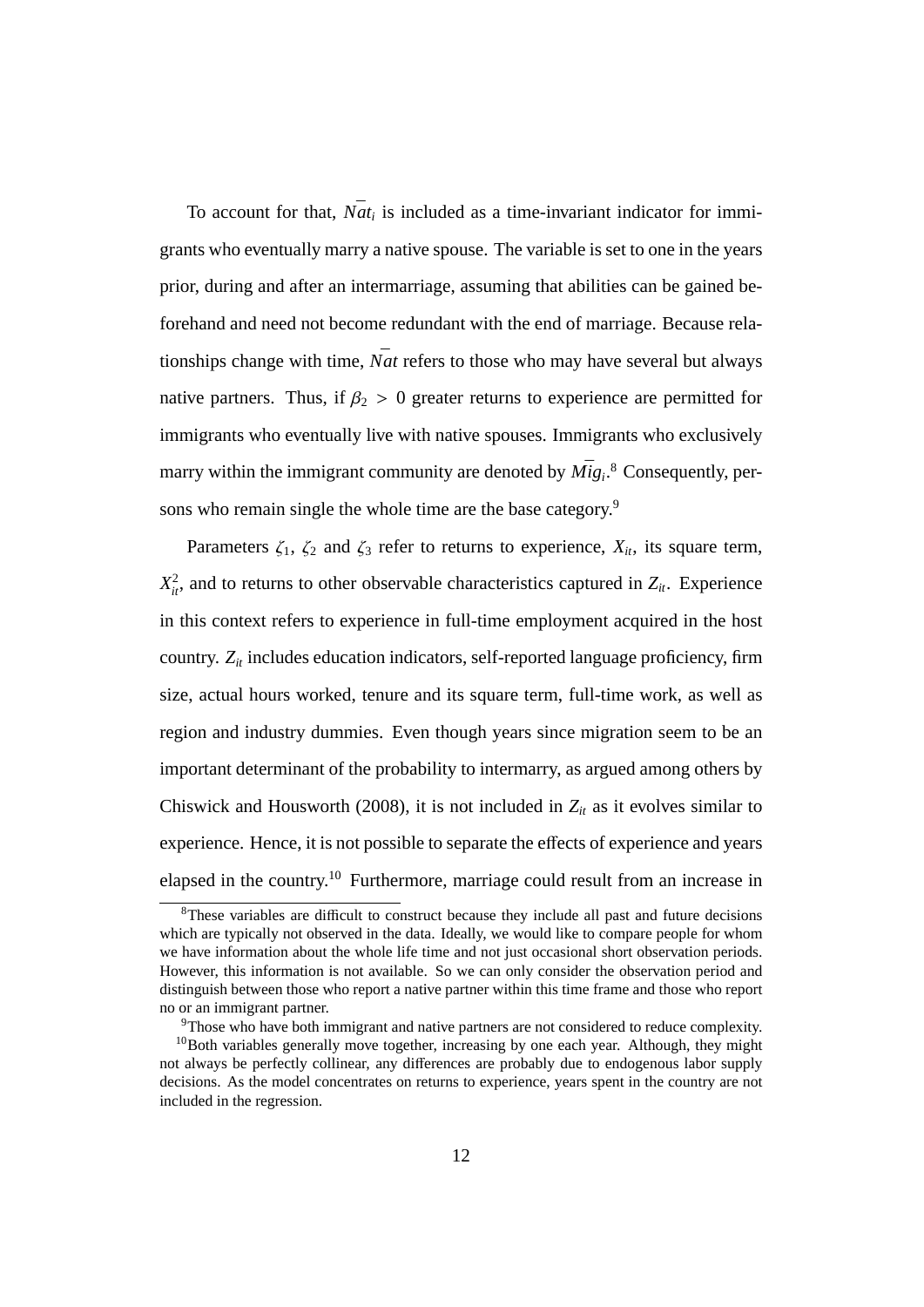earnings in previous periods. To account for this correlation and possible reverse causality, dummy variables denoting marriage with a native or with an immigrant in the next period are included.

Finally, intermarried immigrants may possess different unobservable productivity characteristics which correlate with the decision to intermarry. The composite error term therefore consists of a time-invariant individual heterogeneity term,  $\mu_i$ , and an idiosyncratic part,  $u_{it}$ .

#### **4 Definitions**

Before turning to the data description, some remarks are necessary to understand possible difficulties related to the definition of immigrants in Germany.

German law defines *Germans* as persons holding German citizenship. In Germany, *Ausländer* (foreigners) are those holding citizenship from a foreign country only. As Germany does not grant citizenship to those born on German soil, children of foreign parents usually hold the same citizenship as their parents. If one parent is a German citizen, a child can gain dual citizenship. Persons with dual (German and foreign) citizenship count as Germans by the German Statistical Office (*Statistisches Bundesamt Deutschland*).<sup>11</sup> Although Germany loosened its very strict naturalization law for children of first-generation foreigners, there are members of the second and third generations who have not naturalized. In nationality statistics, they are counted as foreigner regardless of how long they have lived in Germany.

<sup>&</sup>lt;sup>11</sup>Between ages 18 and 23, children with dual citizenship must choose one citizenship, as mandated by a law passed in 2000 commonly known as the *option model*. People with dual nationality are not counted as foreigners in official statistics that use nationality as the single criteria.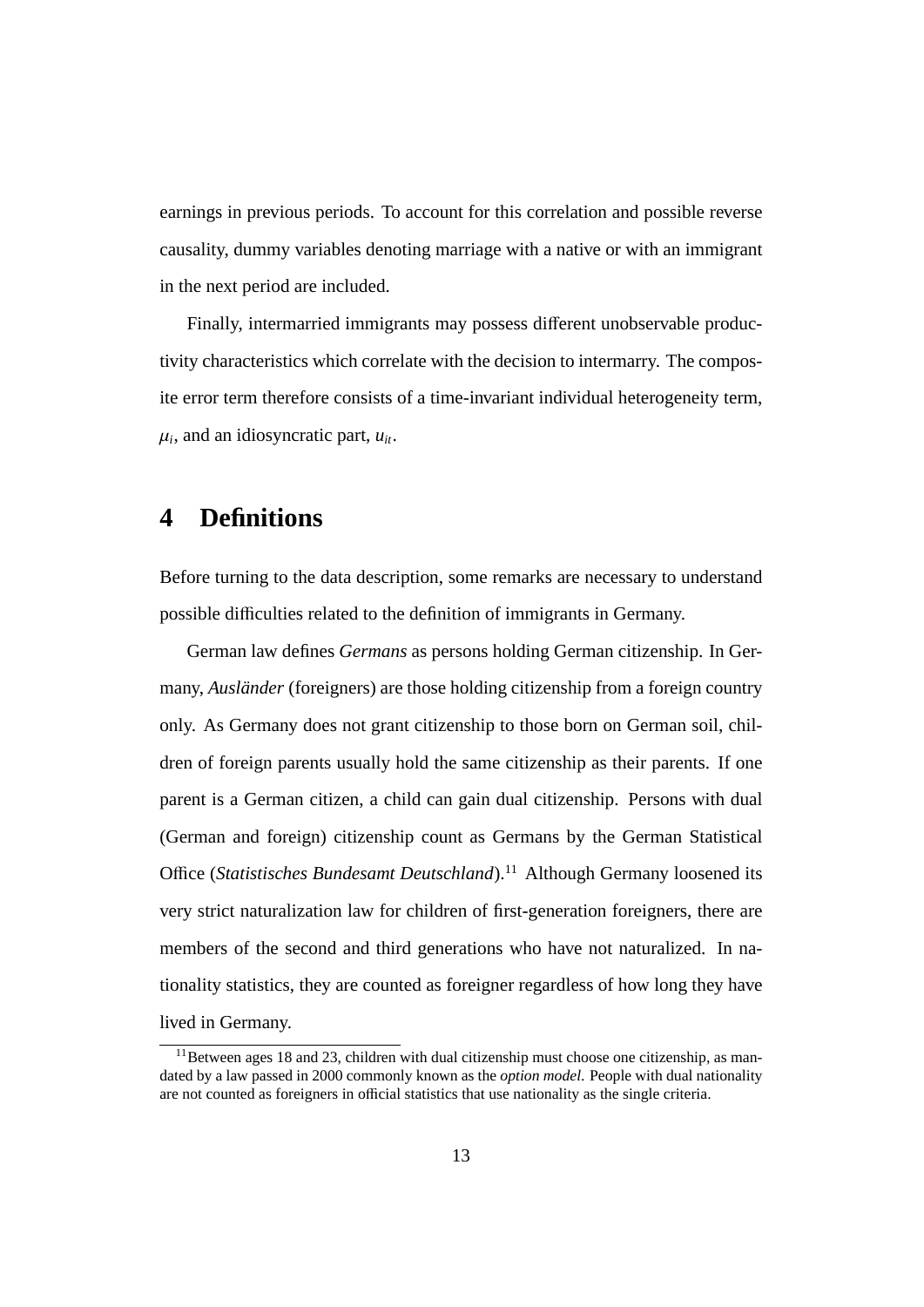Defining immigrant status by nationality is technically easy. Following this definition, intermarriage refers to marriage between a German citizen and someone who does not hold German citizenship, regardless of where that person was born. For example, an intermarriage by nationality could involve a Germancitizen woman and the Turkish-nationality, German-born son of a Turkish guest worker.<sup>12</sup> It would also include, misleadingly, marriages between naturalized citizens and non-citizens who are both of Turkish background, for example.

Furthermore, nationality and, by that, intermarriage status can change over time if the non-citizen spouse naturalizes. Therefore, nationality does not sufficiently capture cultural diversity in the family. In contrast, country of birth remains unchanged also after naturalization. Combining information about nationality and country of birth therefore better reflects cultural influences in childhood and throughout adult life. Including parental nationality and country of birth incorporates familial immigration and allows the distinction between immigrant generations.<sup>13</sup>

Accordingly, *first generation immigrants* are defined as persons who are not born in Germany. Those who are born in Germany but are non-German citizens, or whose mother/father is not German born or has non-German nationality are called *second generation immigrants*. 14

<sup>12</sup>The term *guest worker* refers to foreigners who came to Germany in the course of the *guest worker recruitment* beginning in the 1950s. Until the mid70s Germany signed treaties with several Souther European countries (Italy, Greece, Spain, Turkey, Portugal and Yugoslavia) to recruit predominately low skilled laborers to work in low qualified sectors. For more detailed and comprehensive information on Germany's immigration history see, for instant, Kalter and Granto (2007)

 $13$ In cases where there is no information available about country of birth for the immigrant and his/her parents, nationality is taken as a single criteria to determine immigrant status.

<sup>&</sup>lt;sup>14</sup>In case both parents are not born in Germany but also not born in the same country, the country of origin of the mother is assumed to outweigh the country of origin of the father. According to this 'classical' role allocation within the family, the mother raises the children while the father works to earn the money. Consequently, the influence, including cultural aspects, of the mother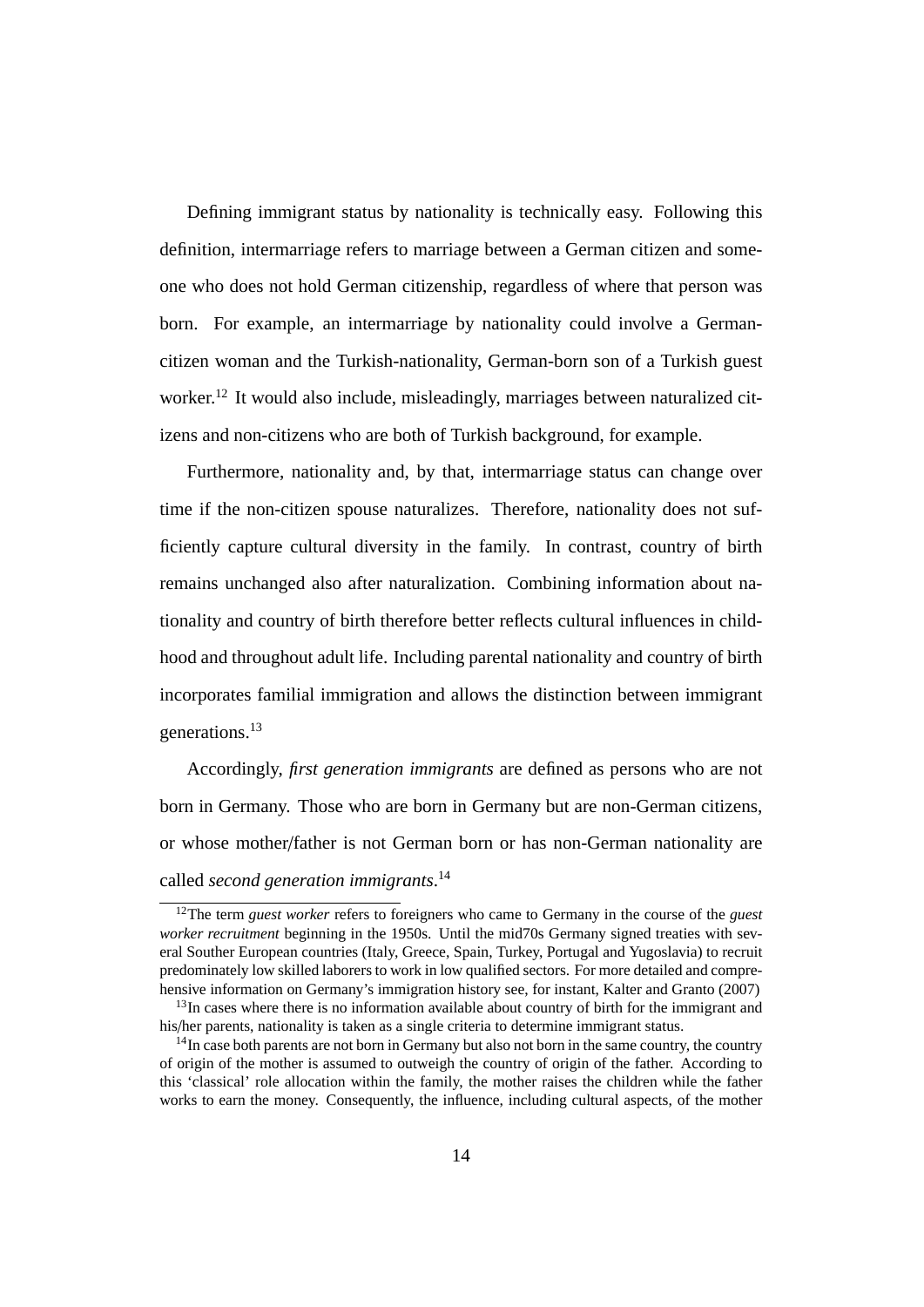Another peculiarity in Germany are the *Aussiedler*. Those are people of German descent who moved to Germany, predominantly from Eastern Europe, and were granted German citizenship upon arrival by virtue of their ethnicity and family history. Between 1950 and 2005, *Aussiedler* came mainly from Poland, Hungary, Romania, and states that formerly belonged to the Soviet Union, Czechoslovakia, and Yugoslavia. They are counted as Germans in official statistics that use nationality as the single criteria for immigrant status. However, the definition of immigrant status in this paper defines *Aussiedler* as belonging to the group of immigrants since emphasis is put on cultural differences and German-specific knowledge of partners. Consequently, *Aussiedler* are treated as part of the immigrant population and do not take on an exceptional role even though their language abilities are often more advanced and they may feel more attached to Germany due to their German ancestry.<sup>15</sup>

Consequently, *Natives* are persons born in Germany, holding German citizenship, and whose parents are both German-born with German citizenship. *Intermarriage* is defined as marriage and marriage-like partnership between an immigrant and a native person. All other relationship types, where both individuals

on the child is assumed to be greater than the influence of the father. Therefore, it is assumed that cultural knowledge is transferred from the mother to the child rather than from the father. This argumentation is in line with cross-cultural psychology literature as represented by Phinney et al. (2001) and Warikoo (2005). However, the number of cases is negligible in the data underlying this study.

<sup>&</sup>lt;sup>15</sup>Starting in 2005, the German Statistical Office uses new rules to define immigrants and their children: 'migration background'. The foreign born have a migration background, within which is their 'own migration experience'. Their children and grandchildren have a migration background but are called 'persons without own migration experience'. A child with a native parent and a foreign-born parent, therefore, has a migration background but without their own migration experience. According to the 2005 definition, *Aussiedler* are included in the 'migration background' category and in the subcategory of 'own migration experience'. Thus the definition of immigrants and classification of *Aussiedler* used in this paper principally resembles that of 'migration background' in Germany's micro census.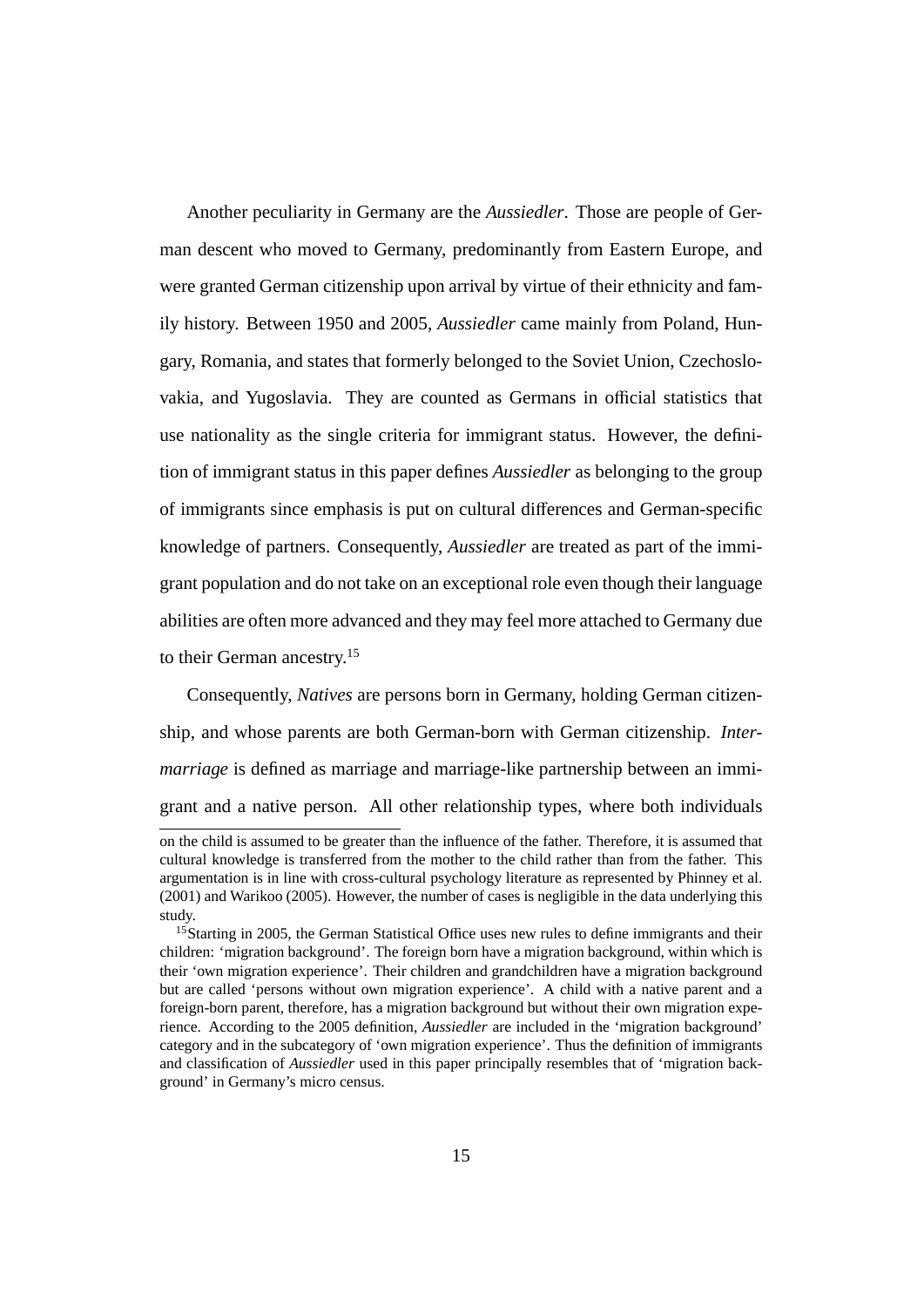are immigrants, are considered *Intra-immigrant Marriage*. This makes a marriage between a Turkish man and a Polish woman an intra-immigrant marriage even though both have different ethnic backgrounds. This definition emphasizes that the benefits of intermarriage, if present, result from the German-specific knowledge of one spouse. *Marriage* in this context does not refer to legal marital status but to a partner of the opposite sex living in the same household. Hence, marriage is put on level of partnership and cohabitation respectively. However, the majority of those who report a partner living in the same household also report to be legally married.

#### **5 Data**

The empirical analysis uses data from the German Socio-Economic Panel (SOEP). The SOEP is a representative longitudinal survey started in 1984. The 2007 survey includes information for about 20,000 individuals and 11,000 private households. This data source provides information for a variety of social and economic issues. Due to its panel design and an over sampling of immigrants, it opens excellent possibilities for empirical research and is especially suited to analyze intermarriage behavior at the individual level.<sup>16</sup>

The analysis focuses on potential earning effects for the working population, hence persons aged 20 to 65 who are currently not unemployed and not enrolled in school. Arguments related to the productivity hypothesis are more convincing for immigrants who are not born in Germany. Thus, the focus lies on first generation

<sup>16</sup>SOEP sample weights for foreigners relies upon a different definition of immigrant status. Thus, SOEP weighting factors are not used in this analysis.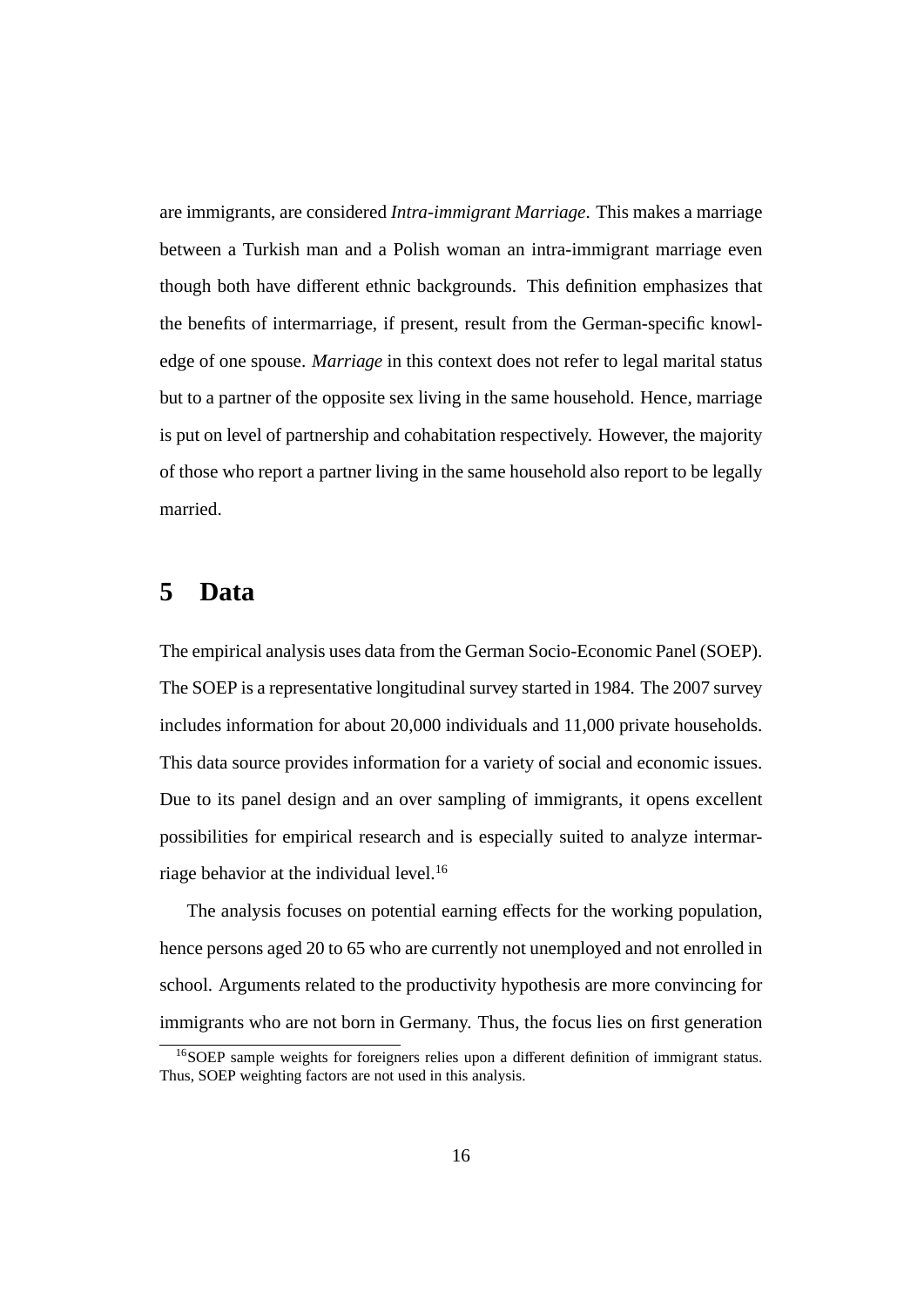immigrants.<sup>17</sup>

The underlying unbalanced sample consists of 3,522 first generation men and 3,341 first generation women.<sup>18</sup> The majority of male immigrants (79.4 percent) report a partner at least once during the oberserved time. For immigrant women the number is quite similar: 82.5 percent report a partner at least once. This leaves 20.6 and 17.5 percent, respectively, single throughout the study duration. Those who report a partner predominately live with immigrant partners (65.6 percent of men and 68.2 percent of women). Among immigrant men only 13.9 percent ever live with a native women, and only 14.3 percent of the immigrant women report a native male partner.<sup>19</sup>

Among immigrants coming from one of the five sending countries during the guest worker period in the 1950s and 1960s - Turkey, former Yugoslavia<sup>20</sup>, Greece, Italy, and Spain - men with Turkish roots are especially unlikely to inter-

 $17$ Results for all immigrants and those who immigrated after the age of ten are available upon request.

One could argue that with increasing age, one loses the ability to quickly learn a new language. Hence, immigrants who come to Germany at an older age face greater difficulties learning German than immigrants arriving at a younger age. Therefore, immigrant children who come at very young ages, might not be remarkably different in their language acquisition from children who are born in Germany to immigrant parents. Thus, separately considering first generation immigrants who immigrated after the age of ten, accounts for possible differences in language proficiency between immigrants born in the host country or who came at early ages on the one hand, and those who immigrated later in life on the other hand. Moreover, ten is the earliest age at which children finish primary school and are sorted into secondary education. Thus, using ten as a cut off point makes the sample more homogeneous in terms of primary education and language acquisition. However, the results do not change essentially with this modification and statistical significance changes most probable due to different sample sizes.

<sup>&</sup>lt;sup>18</sup>Sample attrition is assumed to be random and unrelated to marriage. It thus presumably does not bias the results.

<sup>&</sup>lt;sup>19</sup>Immigrants who report a partner whose immigrant status is not defined are dropped from the sample. Furthermore, those who switch between native and immigrant partners are also excluded from the analysis due to ambiguous results. This restriction seems harmless since only few people switch between native and immigrant partners, and the number of cases where partner's ethnic origin is not definable is also negligible.

 $\frac{\bar{z}_0}{\bar{z}_1}$  includes immigrants from Croatia. Bosnia and Herzegovina, Macedonia, Slovenia and Kosovo-Albania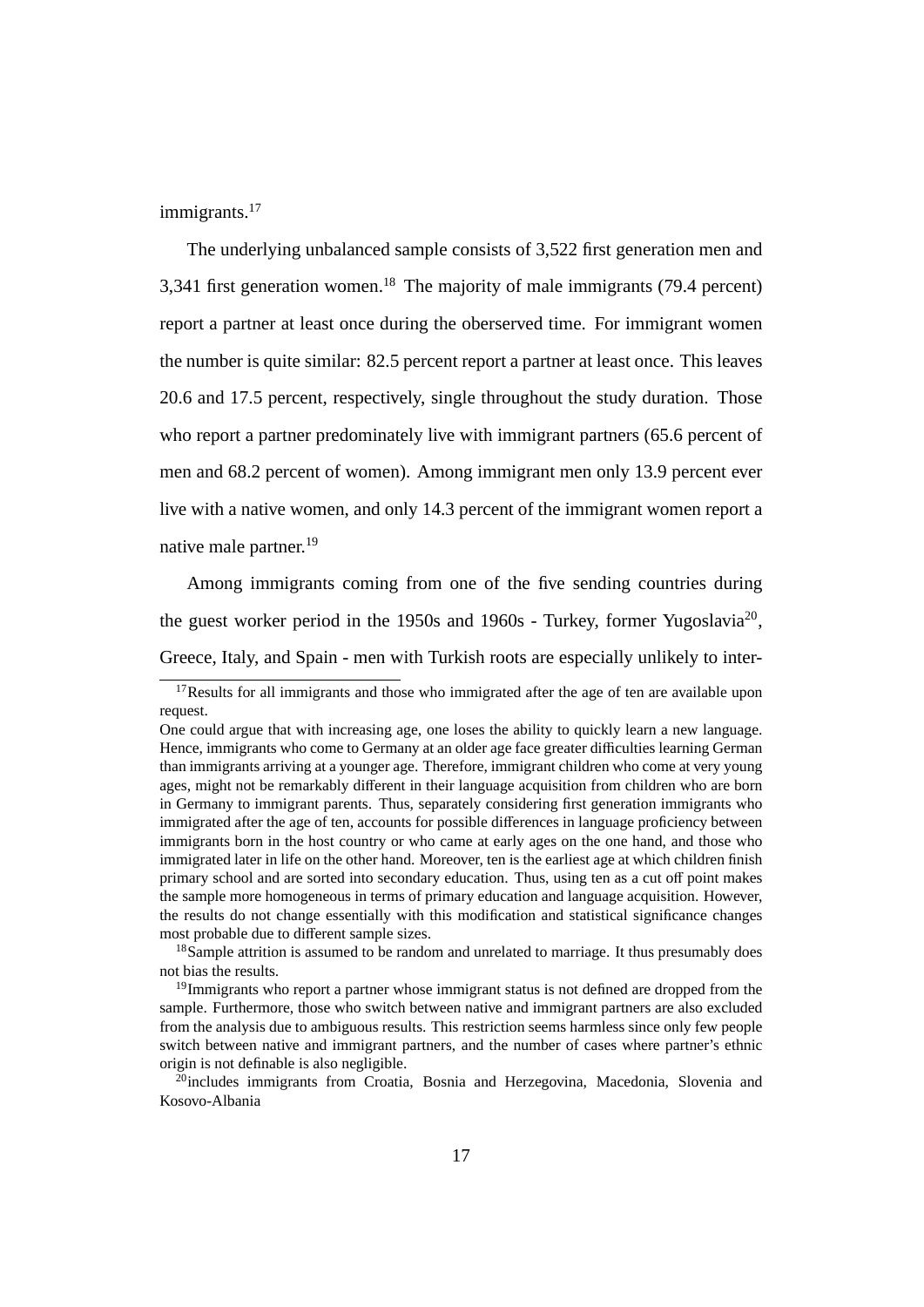marry while Italian men are particularly often in partnerships with natives, Table 1. Hence, with respect to intermarriage, Italian men seem to be more integrated than others. The influx of Polish and Russian immigrants - partly including *Aussiedler* - developed more recently and those ethnic groups are less well established in the German society. However, women from Poland are especially often intermarried, while women with Turkish origin very seldom live with German men, Table  $2<sup>21</sup>$ 

| Table 1: Marriage Patterns of 1 <sup>st</sup> Gen. Immigrant Men |               |                                |                      |              |  |  |  |
|------------------------------------------------------------------|---------------|--------------------------------|----------------------|--------------|--|--|--|
|                                                                  | <b>Single</b> | <b>Eventually Married with</b> |                      | <b>Total</b> |  |  |  |
|                                                                  |               | Immigrant<br>$\bar{Mig}$       | <b>Native</b><br>Nat |              |  |  |  |
| Immigrant Men                                                    | 725           | 2,309                          | 488                  | 3,522        |  |  |  |
|                                                                  | 20.58%        | 65.56%                         | 13.86%               |              |  |  |  |
| By Selected Ethnic Origin                                        |               |                                |                      |              |  |  |  |
| Turkey                                                           | 168           | 689                            | 39                   | 896          |  |  |  |
|                                                                  | 18.75%        | 76.90%                         | 4.35%                | $[25.44\%]$  |  |  |  |
| Ex-Yugoslavia                                                    | 88            | 324                            | 43                   | 455          |  |  |  |
|                                                                  | 19.34%        | 71.21%                         | 9.45%                | $[12.92\%]$  |  |  |  |
| Greece                                                           | 52            | 211                            | 17                   | 280          |  |  |  |
|                                                                  | 18.57%        | 75.36%                         | 6.07%                | [7.95%]      |  |  |  |
| Italy                                                            | 84            | 284                            | 78                   | 446          |  |  |  |
|                                                                  | 18.83%        | 63.68%                         | 17.49%               | $[12.66\%]$  |  |  |  |
| Spain                                                            | 58            | 146                            | 29                   | 233          |  |  |  |
|                                                                  | 24.89%        | 62.66%                         | 12.45%               | $[6.62\%]$   |  |  |  |
| Poland                                                           | 54            | 154                            | 34                   | 242          |  |  |  |
|                                                                  | 22.31%        | 63.64%                         | 14.05%               | $[6.87\%]$   |  |  |  |
| Russia                                                           | 39            | 125                            | 5                    | 169          |  |  |  |
|                                                                  | 23.08%        | 73.96%                         | 2.96%                | $[4.80\%]$   |  |  |  |
| Other                                                            | 182           | 376                            | 243                  | 801          |  |  |  |
|                                                                  | 22.72%        | 46.94%                         | 30.34%               | $[22.74\%]$  |  |  |  |

*Source:* German Socio-Economic Panel (SOEP), unbalanced panel from 1984-2007 First generation immigrants aged 20 to 65, unweighted sample.

Percentage share on total immigrant population in [ ].

Regarding selected characteristics presented in Tables 3 and 4, intermarrying immigrants - both men and women - have on average more years of schooling, spent more years in Germany and had more full-time labor market experience than other immigrants. Self-reported language skills of those who eventually live with natives are significantly better than of those who marry other immigrants.

<sup>&</sup>lt;sup>21</sup>As seen in the tables, small sample sizes do not allow for separate regressions differentiated by ethnic group.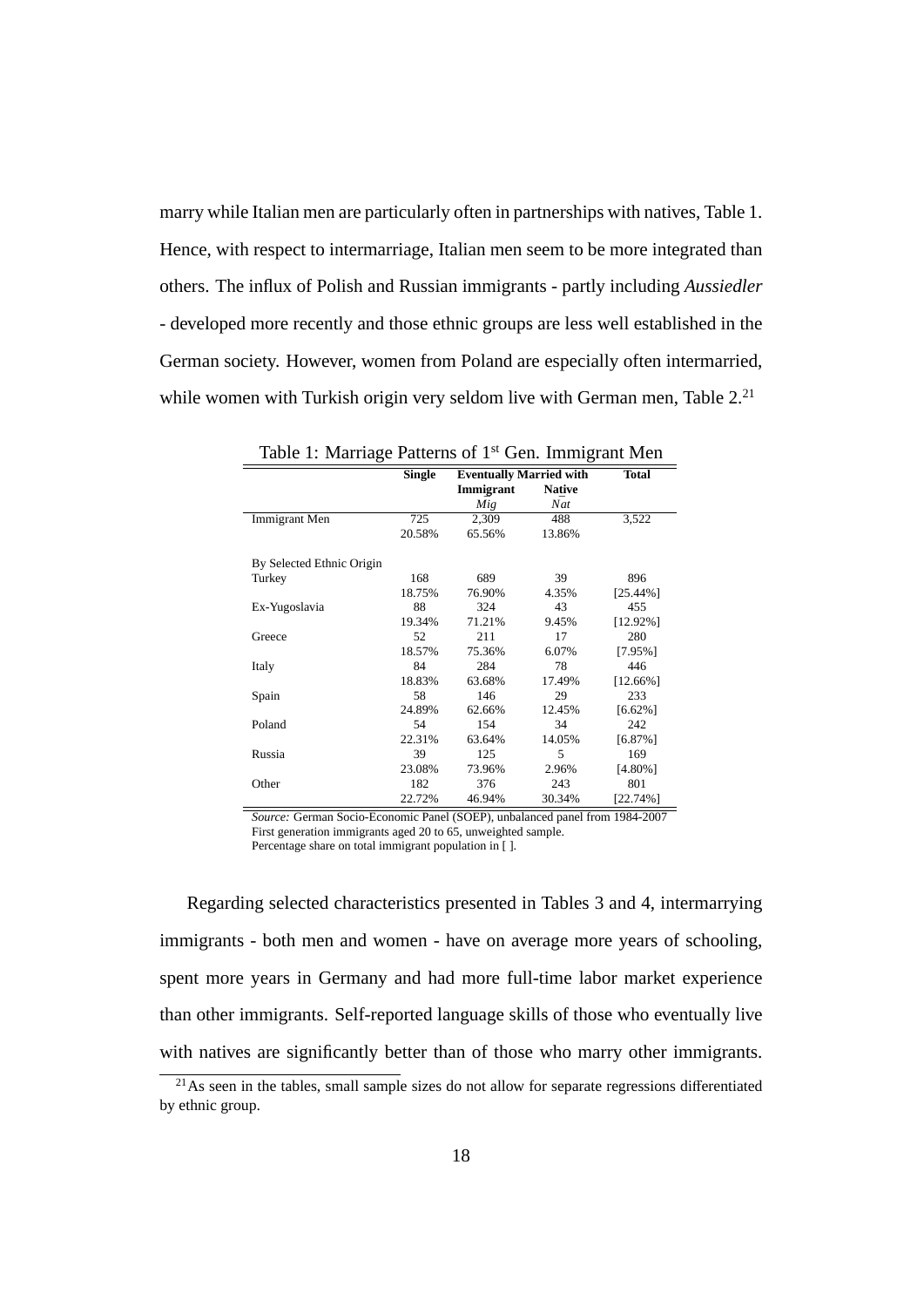|                           | Single | <b>Eventually Married with</b> |               | <b>Total</b> |  |  |  |
|---------------------------|--------|--------------------------------|---------------|--------------|--|--|--|
|                           |        | Immigrant                      | <b>Native</b> |              |  |  |  |
|                           |        | $\overline{M}$ ig              | Nat           |              |  |  |  |
| Immigrant Women           | 583    | 2,279                          | 479           | 3,341        |  |  |  |
|                           | 17.45% | 68.21%                         | 14.34%        |              |  |  |  |
| By Selected Ethnic Origin |        |                                |               |              |  |  |  |
| Turkey                    | 124    | 667                            | 7             | 798          |  |  |  |
|                           | 15.54% | 83.58%                         | 0.88%         | [23.89%]     |  |  |  |
| Ex-Yugoslavia             | 93     | 321                            | 33            | 447          |  |  |  |
|                           | 20.81% | 71.81%                         | 7.38%         | $[13.38\%]$  |  |  |  |
| Greece                    | 31     | 210                            | 5             | 246          |  |  |  |
|                           | 12.60% | 85.37%                         | 2.03%         | $[7.36\%]$   |  |  |  |
| Italy                     | 42     | 246                            | 24            | 312          |  |  |  |
|                           | 13.46% | 78.85%                         | 7.69%         | $[9.34\%]$   |  |  |  |
| Spain                     | 29     | 147                            | 8             | 184          |  |  |  |
|                           | 15.76% | 79.89%                         | 4.35%         | $[5.51\%]$   |  |  |  |
| Poland                    | 64     | 166                            | 57            | 287          |  |  |  |
|                           | 22.30% | 57.84%                         | 19.86%        | [8.58%]      |  |  |  |
| Russia                    | 25     | 122                            | 22            | 169          |  |  |  |
|                           | 14.79% | 72.19%                         | 13.02%        | $[5.06\%]$   |  |  |  |
| Other                     | 175    | 400                            | 323           | 898          |  |  |  |
|                           | 19.49% | 44.54%                         | 35.97%        | [26.88%]     |  |  |  |

Table 2: Marriage Patterns of 1<sup>st</sup> Gen. Immigrant Women

*Source:* German Socio-Economic Panel (SOEP), unbalanced panel from 1984-2007 First generation immigrants aged 20 to 65, unweighted sample. Percentage share on total immigrant population in [ ].

Thereby, language proficiency is measured on a scale ranging from 1 to 5, with 1 referring to "very poor" language skills and 5 to "very good" abilities.<sup>22</sup> Generally, writing skills are poorer compared to oral qualification regardless of marriage type but it is better for intermarrying immigrants.

The share of unemployed, including persons enrolled in school, is especially high among women who marry within the immigrant community. Intermarried immigrant women, on the other hand, have the lowest unemployment. The share of unemployed intermarried immigrant men does not differ much from that of men in intra-immigrant marriage, although it is particularly smaller than that of singles. Average earnings are highest for intermarried immigrants. However, sin-

 $22$ Information on language evaluation is not available for all years. It is reported only in 1997, 1999, 2001, 2003 and 2005. The variable is linearly interpolated for the missing years between 1997 and 2005 and extrapolated for the remaining years. To ease interpretation, the scale is reversed. In the survey 1 denoted "very good" language abilities and 5 "very poor" skills.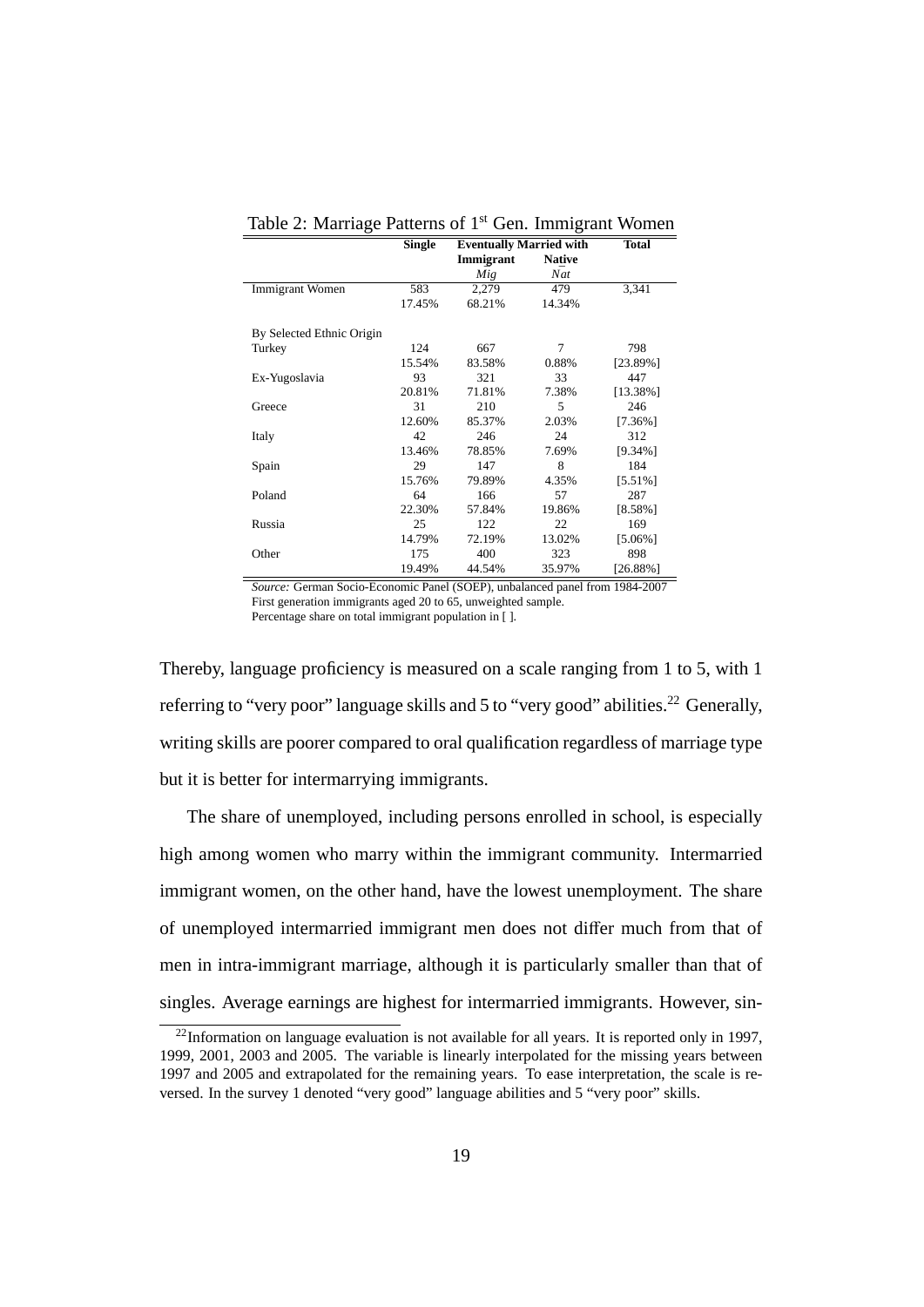gle immigrant women earn more than women in intra-immigrant marriage, while single immigrant men earn far less than men in intra-immigrant marriage.

**Single Eventually Married with<br>
Immigrant Native Immigrant Natively Natively Natively**  $\frac{\tilde{Mig}}{9.97(2.11)}$   $\frac{\tilde{Nat}}{11.45(2.84)}$ Years of Schooling 10.13 (2.16) 9.97 (2.11) 11.45 (2.84)<br>Speaking Abilities<sup>(1)</sup> 3.95 (0.96) 3.51 (0.89) 4.38 (0.71) Speaking Abilities<sup>(1)</sup> Writing Abilities<sup>(1)</sup> 3.40 (1.36) 2.79 (1.17) 3.74 (1.09) Years since immigration 17.15 (8.24) 19.29 (8.78) 23.54 (11.15) Share unemployed or enrolled in school 38.67% 21.89% 20.89% Full-time Experience 9.87 (9.98) 16.00 (8.96) 16.95 (11.53)<br>Earnings<sup>(2)</sup> 1,766 (894) 2,254 (1,043) 2,680 (1,927)  $2,254$  (1,043)

Table 3: Selected Characteristics for 1<sup>st</sup> Gen. Immigrant Men

*Source:* German Socio-Economic Panel (SOEP), unbalanced panel from 1984-2007 First generation immigrants aged 20 to 65.

Unweighted averages of pooled sample; Standard deviation in parenthesis.

(1): Measured on a scale from 1 ("none at all") to 5 ("very good")

(2): Inflation-adjusted monthly labor gross earnings

| Table 4: Selected Characteristics for 1 <sup>st</sup> Gen. Immigrant Women |  |  |  |  |
|----------------------------------------------------------------------------|--|--|--|--|
|----------------------------------------------------------------------------|--|--|--|--|

|                                           | <b>Single</b> | <b>Eventually Married with</b> |               |  |
|-------------------------------------------|---------------|--------------------------------|---------------|--|
|                                           |               | Immigrant                      | <b>Native</b> |  |
|                                           |               | Mig                            | Nat           |  |
| <b>Years of Schooling</b>                 | 10.43(2.77)   | 9.43(2.18)                     | 11.98 (2.82)  |  |
| Speaking Abilities <sup>1</sup>           | 3.96(1.04)    | 3.30(1.06)                     | 4.46(0.72)    |  |
| Writing Abilities <sup>1</sup>            | 3.47(1.40)    | 2.59(1.30)                     | 4.04(1.10)    |  |
| Years since immigration                   | 18.27 (9.09)  | 17.64 (8.85)                   | 21.75 (12.22) |  |
| Share unemployed or enrolled in school    | 43.62%        | 53.36%                         | 41.52%        |  |
| Full-time Experience                      | 10.05(10.50)  | 7.66(8.19)                     | 9.72(9.54)    |  |
| Earnings <sup>2</sup>                     | 1,488 (902)   | 1,330 (787)                    | 1,521 (1,182) |  |
| . .<br>$\sim$<br>$\overline{\phantom{0}}$ | .<br>1/0.07   | $\sim$                         | 10013000      |  |

*Source:* German Socio-Economic Panel (SOEP), unbalanced panel from 1984-2007 First generation immigrants aged 20 to 65.

Unweighted averages of pooled sample; Standard deviation in parenthesis.

 $(1)$ : Measured on a scale from 1 ("none at all") to 5 ("very good")

(2): Inflation-adjusted monthly labor gross earnings

## **6 Empirical Results**

The study focuses on first generation male immigrants assuming that (a) men generally benefit from marriage in terms of earnings, (b) effects steming from a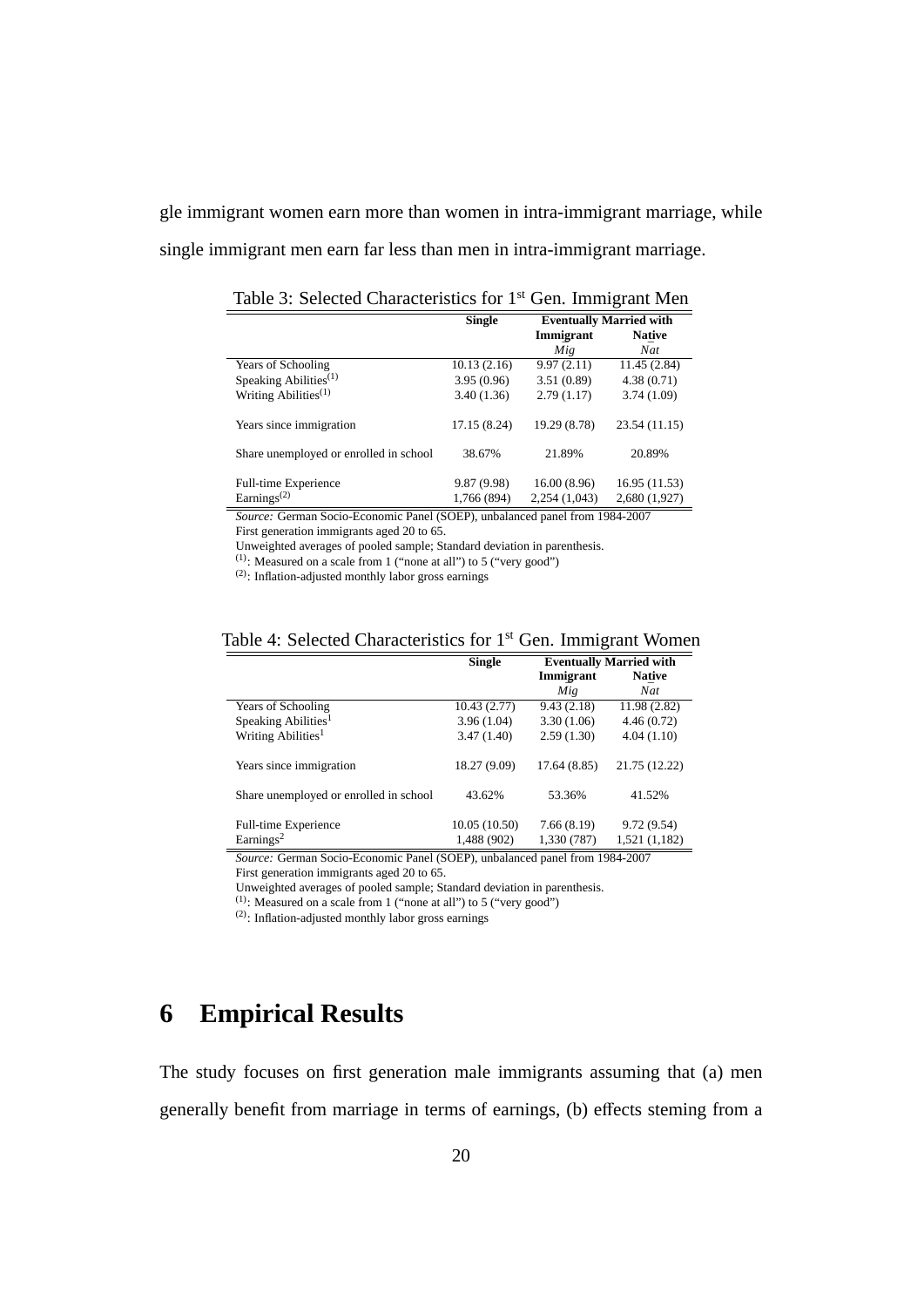native partner are more valuable for the non-native partner, and (c) considering only males avoids selection issues related to female employment. Nevertheless, regressions are run also for immigrant women, even though results need to be treated carefully.<sup>23</sup>

The dependent variable is the logarithm of inflation-adjusted monthly labor gross earnings.<sup>24</sup> Apart from successively added marital variables, the baseline specification includes experience and its square term only. Further explanatory variables such as dummy variable indicating the highest schooling degree, selfreported language abilities<sup>25</sup>, tenure and its square, firm size, actual hours worked, and dummy variables accounting for full-time employment status, region, and industry are included in the regressions presented in the last columns of the tables.

For first generation male immigrants, the effect of marriage - regardless of partner descent - amounts to a 12 percent change in earnings according to the OLS results given in the first column of Table 5. Distinguishing the influence of marriage by migration background of the partner leads to a large increase for those with native partners and a severe decrease for intra-immigrant marriage, Column 2. The effects are not only significantly different from zero but also from each other. Thus, while ignoring self-selection, intermarriage seems highly beneficial

 $^{23}$ Due to a lack of persuasive exclusion restrictions, a selection correction such as suggested by Heckman would rely on the non-linearity of the model only. Because of this caveat no such a correction is made. But, since individual characteristics presumably determine selection into labor force participation, the fixed effects model, at least partly, accounts for possible selection biases. Results for the whole male and female immigrant population as well as for those who immigrated after the age of ten are available upon request. However, except for slight differences in significance levels, the main results do not change with the modification of the samples.

 $^{24}$ Earnings are adjusted by multiplication with the consumer price index. They are expressed in year 2000 earnings. This adjustment makes the use of year dummies redundant and thereby decreases the number of explanatory variables. Results do not change in principle if unadjusted earnings in combination with year dummies are used.

 $^{25}$ This information is only available for foreigners but not for German nationals.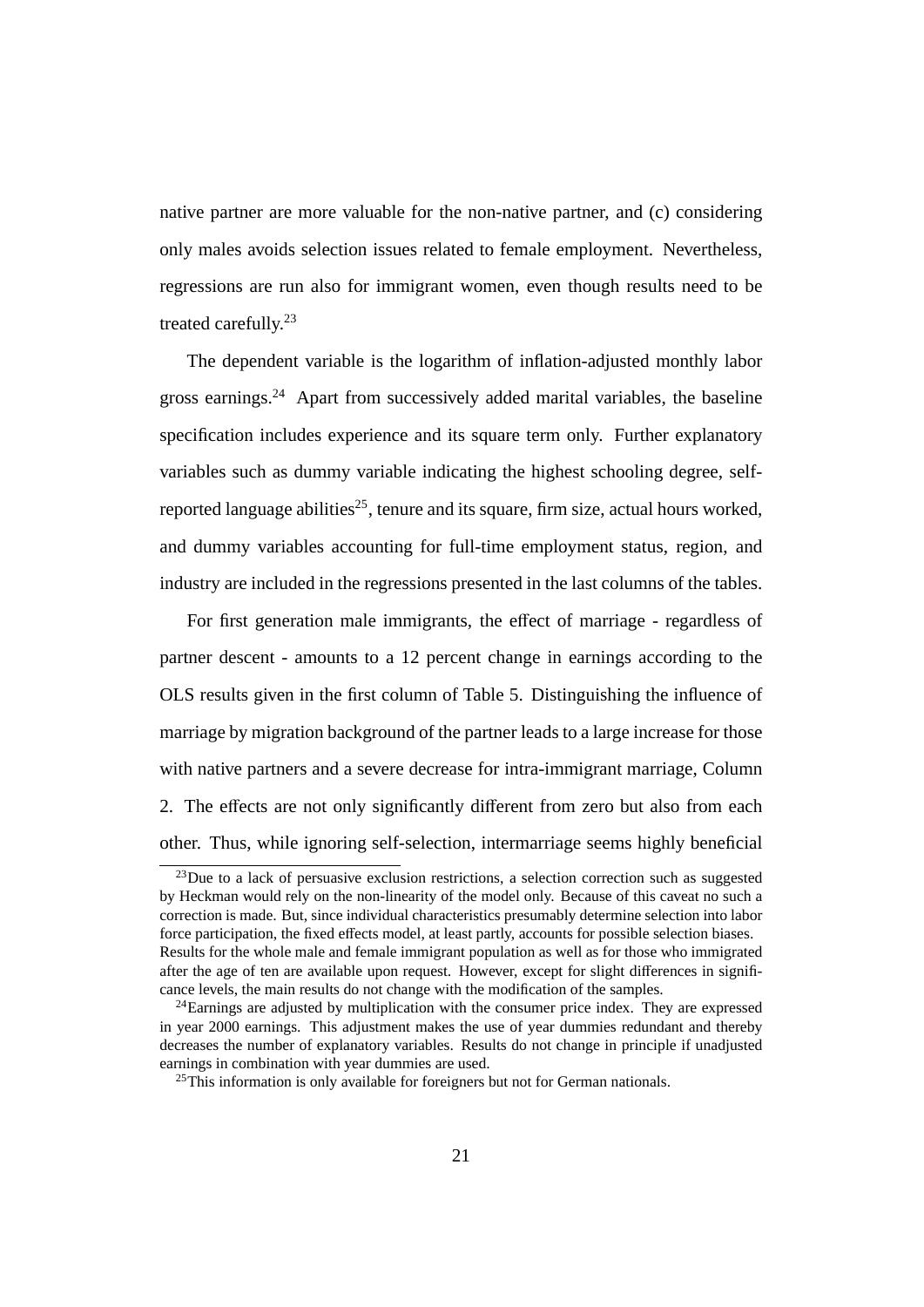| Dep. Var.                   | (1)         | $\overline{(2)}$ | $\overline{(3)}$ | (4)         | $\overline{(5)}$ | (6)        | (7)        |
|-----------------------------|-------------|------------------|------------------|-------------|------------------|------------|------------|
| Log Earnings                | $OLS - 1$   | $OLS - 2$        | $FE - 1$         | $FE - 2$    | $FE - 3$         | $FE - 4$   | $FE - 5$   |
| Married                     | $0.116***$  |                  |                  |             |                  |            |            |
|                             | (0.02)      |                  |                  |             |                  |            |            |
| Nat                         |             | $0.217***$       | 0.071            | 0.067       | 0.077            | 0.065      | 0.051      |
|                             |             | (0.03)           | (0.05)           | (0.05)      | (0.05)           | (0.05)     | (0.05)     |
| $Nat \times ExpDiff$        |             |                  |                  | $-0.001$    | $-0.008$         | $-0.012$   | $-0.014$   |
|                             |             |                  |                  | (0.00)      | (0.01)           | (0.01)     | (0.01)     |
| $Nat \times ExpDiff^2$      |             |                  |                  |             |                  | 0.000      | 0.000      |
|                             |             |                  |                  |             |                  | (0.00)     | (0.00)     |
| $\bar{Nat} \times Exp$      |             |                  |                  |             | 0.008            | 0.018      | 0.014      |
|                             |             |                  |                  |             | (0.01)           | (0.01)     | (0.01)     |
| $\bar{Nat} \times Exp^2$    |             |                  |                  |             |                  | $-0.000$   | $-0.000$   |
|                             |             |                  |                  |             |                  | (0.00)     | (0.00)     |
| Mig                         |             | $0.096***$       | $0.087***$       | $0.091***$  | $0.090***$       | $0.093***$ | $0.083***$ |
|                             |             | (0.02)           | (0.03)           | (0.02)      | (0.02)           | (0.02)     | (0.02)     |
| $Mig \times ExpDiff$        |             |                  |                  | $-0.004$    | 0.001            | 0.004      | 0.006      |
|                             |             |                  |                  | (0.00)      | (0.01)           | (0.01)     | (0.01)     |
| $Mig \times ExpDiff^2$      |             |                  |                  |             |                  | $-0.000$   | $-0.000**$ |
|                             |             |                  |                  |             |                  | (0.00)     | (0.00)     |
| $Mig \times Exp$            |             |                  |                  |             | $-0.005$         | $-0.008$   | $-0.011$   |
|                             |             |                  |                  |             | (0.01)           | (0.01)     | (0.01)     |
| $Mig \times Exp^2$          |             |                  |                  |             |                  | 0.000      | 0.000      |
|                             |             |                  |                  |             |                  | (0.00)     | (0.00)     |
| Exp                         | $0.020***$  | $0.022***$       | $0.028***$       | $0.030***$  | $0.031***$       | $0.030**$  | $0.028*$   |
|                             | (0.00)      | (0.00)           | (0.00)           | (0.00)      | (0.00)           | (0.01)     | (0.01)     |
| Exp <sup>2</sup>            | $-0.000***$ | $-0.000***$      | $-0.000***$      | $-0.000***$ | $-0.000***$      | $-0.000$   | $-0.000$   |
|                             | (0.00)      | (0.00)           | (0.00)           | (0.00)      | (0.00)           | (0.00)     | (0.00)     |
| $Add. Expl.$ <sup>(1)</sup> | No          | No               | No               | No          | No               | No         | Yes        |
|                             |             |                  |                  |             |                  |            |            |
| Constant                    | $7.343***$  | $7.336***$       | $7.277***$       | $7.245***$  | $7.269***$       | $7.277***$ | $6.214***$ |
|                             | (0.03)      | (0.03)           | (0.02)           | (0.04)      | (0.05)           | (0.05)     | (0.13)     |
| $\boldsymbol{N}$            | 19865       | 19865            | 19865            | 19865       | 19865            | 19865      | 15919      |

Table 5: Earnings Regressions - 1st Gen.Immigrant Men

*Source:* German Socio Economic Panel (SOEP), unbalanced panel 1984 - 2007, unweighted sample

immigrants aged 20-65; not unemployed, not enrolled in school, report positive earnings<br>Robust Standard Errors in parentheses; \*  $p < 0.05$ , \*\*  $p < 0.01$ , \*\*\*  $p < 0.001$ <br><sup>(1)</sup>: Dummy for highest schooling degree, hours wor

firm size, region and industry dummies, imputation flag.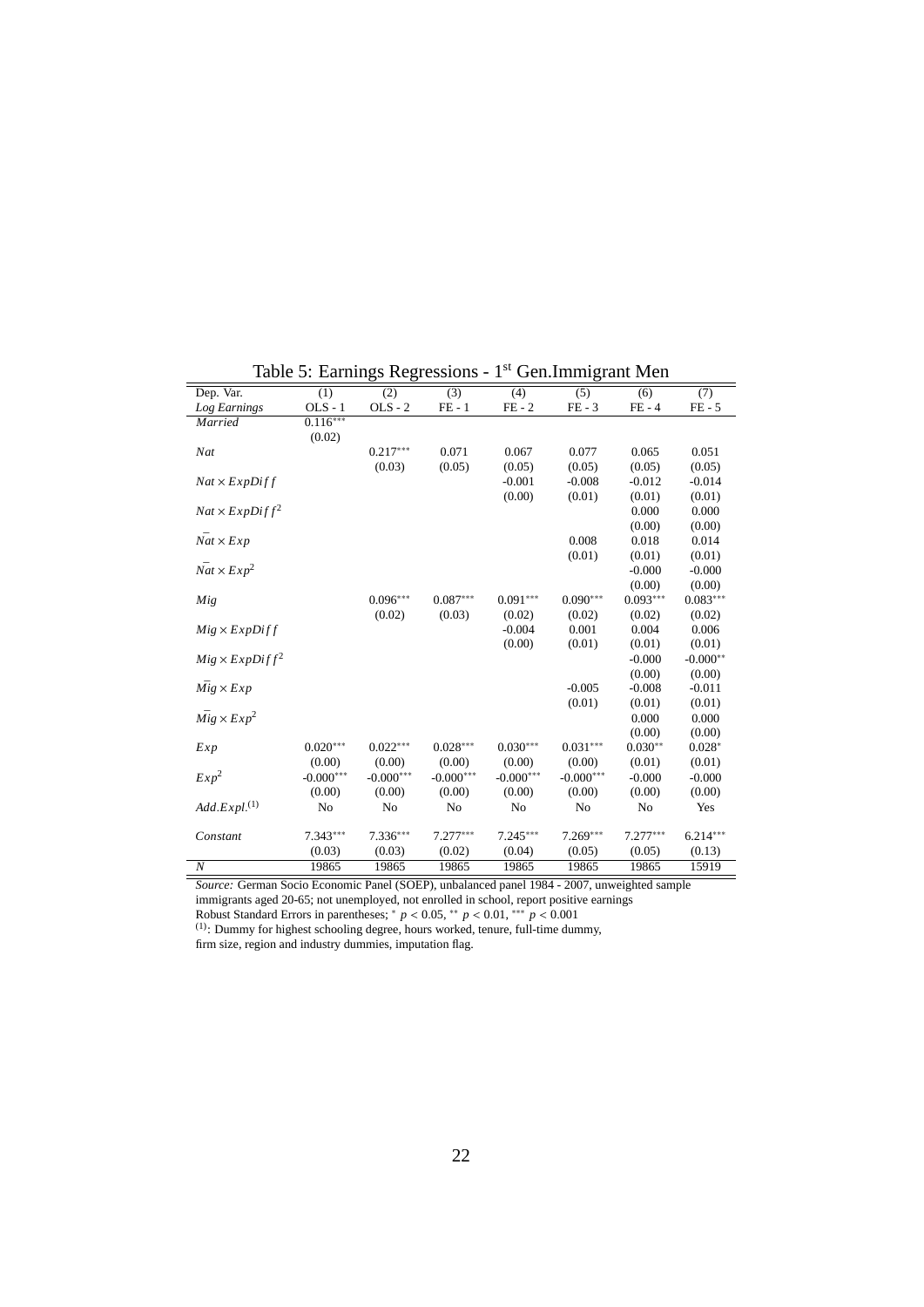| Dep. Var.                   | (1)         | (2)         | $\overline{(3)}$ | (4)         | $\overline{(5)}$ | (6)         | (7)        |
|-----------------------------|-------------|-------------|------------------|-------------|------------------|-------------|------------|
| Log Earnings                | $OLS - 1$   | $OLS - 2$   | $FE - 1$         | $FE - 2$    | $FE - 3$         | $FE - 4$    | $FE - 5$   |
| Married                     | $-0.225***$ |             |                  |             |                  |             |            |
|                             | (0.03)      |             |                  |             |                  |             |            |
| Nat                         |             | $-0.211***$ | $-0.106*$        | $-0.108*$   | $-0.109*$        | $-0.103$    | $-0.046$   |
|                             |             | (0.05)      | (0.05)           | (0.05)      | (0.05)           | (0.06)      | (0.05)     |
| $Nat \times ExpDiff$        |             |             |                  | $-0.002$    | $-0.000$         | $-0.005$    | 0.001      |
|                             |             |             |                  | (0.01)      | (0.01)           | (0.02)      | (0.01)     |
| $Nat \times ExpDiff^2$      |             |             |                  |             |                  | 0.000       | 0.000      |
|                             |             |             |                  |             |                  | (0.00)      | (0.00)     |
| $\bar{Nat} \times Exp$      |             |             |                  |             | $-0.004$         | $-0.016$    | 0.006      |
|                             |             |             |                  |             | (0.01)           | (0.02)      | (0.02)     |
| $\bar{Nat} \times Exp^2$    |             |             |                  |             |                  | 0.000       | $-0.000$   |
|                             |             |             |                  |             |                  | (0.00)      | (0.00)     |
| Mig                         |             | $-0.228***$ | $-0.117***$      | $-0.104**$  | $-0.108**$       | $-0.116**$  | $-0.018$   |
|                             |             | (0.03)      | (0.03)           | (0.03)      | (0.04)           | (0.04)      | (0.03)     |
| $Mig \times ExpDiff$        |             |             |                  | $-0.005$    | $-0.004$         | 0.009       | $-0.001$   |
|                             |             |             |                  | (0.00)      | (0.01)           | (0.01)      | (0.00)     |
| $Mig \times ExpDiff^2$      |             |             |                  |             |                  | $-0.001***$ | $-0.001*$  |
|                             |             |             |                  |             |                  | (0.00)      | (0.00)     |
| $Mig \times Exp$            |             |             |                  |             | $-0.004$         | $-0.016$    | 0.002      |
|                             |             |             |                  |             | (0.01)           | (0.02)      | (0.01)     |
| $Mig \times Exp^2$          |             |             |                  |             |                  | 0.000       | 0.000      |
|                             |             |             |                  |             |                  | (0.00)      | (0.00)     |
| Exp                         | $0.069***$  | $0.069***$  | $0.045***$       | $0.049***$  | $0.051***$       | $0.058***$  | $0.024*$   |
|                             | (0.00)      | (0.00)      | (0.00)           | (0.01)      | (0.01)           | (0.02)      | (0.01)     |
| Exp <sup>2</sup>            | $-0.001***$ | $-0.001***$ | $-0.001***$      | $-0.001***$ | $-0.001***$      | $-0.001**$  | $-0.000$   |
|                             | (0.00)      | (0.00)      | (0.00)           | (0.00)      | (0.00)           | (0.00)      | (0.00)     |
| $Add. Expl.$ <sup>(1)</sup> | No          | No          | No               | No          | No               | No          | Yes        |
|                             |             |             |                  |             |                  |             |            |
| Constant                    | 6.766***    | $6.766***$  | $6.815***$       | $6.779***$  | $6.788***$       | $6.804***$  | $5.320***$ |
|                             | (0.04)      | (0.04)      | (0.04)           | (0.05)      | (0.05)           | (0.05)      | (0.31)     |
| $\boldsymbol{N}$            | 12248       | 12248       | 12248            | 12248       | 12248            | 12248       | 9126       |

Table 6: Earnings Regressions - 1<sup>st</sup> Gen.Immigrant Women

*Source:* German Socio Economic Panel (SOEP), unbalanced panel 1984 - 2007, unweighted sample

immigrants aged 20-65; not unemployed, not enrolled in school, report positive earnings<br>Robust Standard Errors in parentheses; \*  $p < 0.05$ , \*\*  $p < 0.01$ , \*\*\*  $p < 0.001$ <br><sup>(1)</sup>: Dummy for highest schooling degree, hours wor

firm size, region and industry dummies, imputation flag, dummy for children living in the household.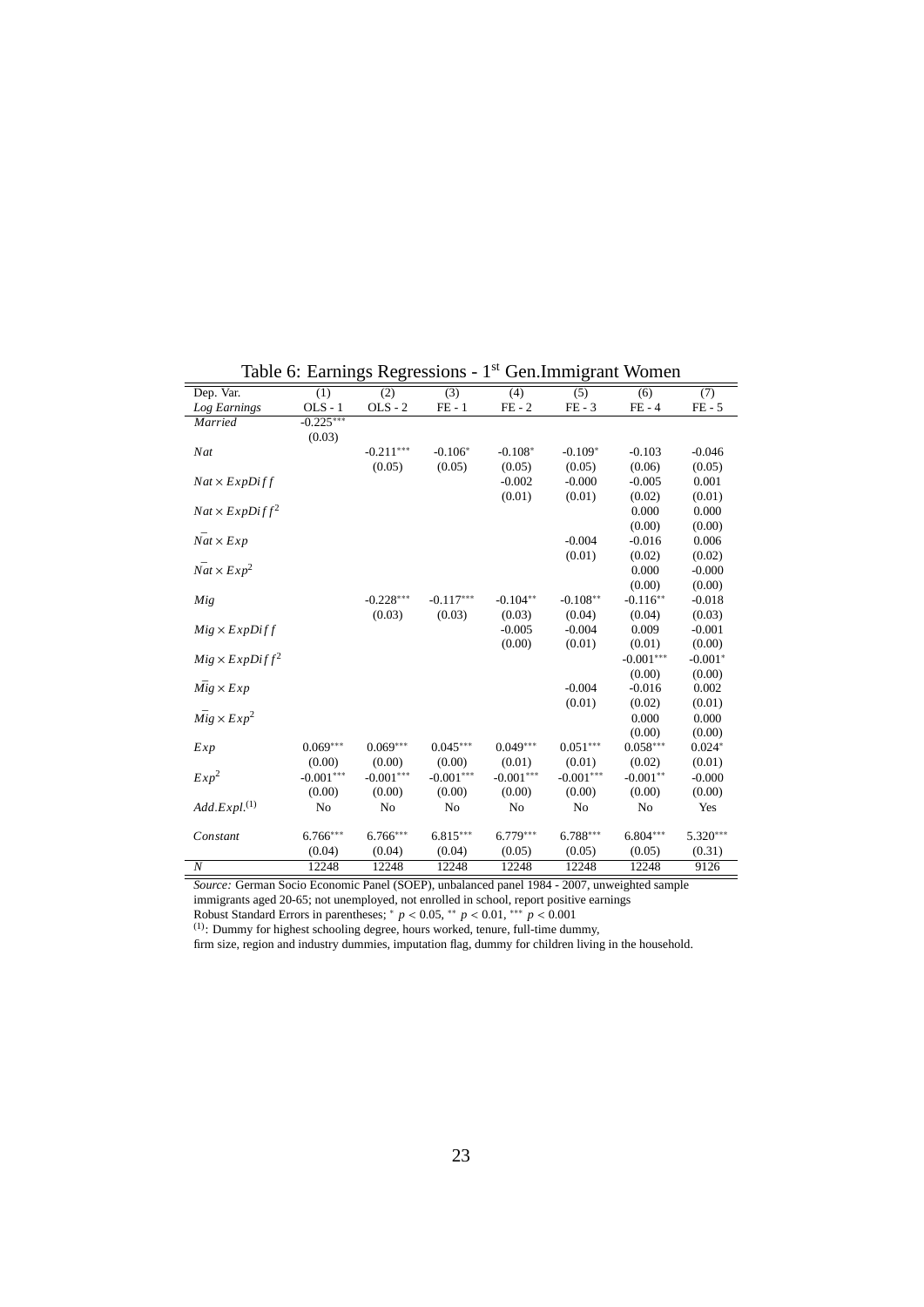over marriage with another immigrant.

However, once personal heterogeneity is accounted for results change noticeably, Column 3.<sup>26</sup> The effect of intermarriage is reduced drastically in magnitude and loses significance compared to single immigrants. This implies that the effect of intermarriage is overestimated in the OLS model and the coefficient is upward biased if unobserved factors are ignored.<sup>27</sup>

Even though there seems to be no statistically significant effect from intermarriage compared to singles, the difference between effects from intermarriage and intra-immigrant marriage is also not statistically significant. This finding remains unchanged when further marital variables are added to account for development during marriage and general advantages of either marriage type. Thus, intermarriage does not appear to be beneficial to intra-immigrant marriage once selection is taken into account.

Although there seems to be no immediate advantage from one type of marriage over the other, there are significant differences in the returns to experience for those who eventually intermarry and those who eventually marry an immigrant partner. Those who will live with a native some time during their observation, receive greater returns to experience than those who only live with immigrant partners. This difference becomes significant when the model accounts for non-linearity in the returns to experience, Column 6. Adding further explanatory

<sup>26</sup>According to the Hausman-Taylor Test the Null-hypothesis of zero correlation between the explanatory variables and the unobserved heterogeneity is rejected. Thus, a random effects model would lead to inconsistent estimates whereas the fixed effects model is consistent - even though it might not be fully efficient.

 $27$ Insignificance of intermarriage compared to singles could also stem from little variance in the indicator variable. Identification comes from those who switch between being single and intermarriage. This identification is relatively limited since only 53 immigrant men switch between being single and reporting native partners.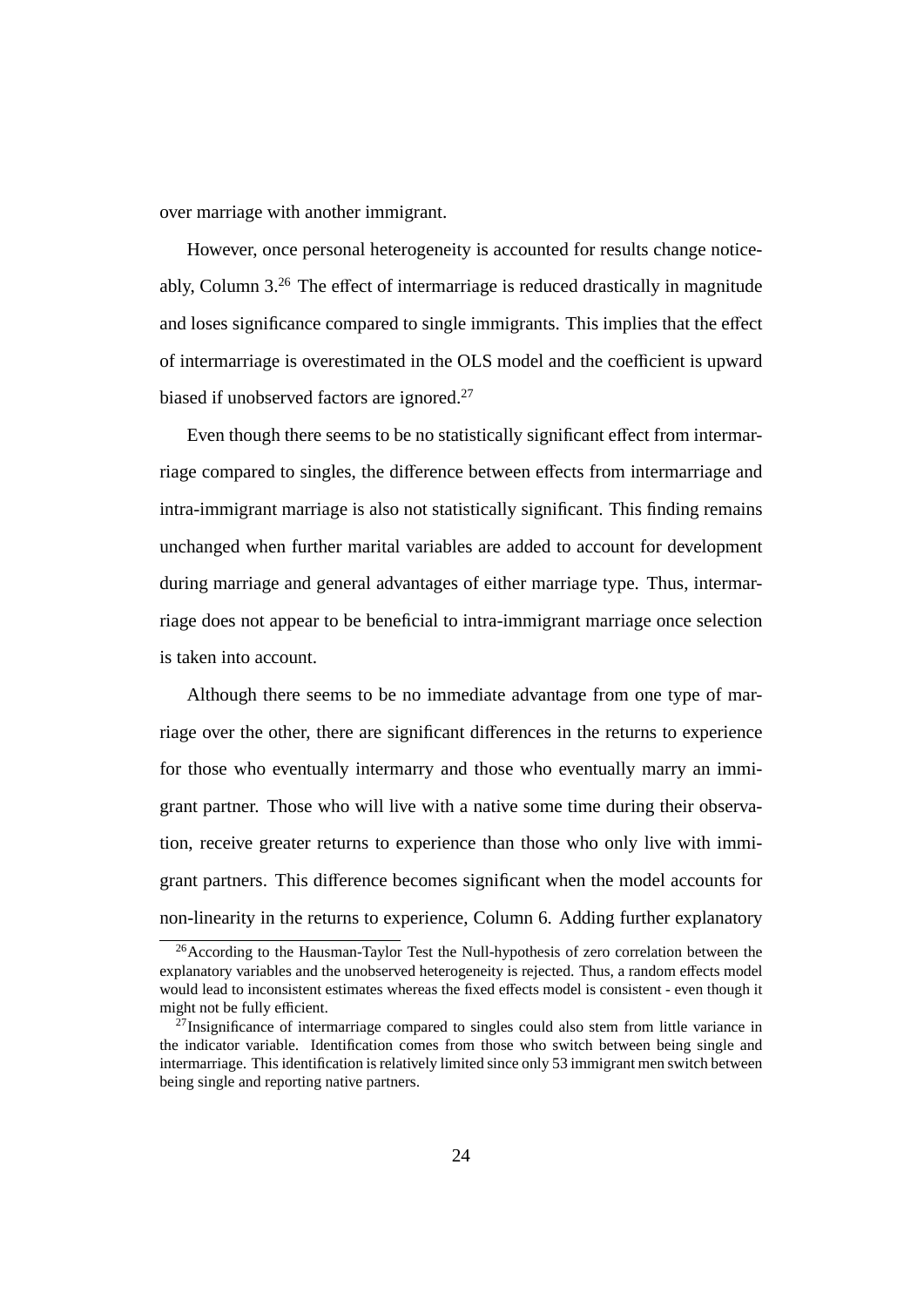variables does not affect these main results, Column 7.

As opposed to men, no marriage premium is found for women, Table 6. Contrarily, women seem to receive a 'penalty' from marriage in comparison to singles. However, there is no significant difference between the effect of intermarriage and intra-immigrant marriage in any specification. The magnitude of the marriage coefficients is halved when individual fixed effects are taken into account, indicating that negative influences are overestimated in the OLS model. The coefficients decrease even further and finally lose significance when additional explanatory variables are included. These variables control for observable personal and job related characteristics and seem to explain most of the negative effects.

Native men generally benefit from marriage even after controlling for unobservable factors. However, there are no significant differences between intermarriage and marriage with natives, neither in OLS nor in FE specification. In contrast to immigrant men, experience gained during marriage with natives contributes positively for native men, although there seems to be no significant effect from experience gained during intermarriage. No differences in returns to experience are found between those who ever intermarry and those who do not. This is consistent with the assumption that differences in returns to experience signal greater commitment which is only convincing for immigrants.

Similar to immigrant women, native women do not seem to benefit from marriage. However, for native women intermarriage seems to be less harmful than marriage to other natives - both with and without controlling for individual fixed effects. In particular, apparent disadvantages from intermarriage disappear once unobserved factors are taken into account and especially when controlling for additional observable characteristics.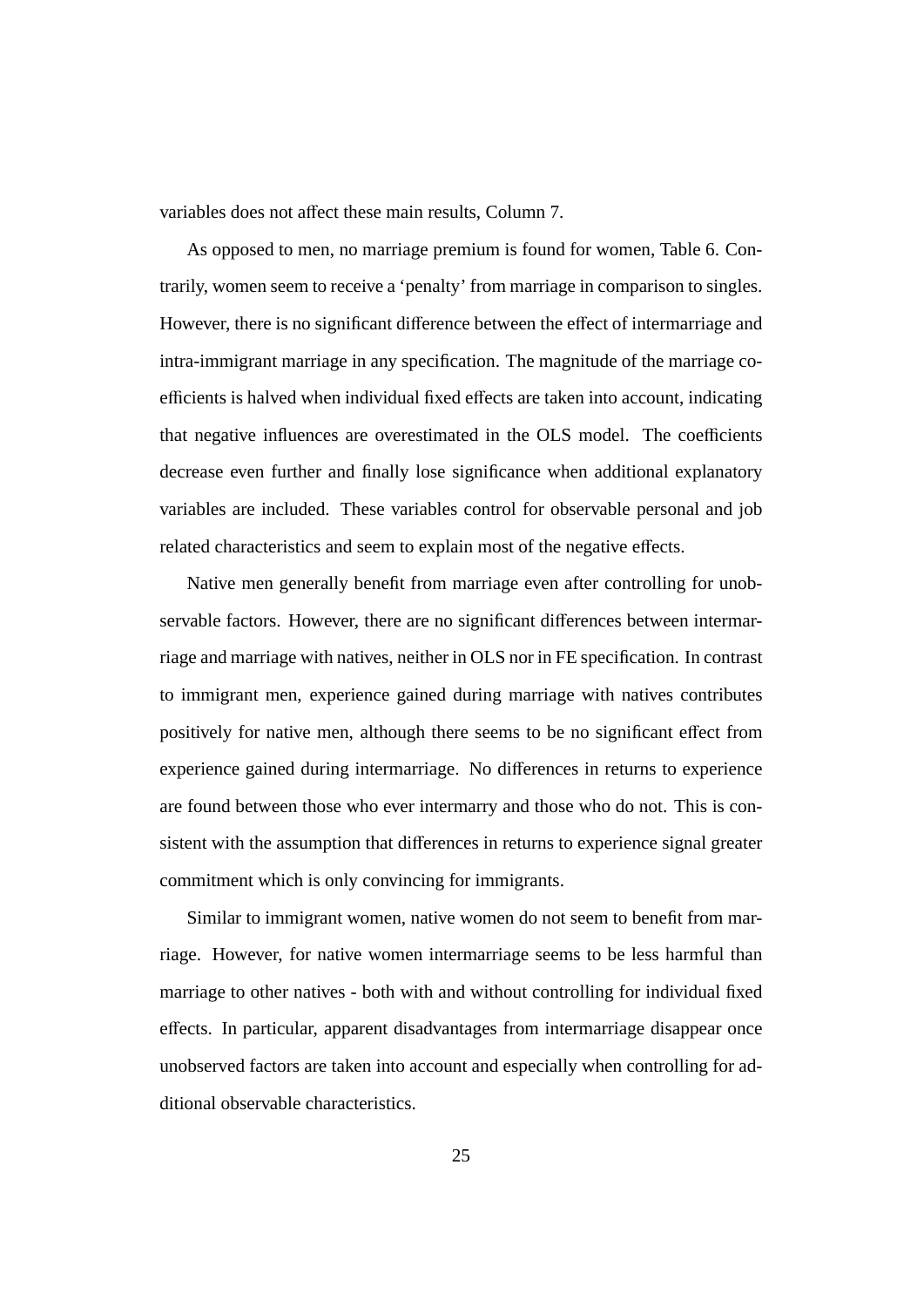| Dep. Var.                   | (1)         | (2)            | $\overline{(3)}$ | (4)            | $\overline{(5)}$ | $\overline{(6)}$ | (7)         |
|-----------------------------|-------------|----------------|------------------|----------------|------------------|------------------|-------------|
| Log Earnings                | $OLS - 1$   | $OLS - 2$      | $FE - 1$         | $FE - 2$       | $FE - 3$         | $FE - 4$         | $FE - 5$    |
| Married                     | $0.170***$  |                |                  |                |                  |                  |             |
|                             | (0.01)      |                |                  |                |                  |                  |             |
| Mig                         |             | $0.209***$     | $0.122*$         | $0.120*$       | $0.116*$         | $0.123*$         | 0.099       |
|                             |             | (0.03)         | (0.05)           | (0.05)         | (0.06)           | (0.06)           | (0.05)      |
| $Mig \times ExpDiff$        |             |                |                  | 0.001          | 0.005            | 0.005            | 0.007       |
|                             |             |                |                  | (0.00)         | (0.01)           | (0.01)           | (0.01)      |
| $Mig \times ExpDiff^2$      |             |                |                  |                |                  | $-0.000$         | $-0.000$    |
|                             |             |                |                  |                |                  | (0.00)           | (0.00)      |
| $Mig \times Exp$            |             |                |                  |                | $-0.006$         | $-0.012$         | $-0.010$    |
|                             |             |                |                  |                | (0.01)           | (0.01)           | (0.01)      |
| $Mig \times Exp^2$          |             |                |                  |                |                  | 0.000            | 0.000       |
|                             |             |                |                  |                |                  | (0.00)           | (0.00)      |
| Nat                         |             | $0.168***$     | $0.082***$       | $0.077***$     | $0.076***$       | $0.067***$       | $0.039***$  |
|                             |             | (0.01)         | (0.01)           | (0.01)         | (0.01)           | (0.01)           | (0.01)      |
| $Nat \times ExpDiff$        |             |                |                  | 0.002          | $0.003*$         | $0.009***$       | $0.009***$  |
|                             |             |                |                  | (0.00)         | (0.00)           | (0.00)           | (0.00)      |
| $Nat \times ExpDiff^2$      |             |                |                  |                |                  | $-0.000***$      | $-0.000***$ |
|                             |             |                |                  |                |                  | (0.00)           | (0.00)      |
| $\bar{Nat} \times Exp$      |             |                |                  |                | $-0.003$         | $-0.005$         | $-0.004$    |
|                             |             |                |                  |                | (0.00)           | (0.00)           | (0.00)      |
| $\bar{Nat} \times Exp^2$    |             |                |                  |                |                  | 0.000            | 0.000       |
|                             |             |                |                  |                |                  | (0.00)           | (0.00)      |
| Exp                         | $0.045***$  | $0.045***$     | $0.046***$       | $0.045***$     | $0.047***$       | $0.049***$       | $0.038***$  |
|                             | (0.00)      | (0.00)         | (0.00)           | (0.00)         | (0.00)           | (0.00)           | (0.00)      |
| $Exp^2$                     | $-0.001***$ | $-0.001***$    | $-0.001***$      | $-0.001***$    | $-0.001***$      | $-0.001***$      | $-0.001***$ |
|                             | (0.00)      | (0.00)         | (0.00)           | (0.00)         | (0.00)           | (0.00)           | (0.00)      |
| $Add. Expl.$ <sup>(1)</sup> | No          | N <sub>0</sub> | No               | N <sub>0</sub> | No               | No               | Yes         |
|                             |             |                |                  |                |                  |                  |             |
| Constant                    | $7.236***$  | $7.236***$     | $7.180***$       | $7.201***$     | $7.212***$       | $7.212***$       | $5.654***$  |
|                             | (0.01)      | (0.01)         | (0.01)           | (0.02)         | (0.02)           | (0.02)           | (0.21)      |
| $\boldsymbol{N}$            | 84189       | 84189          | 84189            | 84189          | 84189            | 84189            | 76022       |

Table 7: Earnings Regressions - Native Men

*Source:* German Socio Economic Panel (SOEP), unbalanced panel 1984 - 2007, unweighted sample

immigrants aged 20-65; not unemployed, not enrolled in school, report positive earnings<br>Robust Standard Errors in parentheses; \*  $p < 0.05$ , \*\*  $p < 0.01$ , \*\*\*  $p < 0.001$ <br><sup>(1)</sup>: Dummy for highest schooling degree, hours wor

firm size, region and industry dummies, imputation flag.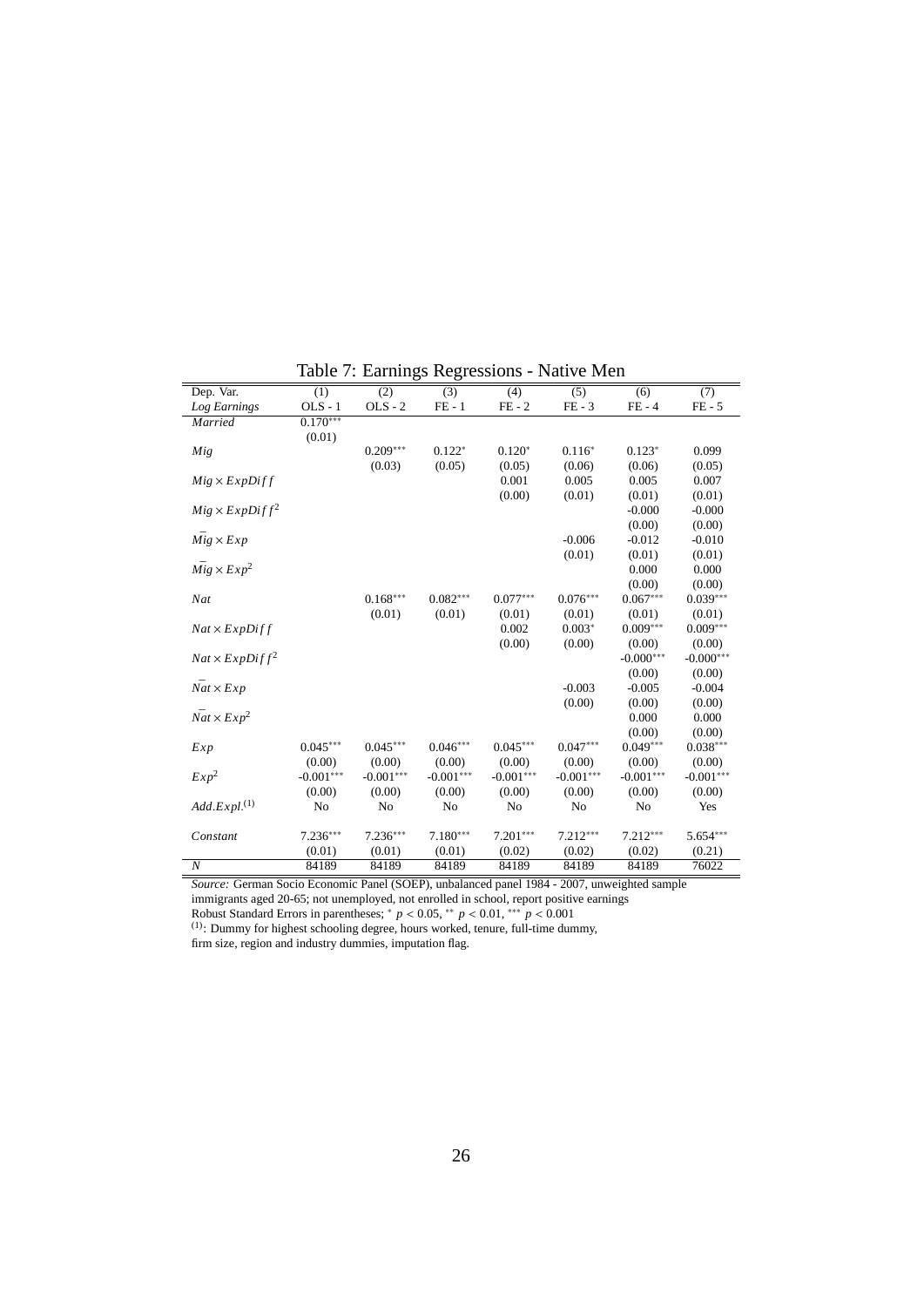One possible explanation for different effects on immigrants and natives as well as for men and women may be different resource allocation within intermarriage: Native partners may be less likely to be discriminated against in the native labor market and thus more likely to have positive earnings. Their earnings might even exceed that of the immigrant partner because of their comparable advantage. Therefore immigrants who live with natives might work less, take on lower paying jobs or work in occupations that do not match their qualification perfectly to promote partner's labor market success. In this case, the immigrant partner appears to be experiencing a 'penalty' from living with a native while the native partner receives a 'bonus' from intermarriage.<sup>28</sup>

In contrast, immigrants in intra-immigrant relationships as well as native men might follow more 'traditional' gender roles where the husband works and the wife takes care of the household. The husband may than benefit from this household specialization. In addition, as pointed out by Baker and Benjamin (1997), intra-immigrant couples may have specific role allocations which favor men's abilities exceptionally. Accordingly, immigrant wives tend to accept any offered occupation upon arrival in order to support their husbands' human capital accumulation. Later, wives retire from the labor market and specialize in household production.<sup>29</sup> This gives rise to the presumption that gender roles in intermarriage may differ from other marital constellations. However, by now this assumption is pure speculation and needs thoroughly verification.

 $28$ This argument is related to those given to explain working spouse penalties, discussed, for instance, by Jacobsen and Rayack (1996); Hotchkiss and Moore (1999); and Song (2007).

 $29$ Furthermore, intermarried immigrants might not have immigrated for economic reasons. That is, those who immigrated on grounds of marriage with nationals might be less prepared and face more difficulties finding a well paying job than immigrants who based their decision to immigrate on expected economic success.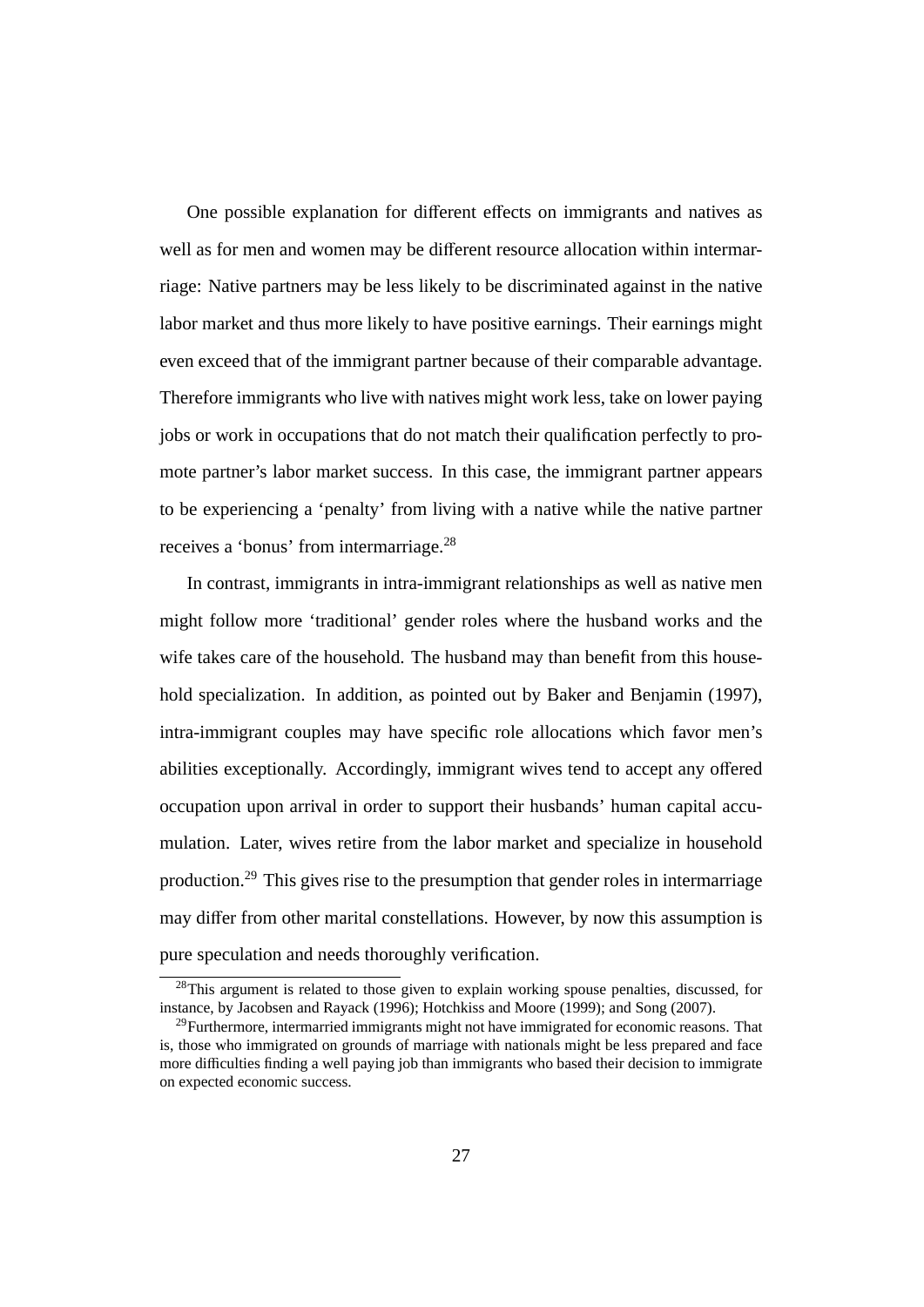| Dep. Var.                   | (1)         | (2)            | $\overline{(3)}$ | (4)            | $\overline{(5)}$ | $\overline{(6)}$ | (7)         |
|-----------------------------|-------------|----------------|------------------|----------------|------------------|------------------|-------------|
| Log Earnings                | $OLS - 1$   | $OLS - 2$      | $FE - 1$         | $FE - 2$       | $FE - 3$         | $FE - 4$         | $FE - 5$    |
| Married                     | $-0.213***$ |                |                  |                |                  |                  |             |
|                             | (0.01)      |                |                  |                |                  |                  |             |
| Mig                         |             | $-0.078*$      | 0.018            | 0.025          | 0.062            | 0.070            | $0.134*$    |
|                             |             | (0.04)         | (0.05)           | (0.05)         | (0.05)           | (0.06)           | (0.05)      |
| $Mig \times ExpDiff$        |             |                |                  | $-0.003$       | $-0.017*$        | $-0.019$         | $-0.019*$   |
|                             |             |                |                  | (0.00)         | (0.01)           | (0.01)           | (0.01)      |
| $Mig \times ExpDiff^2$      |             |                |                  |                |                  | 0.000            | 0.000       |
|                             |             |                |                  |                |                  | (0.00)           | (0.00)      |
| $Mig \times Exp$            |             |                |                  |                | 0.013            | $-0.003$         | 0.008       |
|                             |             |                |                  |                | (0.01)           | (0.01)           | (0.01)      |
| $Mig \times Exp^2$          |             |                |                  |                |                  | $0.000*$         | 0.000       |
|                             |             |                |                  |                |                  | (0.00)           | (0.00)      |
| Nat                         |             | $-0.221***$    | $-0.102***$      | $-0.102***$    | $-0.105***$      | $-0.109***$      | $-0.015$    |
|                             |             | (0.01)         | (0.02)           | (0.02)         | (0.02)           | (0.02)           | (0.01)      |
| $Nat \times ExpDiff$        |             |                |                  | $-0.000$       | 0.002            | $0.008*$         | $0.005*$    |
|                             |             |                |                  | (0.00)         | (0.00)           | (0.00)           | (0.00)      |
| $Nat \times ExpDiff^2$      |             |                |                  |                |                  | $-0.000**$       | $-0.001***$ |
|                             |             |                |                  |                |                  | (0.00)           | (0.00)      |
| $\bar{Nat} \times Exp$      |             |                |                  |                | $-0.004$         | $-0.012*$        | 0.002       |
|                             |             |                |                  |                | (0.00)           | (0.01)           | (0.00)      |
| $\bar{Nat} \times Exp^2$    |             |                |                  |                |                  | 0.000            | 0.000       |
|                             |             |                |                  |                |                  | (0.00)           | (0.00)      |
| Exp                         | $0.061***$  | $0.061***$     | $0.042***$       | $0.043***$     | $0.045***$       | $0.051***$       | $0.030***$  |
|                             | (0.00)      | (0.00)         | (0.00)           | (0.00)         | (0.00)           | (0.00)           | (0.00)      |
| Exp <sup>2</sup>            | $-0.001***$ | $-0.001***$    | $-0.001***$      | $-0.001***$    | $-0.001***$      | $-0.001***$      | $-0.000***$ |
|                             | (0.00)      | (0.00)         | (0.00)           | (0.00)         | (0.00)           | (0.00)           | (0.00)      |
| $Add. Expl.$ <sup>(1)</sup> | No          | N <sub>o</sub> | No               | N <sub>0</sub> | N <sub>0</sub>   | No               | Yes         |
|                             |             |                |                  |                |                  |                  |             |
| Constant                    | $6.836***$  | $6.835***$     | $6.835***$       | $6.833***$     | $6.840***$       | $6.843***$       | $5.140***$  |
|                             | (0.02)      | (0.02)         | (0.02)           | (0.02)         | (0.03)           | (0.03)           | (0.27)      |
| $\overline{N}$              | 66082       | 66082          | 66082            | 66082          | 66082            | 66082            | 58208       |

Table 8: Earnings Regressions - Native Women

*Source:* German Socio Economic Panel (SOEP), unbalanced panel 1984 - 2007, unweighted sample

immigrants aged 20-65; not unemployed, not enrolled in school, report positive earnings<br>Robust Standard Errors in parentheses; \*  $p < 0.05$ , \*\*  $p < 0.01$ , \*\*\*  $p < 0.001$ <br><sup>(1)</sup>: Dummy for highest schooling degree, hours wor

firm size, region and industry dummies, imputation flag, dummy for children living in the household.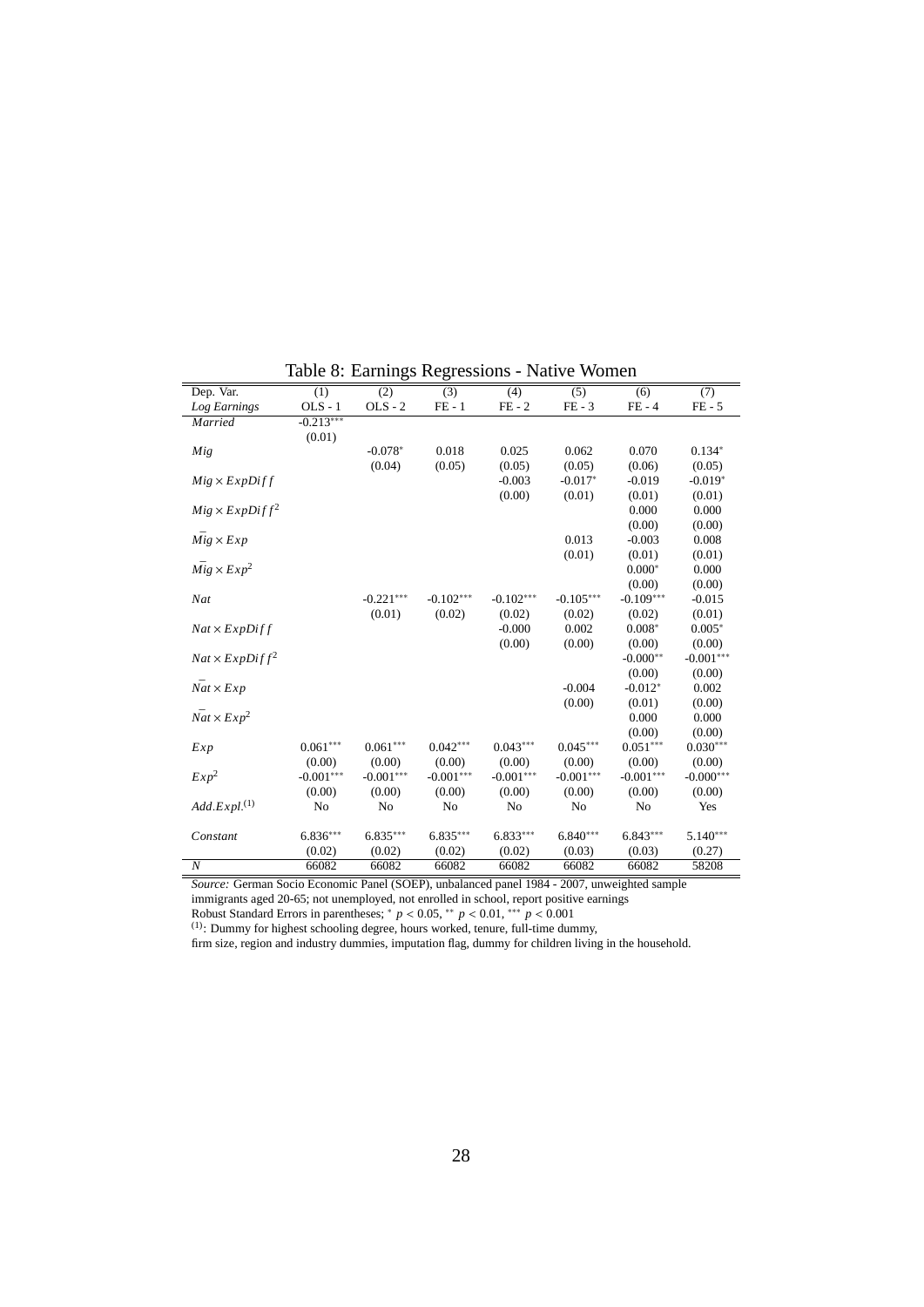## **7 Conclusion**

Apart from educational and economic similarity, intermarriage is generally considered a measure of social integration. Additionally, intermarriage is suspected of affecting the economic performance of immigrants as native spouses may foster linguistic adjustment, provide access to certain networks, and help adaptation to the host country's society. However, enhanced productivity of intermarried immigrants might not stem from the native partner directly, but might be attributed to other productivity characteristics that simultaneously drive economic success and partner choice. Thus, accounting for endogeneity is crucial in the context of intermarriage and economic integration. To do so, a fixed effects framework is chosen to measure the effect of intermarriage on earnings. The advantageous structure of the data allows accounting for unobserved heterogeneity and to incorporate different times at which intermarriage might influence individual earnings.

The econometric model considers short and long term effects of intermarriage in contrast to singles and those in an intra-immigrant marriage, and tests the assumption that marital choice signals different human capital accumulation. Accordingly, immigrants who marry natives may obtain greater returns to labor market experience because they better adapt to foreign customs and norms. In that case, the decision to intermarry signals greater commitment and generally better labor market integration of intermarrying immigrants.

Empirical findings for immigrant men indicate that immediate effects from intermarriage are present and exceed that of intra-immigrant marriage in the simple OLS model. However, the corresponding coefficients decrease and lose significance once unobserved abilities are accounted for. There seems to be no sig-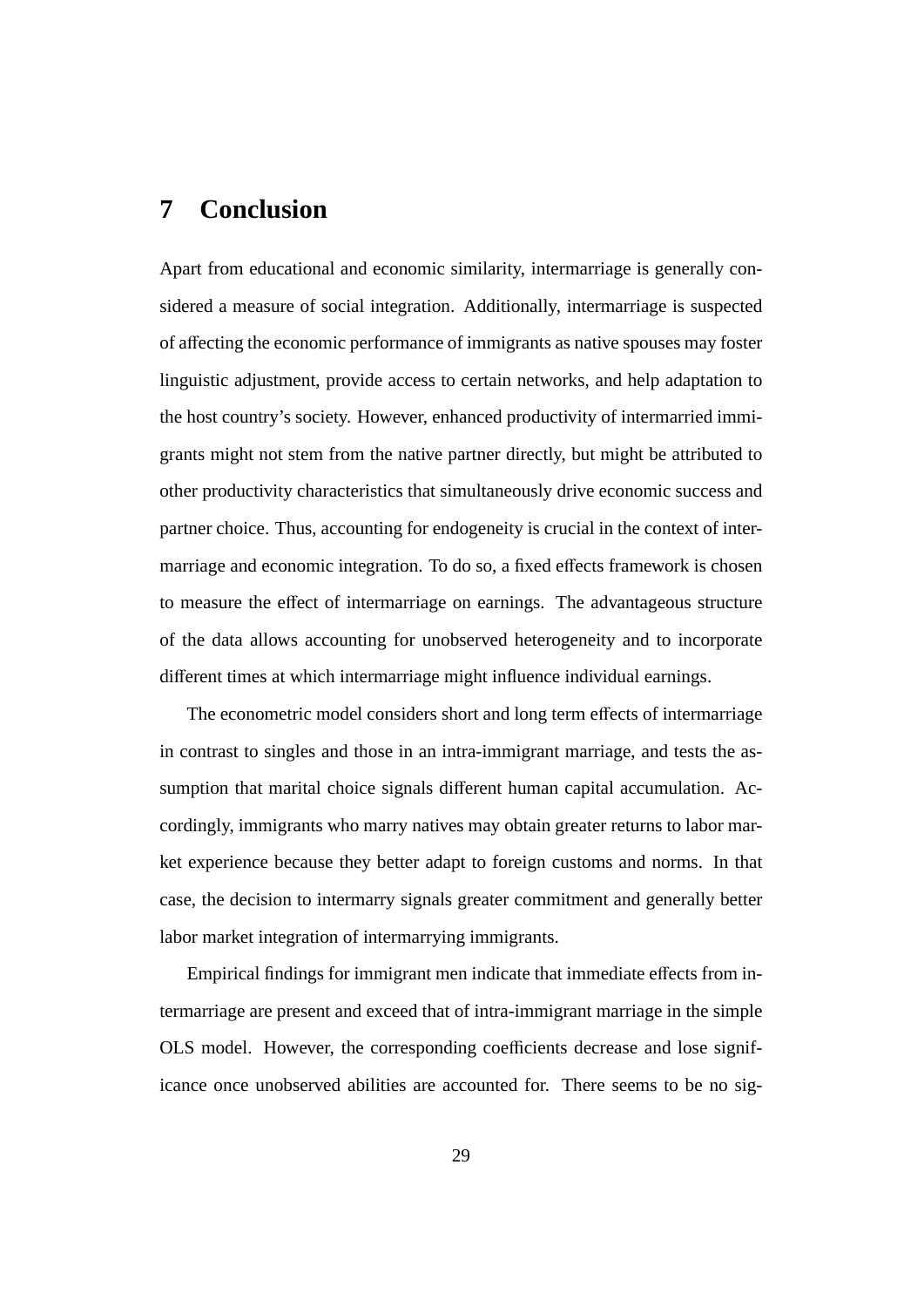nificant difference between intermarriage and marriage among immigrants after selection issues are taken into account. However, those who intermarry receive greater returns to experience than those who exclusively live with other immigrants. This indicates better general labor market integration of those intermarrying. Findings imply that selection into intermarriage based on individual timeinvariant characteristics is crucial and finding a native partner works as a signal for an advantageous economic status.

Immigrant women seem not to benefit from either type of marriage. However, negative effects are mitigated when accounting for unobservable factors and including additional explanatory variables. Native women in particular benefit from marriage with immigrant men. Though, there are no effects from intermarriage for native men.

Finding different effects for immigrants and natives as well as for men and women possibly indicates different human capital allocations within each type of partnership. Further research should concentrate on possibly different gender roles within intermarriage and explanations offered in this study need to be verified.

Moreover, other economic productivity measures should be considered. As intermarriage might affect wages indirectly via access to better jobs and enhanced labor force participation, research on the effect of intermarriage on self-employment and employment rates or types of occupations as done by Georgarakos and Tatsiramos (2009), Furtado and Theodoropoulos (2009a) and (2009b) for immigrants in the United States is also desirable for immigrants living in Germany. Furthermore, possible economic effects of intermarriage for immigrants women should be considered in greater depth. In this regard, special difficulties related to selection into labor force participation need to be taken into account.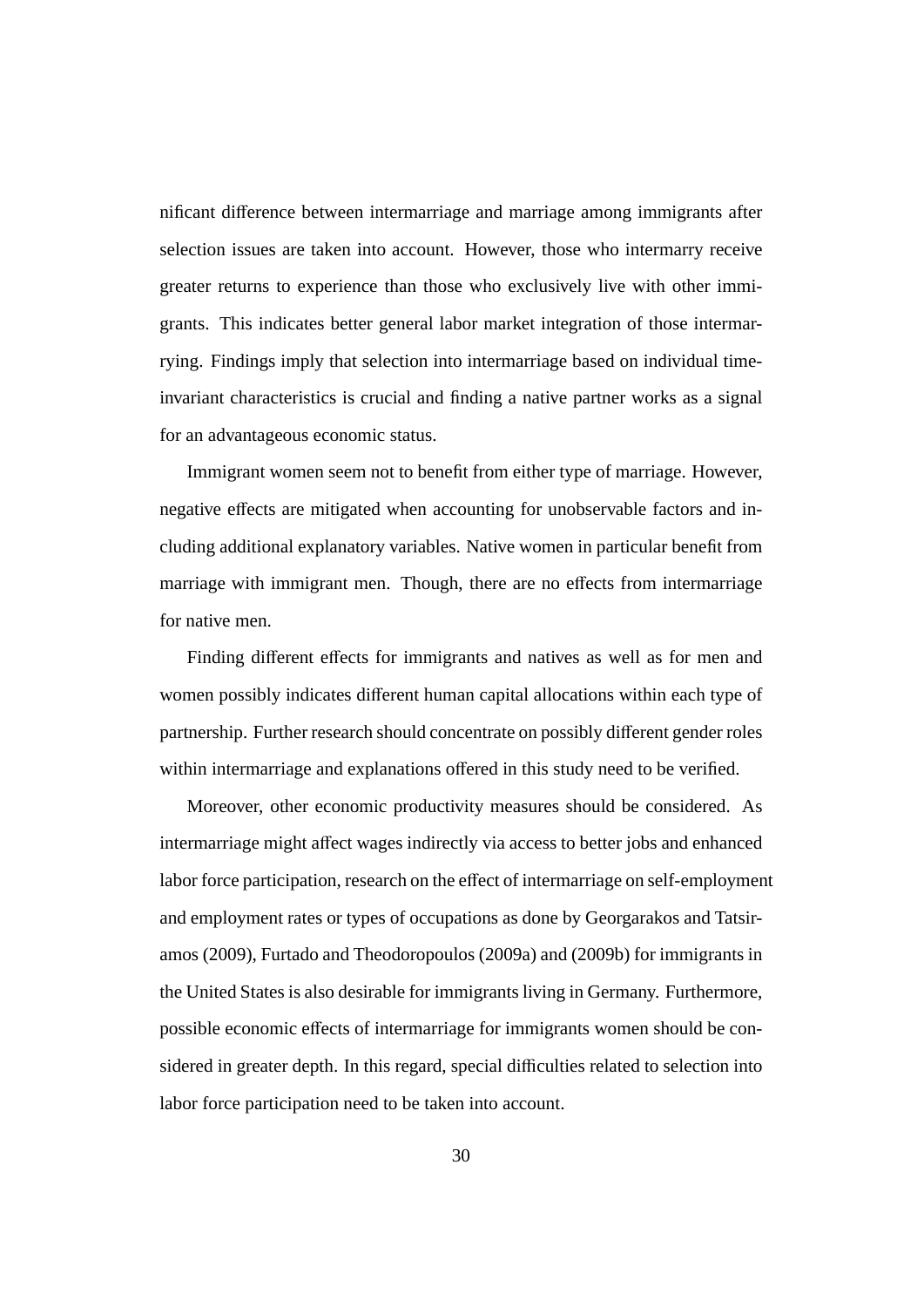Thus, various aspects of whether and how intermarriage is related to economic success are not yet explored exhaustively leaving highly interesting questions still unanswered and encouraging further research on this very fascinating topic.

## **References**

- [1] Angrist, Joshua D. 2004. How do Sex Ratios affect Marriage and Labor Markets? Evidence from America's Second Generation. *The Quaterly Journal of Economics* 117, no. 3: 997-1038
- [2] Antonovics, Kate, and Robert Town. 2004. Are all Good Men Married? Uncovering the Sources of the Marital Wage Premium. *The American Economic Review* 94, no. 2: 317-321
- [3] Baker, Michael, and Dwayne Benjamin. 1997. The Role of the Family in Immigrants' Labor-Market Activity: An Evaluation of Alternative Explanations. *The American Economic Review* 87, no. 4: 705-727,
- [4] Becker, Gary S. 1974. A Theory of Marriage. *Economics of the Family: Marriage, Children, and Human Capital*. edited by Theodore W. Schultz. Chicago: University of Chicago Press: 299 - 344
- [5] Bisin, Alberto, and Thierry Verdier. 2000. "Beyond the Melting Pot": Cultural Transmission, Marriage, and the Evolution of Ethnic and Religious Traits. *The Quaterly Journal of Economics* 115, no. 3: 955-988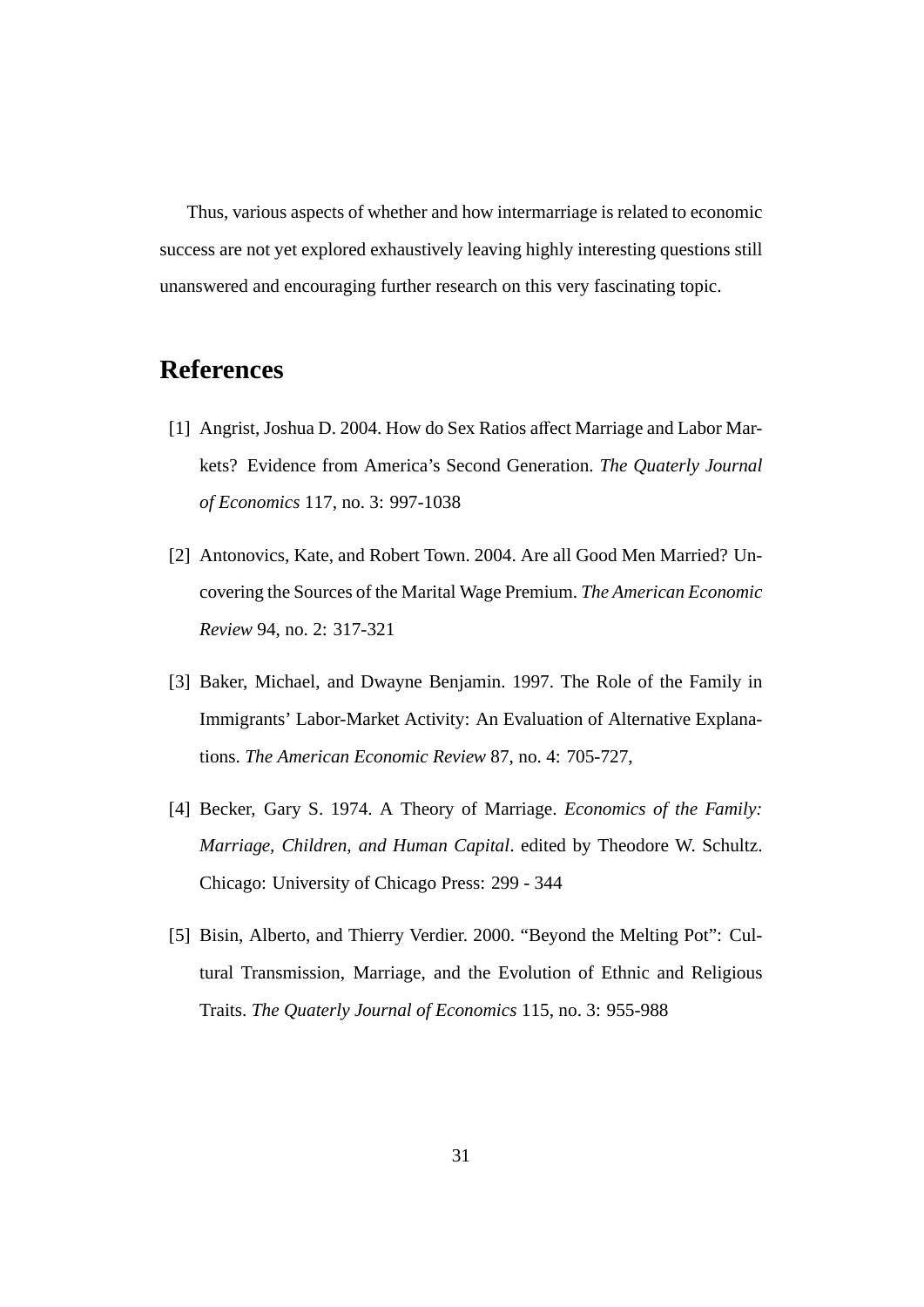- [6] Bisin, Alberto, Giorgio Topa, and Thierry Verdier. 2004. Religious Intermarriage and Socialization in the United States. *Journal of Political Economy* 112, no. 3: 615-664
- [7] Bratsberg, Bernt, James F. Ragan Jr., and Zafar M. Nasir. 2002. The Effect of Naturalization on Wage Growth: A Panel Study of Young Male Immigrants. *Journal of Labor Economics* 20, no. 3: 568-597
- [8] Bratter, Jenifer L., and Karl Eschbach. 2006. "What about the Couple?" Interracial Marriage and Psychological Distress. *Social Science Research* 35, Iss. 4: 1025-1047
- [9] Chen, Jennjou. 2007. Marital Wage Premium of Ability Selection? The Case of Taiwan 1979-2003. *Economics Bulletin* 10, no. 15: 1-11
- [10] Chiswick, Barry R., and Christina A. Houseworth. 2008. Ethnic Intermarriage among Immigrants: Human Capital and Assortative Mating. *IZA DP* 3740
- [11] Constant, Amelie F., Liliya Gataullina, and Klaus F. Zimmermann. 2009. Ethnosizing Immigrants. *Journal of Economic Behavior and Organization* 69, Iss. 3: 274 - 287
- [12] Constant, Amelie F., and Klaus F. Zimmermann. 2008. Measuring Ethnic Identity and Its Impact on Economic Behavior. *Journal of the European Economic Association* 6, no. 2-3: 424-433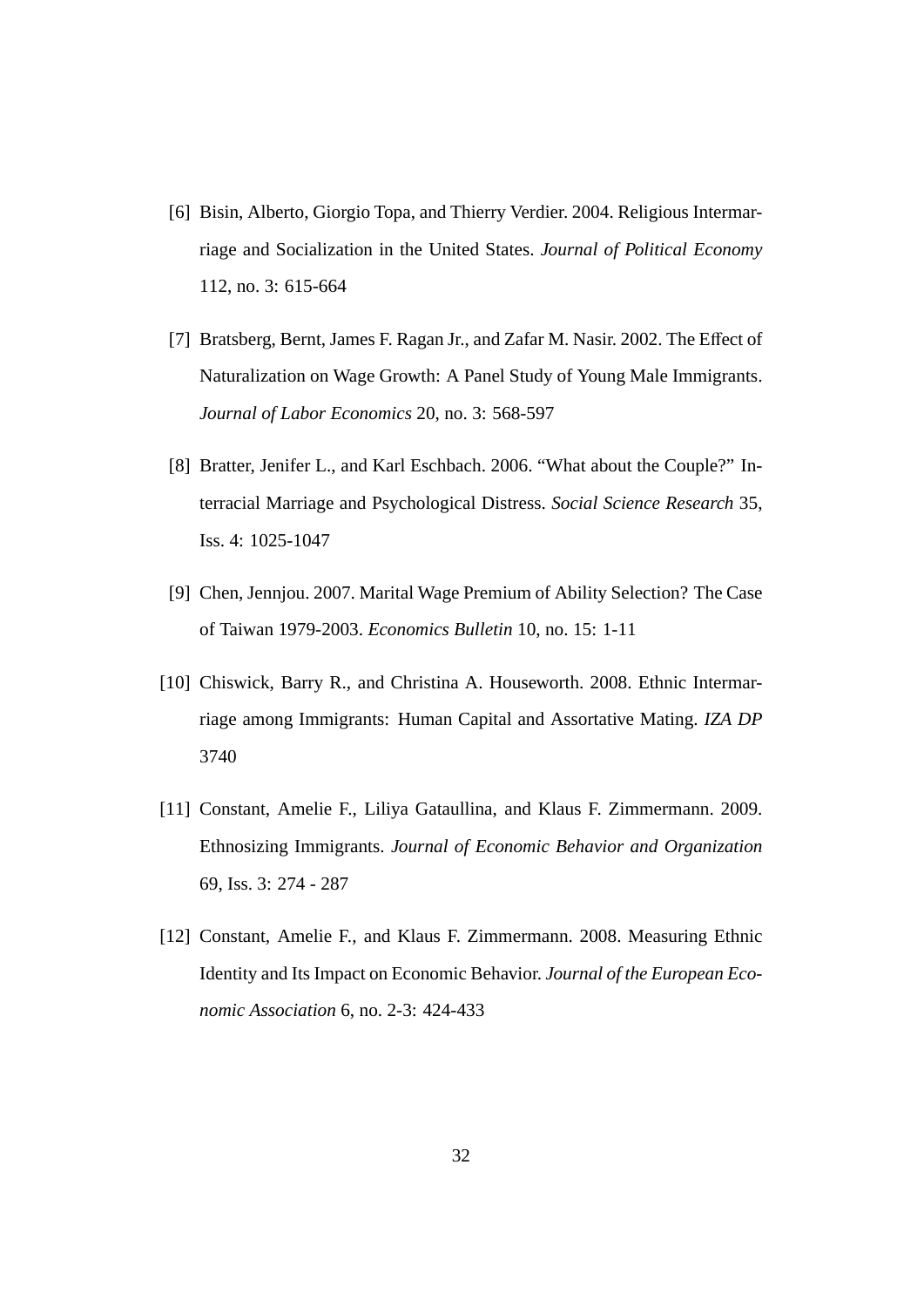- [13] Cornwell, Christopher, and Peter Rupert. 2007. Unobservable Individual Effects, Marriage and the Earnings of Young Men. *Economic Inquiry* 35, Iss. 2: 285 - 294
- [14] Dougherty, Christopher. 2006. The Marriage Earnings Premium as a Distributed Fixed Effect. *The Journal of Human Resources* XLI, no. 2:433-443
- [15] Dribe, Martin, and Christer Lundh. 2008. Intermarriage and Immigrant Integration in Sweden - An Explaratory Analysis. *Acta Sociologica* 51, no. 4: 329-354
- [16] Furtado, Delia. 2006. Human Capital and Interethnic Marriage Decision. *IZA DP* 1989 (accepted: Economic Inquiry)
- [17] Furtado, Delia, and Nikolaos Theodoropoulos. 2010 (forthcoming). Interethnic Marriage: A Choice between Ethnic and Educational Similarities. *Journal of Population Economics*
- [18] ——. 2009a. I'll Marry You If You Get Me a Job: Marital Assimilation and Immigrant Employment Rates. *International Journal of Manpower* 30, Iss. 1/2: 116 - 126
- [19] ——. 2009b. Intermarriage and Immigrant Employment: The Role of Networks *CReAM DP* 06/09
- [20] Ginther, Donna K., and Madeline Zavodny. 2001. Is the Male Marriage Premium due to Selection? The Effect of Shotgun Weddings on the Return to Marriage. *Journal of Population Economics* 14, no. 2: 313-328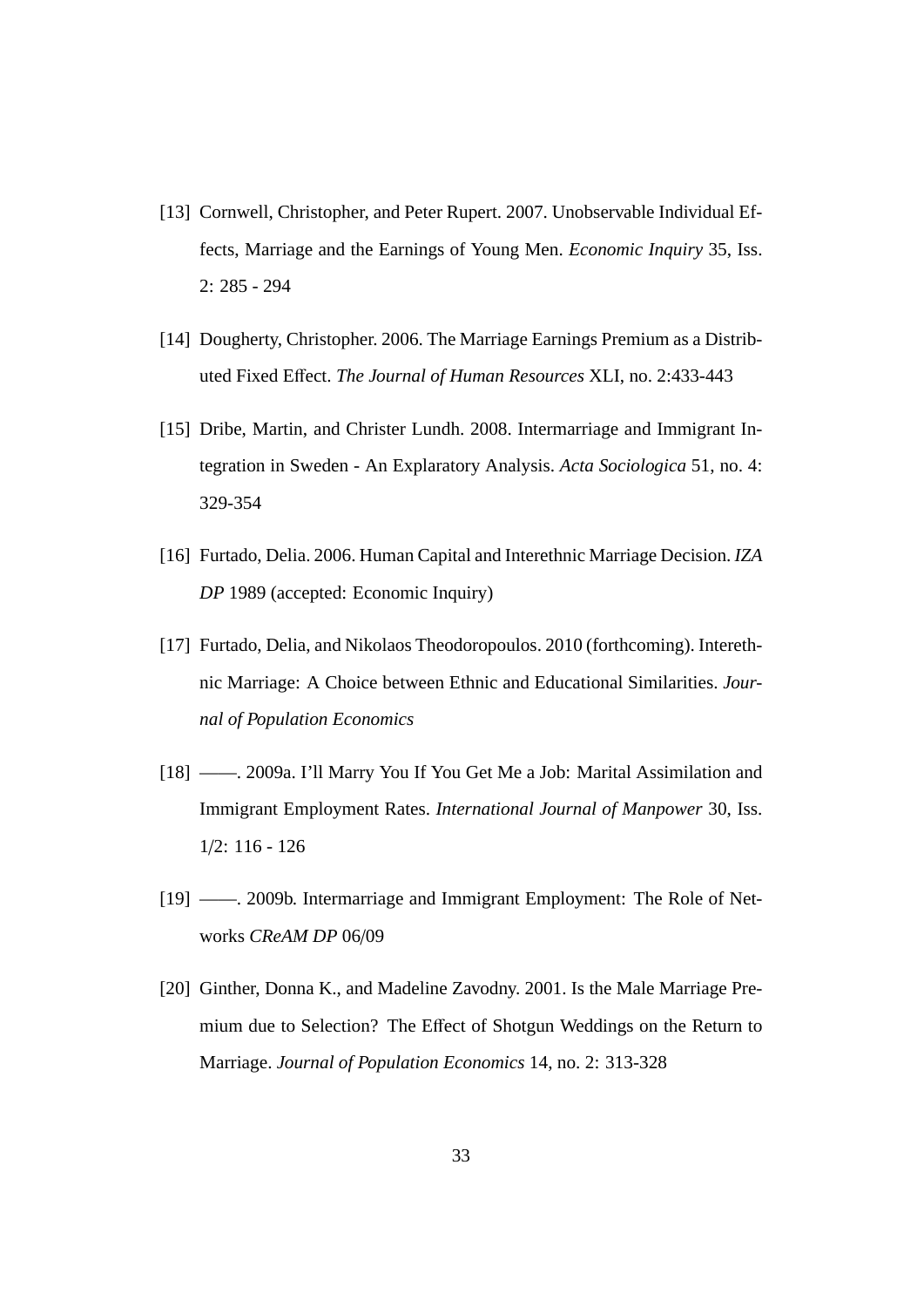- [21] Georgarakos, Dimitris, and Konstantinos Tatsiramos. 2009. Immigrant Self-Employment. Does Intermarriage matter?. In Prof. Solomon Polachek, Dr. Konstantinos Tatsiramos (ed.), Ethnic and Labor Market Outcomes (*Research in Labor Economics* 29), Emerald Group Publishing Limited: 253 - 271
- [22] Gevrek, Eylem. 2009. Interethnic Marriage and the Labor Market Integration of Immigrants. *Job Market Paper*
- [23] Gonzàlez-Ferrer, Amparo. 2006. Who do Immigrants Marry? Partner Choice Among Single Immigrants in Germany. *European Sociological Review* 22, no. 2: 171-185
- [24] Gurak, Douglas T., and Joseph P. Fitzpatrick. 1982. Intermarriage Among Hispanic Ethnic Groups in New York City. *The American Journal of Sociology* 87, no. 4: 921-934
- [25] Haug, Sonja. 2006. Interethnische Freundschaften, interethnische Partnerschaften und soziale Integration. *Diskurs Kindheits- und Jugendforschung* 1: 75-91
- [26] Hersch, Joni, and Leslie S. Stratton. 2000. Household Specialization and the Male Marriage Wage Premium. *Industrial and Labor Relations Review* 54, no. 1: 78-94
- [27] Hotchkiss, Julie L., and Robert E. Moore. 1999. On the Evidence of a Working Spouse Penalty in the Managerial Labor Market. *Industrial and Labor Relations Review* 52, no. 3: 410-423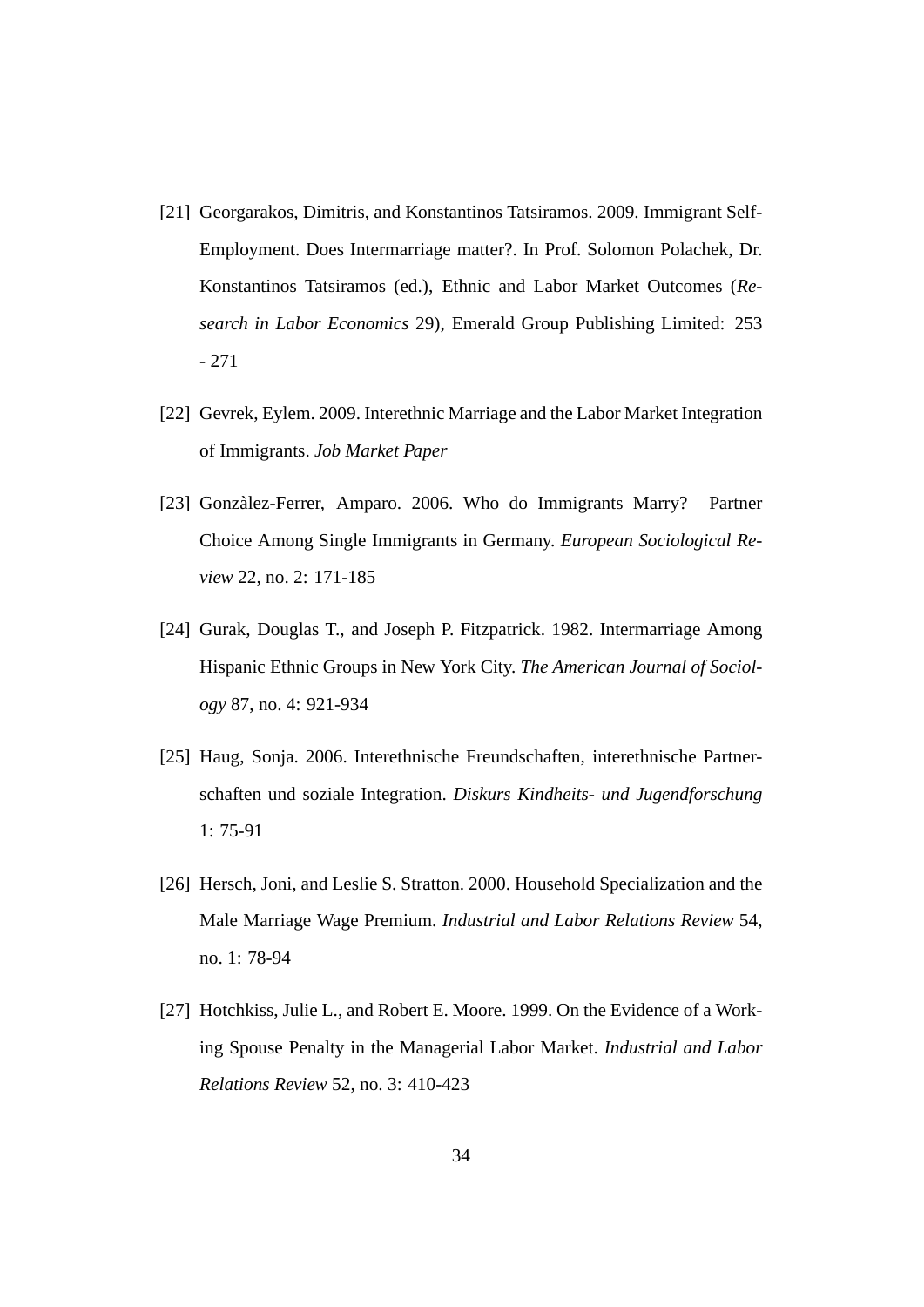- [28] Jacobsen, Joyce P., and Wendy L. Rayack. 1996. Do men whose wives work really earn less?. *The American Economic Review* 86, no. 2, Papers and Proceedings of the Hundredth and Eighth Annual Meeting of the American Economic Association San Francisco, CA: 268-273
- [29] Kalmijn, Matthijs. 1991. Shifting Boundaries: Trends in Religious and Educational Homogamy. *American Sociological Review* 56, no. 6: 786-800
- [30] ——. 1998. Intermarriage and Homogamy: Causes, Patterns, Trends. *Annual Review of Sociology* 24: 395-421
- [31] Kalmijn, Matthijs, Paul M. de Graaf, and Jacques P. G. Janssen. 2005. Intermarriage and the Risk of Divorce in the Netherlands: The Effects of Differences in Religion and in Nationality, 1974 - 94. *Population Studies* 59, Iss. 1: 71-85
- [32] Kalter, Frank, and Nadia Granato. 2007. Educational Hurdles on the Way to Stuctural Assimilation in Germany. in A.F. Heath and S. Yi Cheung (ed.) *Unequal Chances: Ethnic Minorities in Western Labour Markets*,Oxford: Oxford University Press: 269-317
- [33] Kane, Thomas T., and Elizabeth H. Stephen. 1988. Patterns of Intermarriage of Guestworker Population in the Federal Republic of Germans: 1960-1985. Zeitschrift für Bevölkerungswissenschaft 14, no. 2: 187-204
- [34] Kantarevic, Jasmin. 2004. Interethnic Marriages and Economic Assimilation of Immigrants. *IZA DP* 1142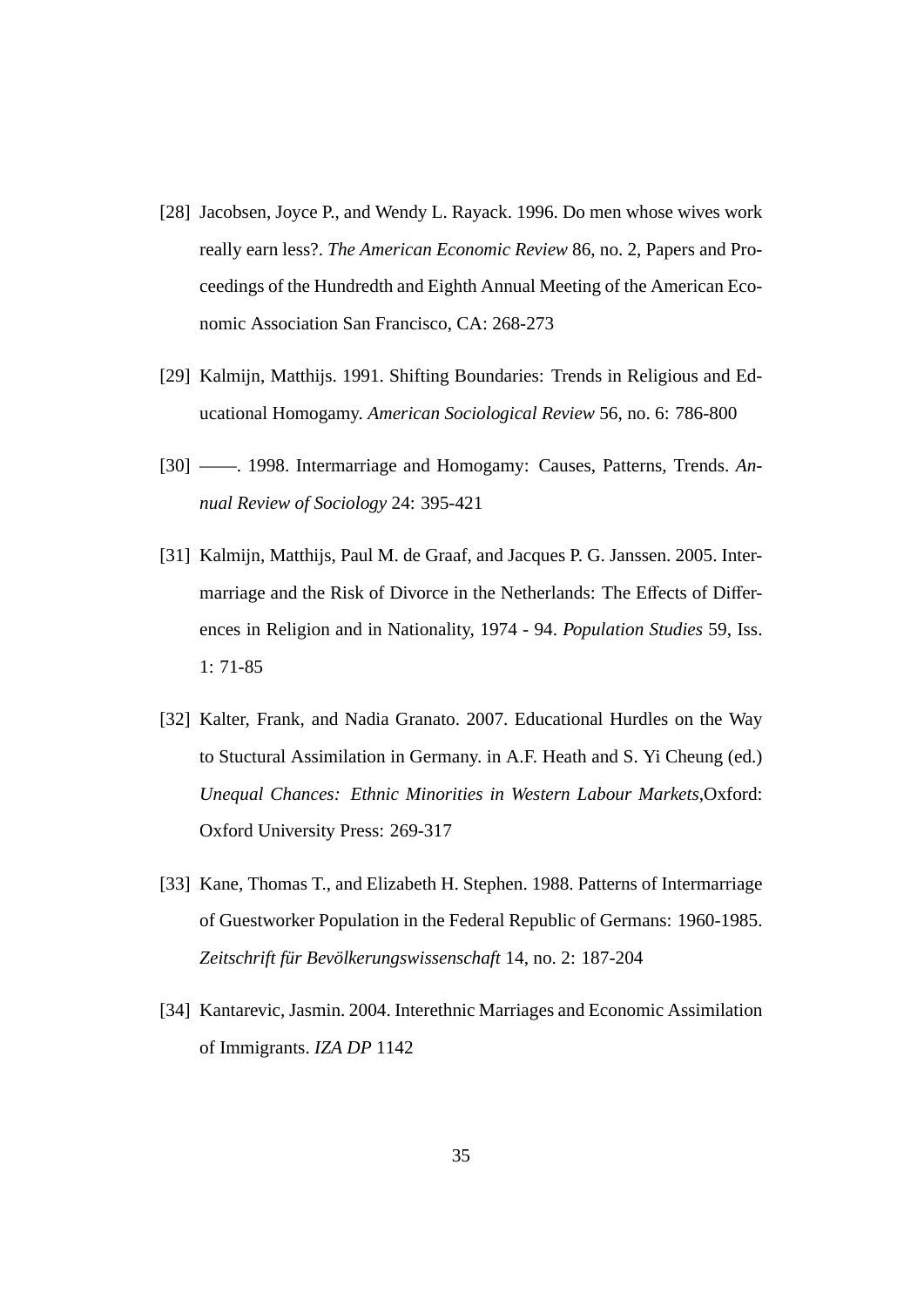- [35] Klein, Thomas. 2001. Intermarriage between Germans and Foreigners in Germany. *Journal of Comparative Family Structure* 32, no. 3: 325-346
- [36] Korenman, Sanders, and David Neumark. 1991. Does Marriage Really Make Men More Productive?. *The Journal of Human Resources* 26, no. 2: 282-307
- [37] Lievens, John. 1998. Interethnic Marriage: Bringing in the Context through Multilevel Modeling. *European Journal of Population* 14, no. 2: 117-155
- [38] ——. 1999. Family-Forming Migration from Turkey and Morocco to Belgium: The Demand for Marriage Partners from the Countries of Origin. *International Migration Review* 33, no. 3: 717-744
- [39] Loh, Eng S. 1996. Productivity Differences and the Marriage Wage Premium for White Males. *The Journal of Human Resources* 31, no. 3: 566-589
- [40] Meng, Xing, and Robert G. Gregory. 2005. Intermarriage and the Economic Assimilation of Immigrants. *Journal of Labor Economics* 23, no. 1: 135-175
- [41] Meng, Xing, and Dominique Meurs. 2009. Intermarriage, Language, and Economic Assimilation Process: A Case Study of France. *International Journal of Manpower* 30, Iss. 1/2: 127 - 144
- [42] Mincer, Jacob. 1974. Schooling, Experience, and Earnings. National Bureau of Economic Research and Columbia University, Columbia University Press, New York/London
- [43] Muttarak, Raya. 2004. Marital Assimilation: Interethnic Marriage in Britain. Paper prepared for the 12th Biennial Conference "Population and Society: Issues, Research, Policy" of the Australian Population Association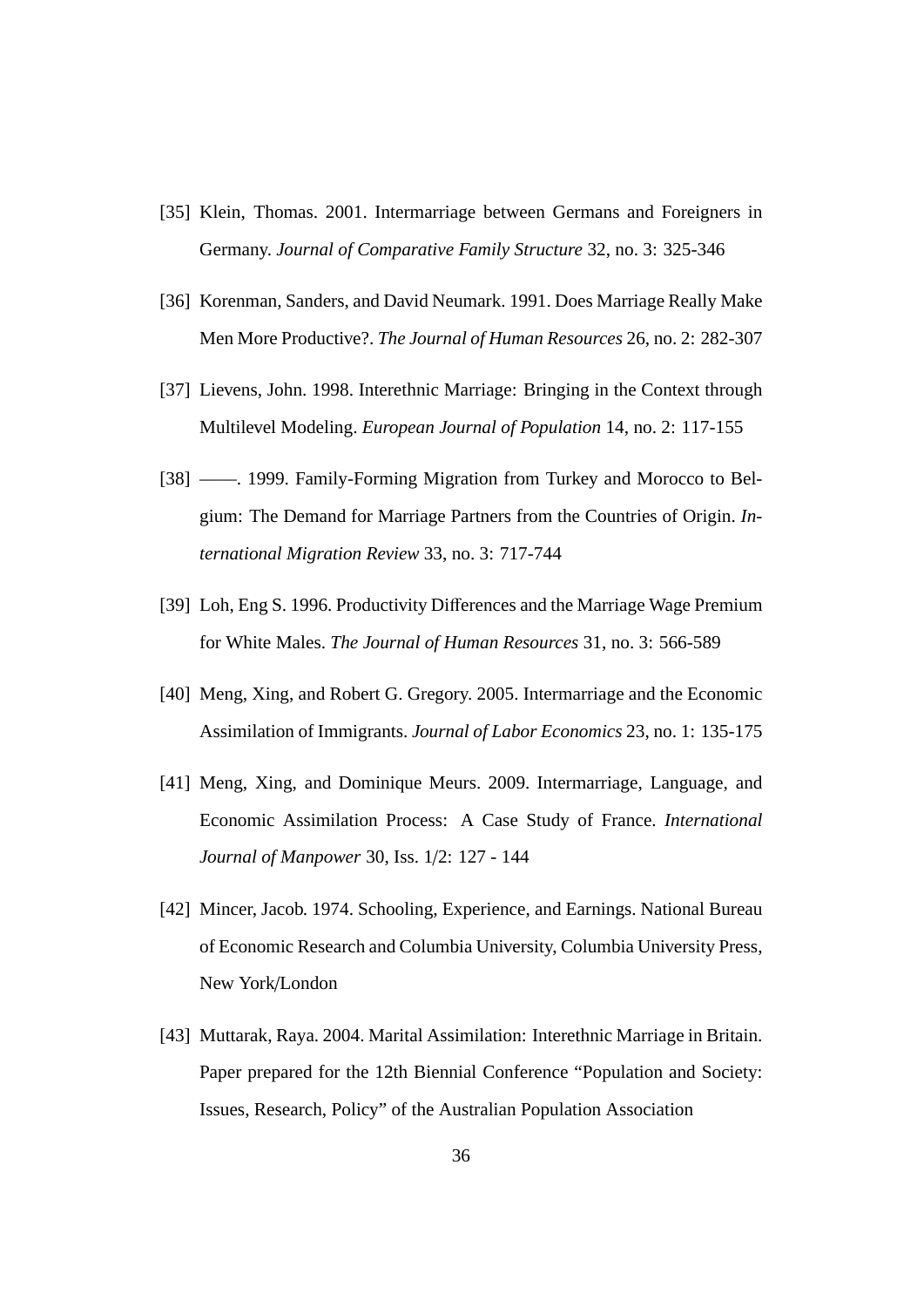- [44] Nakosteen, Robert A., and Michael A. Zimmer. 1987. Marital Status and Earnings of Young Men: A Model with Endogenous Selection. *The Journal of Human Resources* 22, no. 2: 248-268
- [45] Phinney, Jean S., Gabriel Horenczyk, Karmela Liebkind, and Paul Vedder. 2001. Ethnic Identity, Immigration, and Well-being: an Interactional Perspective. *Journal of Social Issues* 57, no. 3: 493- 510
- [46] Price, C. A., and Jerzy Zubrzycki. 1962. The Use of Inter-Marriage Statistics as an Index of Assimilation. *Population Studies* 16, no. 1: 58-69
- [47] Schroedter, Julia H. 2006. Binationale Ehen in Deutschland. *Wirtschaft und Statistik* 4/2006, Statistisches Bundesamt
- [48] Song, Younghwan. 2007. The working spouse penalty/premium and married women's labor supply. *Review of the Economics of the Household* 5, no. 3: 279-304
- [49] Stöcker-Zafari, Hiltrud. 2007. Lebenswirklichkeiten binationaler Paare. Published in: Eva ist emanzipiert, Mehmet ist ein Macho: Zuschreibung, Ausgrenzung, Lebensbewältigung und Handlungsansätze im Kontext von Migration und Geschlecht, edited by Chantal Munsch, Marion Gemende, Steffi Weber-Unger Rotino, Juventa Verlag
- [50] Warikoo, Natasha. 2005. Gender and Ethnic Identity among Second-Generation Indo-Caribbeans. *Ethnic and Racial Studies* 28, no. 5: 803-831
- [51] Zimmermann, Klaus F. 2007. Migrant Ethnic Identity: Concept and Policy Implications. *Ekonomia* 10, no. 1: 1 - 17